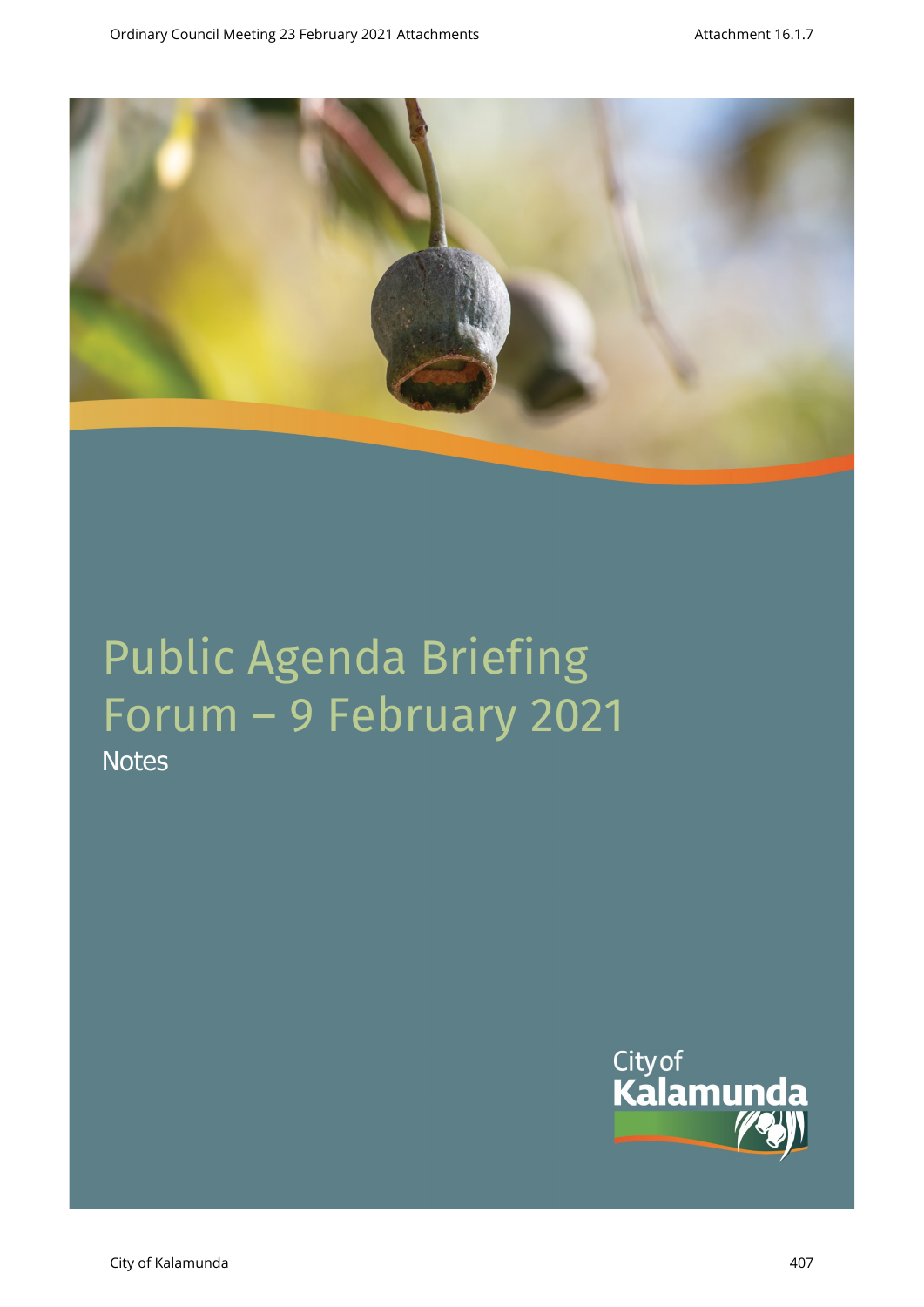# **INDEX**

| 2. |                                                                                                                                                                    |  |
|----|--------------------------------------------------------------------------------------------------------------------------------------------------------------------|--|
| 3. |                                                                                                                                                                    |  |
| 4. |                                                                                                                                                                    |  |
| 5. |                                                                                                                                                                    |  |
| 6. |                                                                                                                                                                    |  |
| 7. |                                                                                                                                                                    |  |
| 8. |                                                                                                                                                                    |  |
| 9. |                                                                                                                                                                    |  |
|    |                                                                                                                                                                    |  |
|    |                                                                                                                                                                    |  |
|    | 10.1.1. Local Planning Policy 28 - Delivery of State and Local Strategies Through the<br>Preparation of Structure Plans (LPP28) - Consideration of Submissions and |  |
|    | 10.1.2. Proposed Amendment No. 103 - Lot 613 (4) Varley Street, Lesmurdie - Reclassifying                                                                          |  |
|    |                                                                                                                                                                    |  |
|    |                                                                                                                                                                    |  |
|    |                                                                                                                                                                    |  |
|    |                                                                                                                                                                    |  |
|    |                                                                                                                                                                    |  |
|    | 10.4.1. Corporate Business Plan - Quarterly Update - October-December 2020 42                                                                                      |  |
|    |                                                                                                                                                                    |  |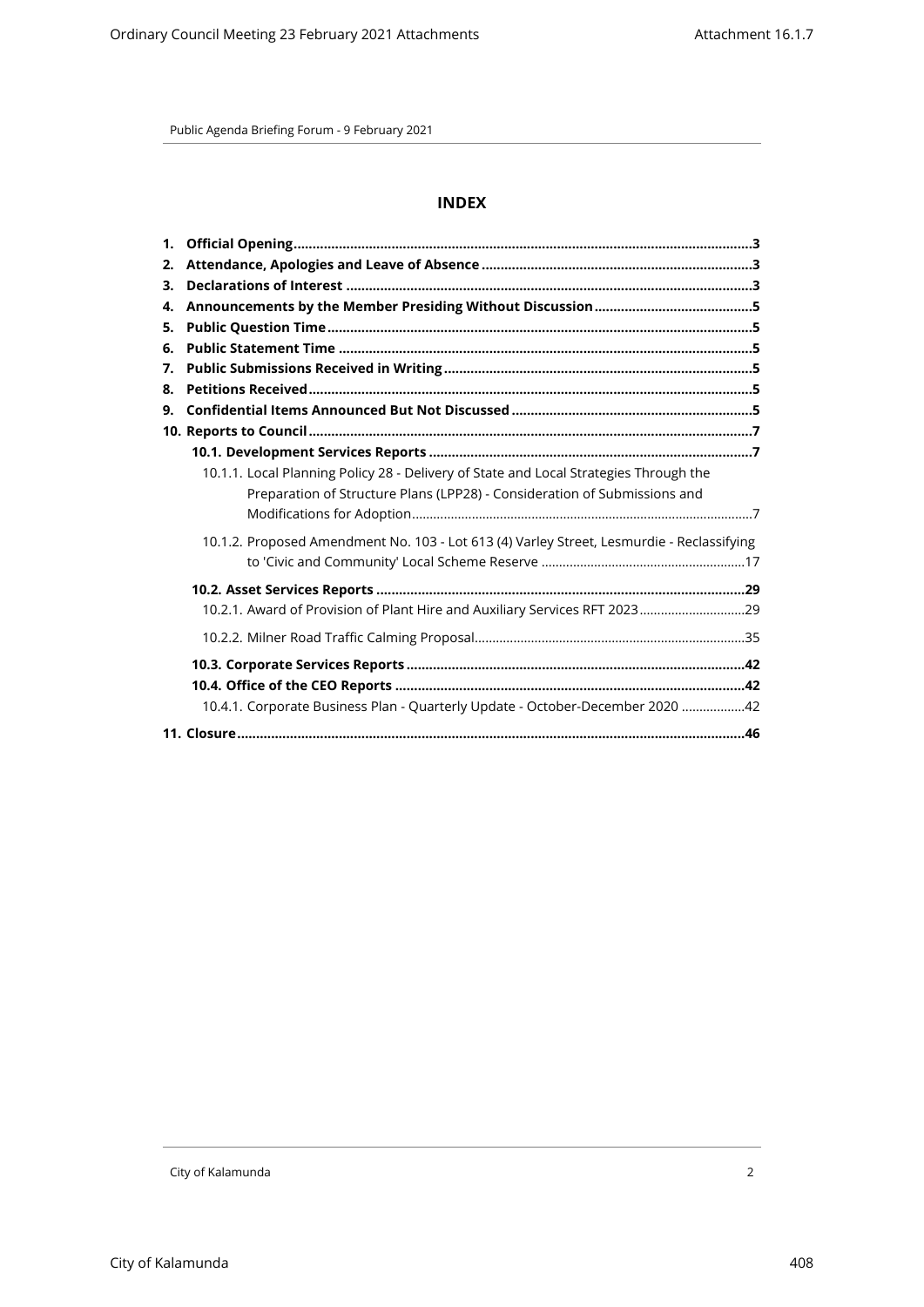## <span id="page-2-0"></span>**1. Official Opening**

The Presiding Member opened the meeting at 6:34pm and welcomed Councillors, Staff and Members of the Public Gallery. The Presiding Member also acknowledged the Traditional Owners of the land on which we meet the Whadjuk Noongar people.

#### <span id="page-2-1"></span>**2. Attendance, Apologies and Leave of Absence**

**Councillors South East Ward**  Geoff Stallard **South West Ward** Lesley Boyd Mary Cannon **North West Ward** Sue Bilich Lisa Cooper Dylan O'Connor **North Ward** Cameron Blair Kathy Ritchie - Presiding Member

Margaret Thomas JP (Mayor)

#### **Members of Staff**

**Chief Executive Officer** Rhonda Hardy

# **Executive Team**

Gary Ticehurst - Director Corporate Services Brett Jackson - Director Asset Services Peter Varelis - Director Development Services

## **Management Team**

Andrew Fowler-Tutt - Manager Approval Services Chris Lodge - Principal Strategic Planner Chris Thompson - Manager Asset & Waste Operations Jamie Paterson - Manager Information Technology Nicole O'Neill - Manager Customer & Public Relations **Administration Support**

Brian Campbell - Acting IT Coordinator Darrell Forrest - Governance Advisor Donna McPherson - Executive Assistant to the CEO

**Members of the Public** 6

**Members of the Press** Nil.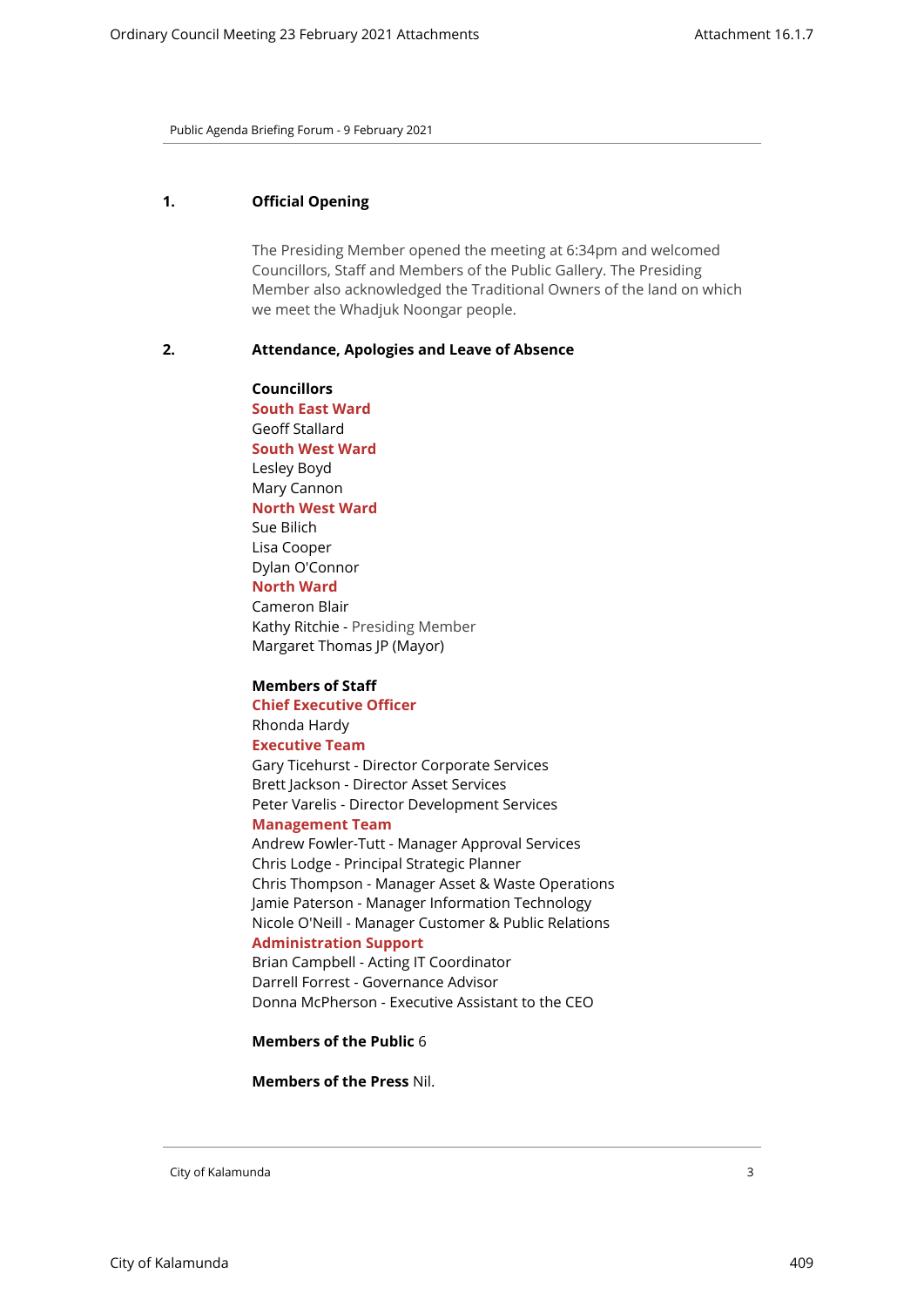## **Apologies**

Cr John Giardina Cr Janelle Sewell Cr Brooke O'Donnell

**Leave of Absence Previously Approved** Nil.

#### <span id="page-3-0"></span>**3. Declarations of Interest**

#### **3.1. Disclosure of Financial and Proximity Interests**

- a. Members must disclose the nature of their interest in matter to be discussed at the meeting. (Section 5.56 of the *Local Government Act 1995*.)
- b. Employees must disclose the nature of their interest in reports or advice when giving the report or advice to the meeting. (Section 5.70 of the *Local Government Act 1995*.)
- 3.1.1 Nil.

## **3.2. Disclosure of Interest Affecting Impartiality**

- a. Members and staff must disclose their interest in matters to be discussed at the meeting in respect of which the member or employee had given or will give advice.
- 3.1.2 Nil.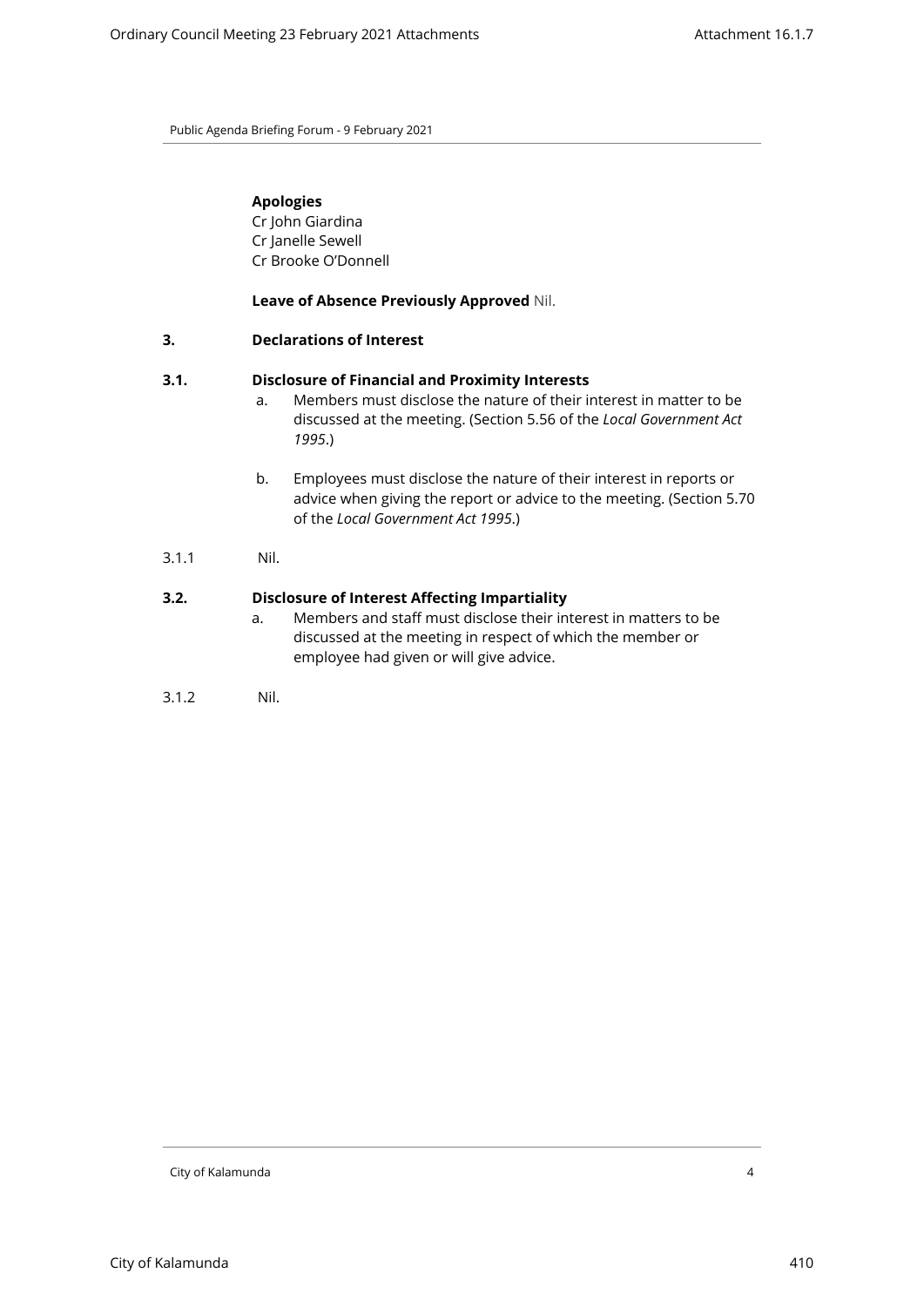<span id="page-4-4"></span><span id="page-4-3"></span><span id="page-4-2"></span><span id="page-4-1"></span><span id="page-4-0"></span>

| 4.  | Announcements by the Member Presiding Without Discussion                                                                                                                                                                                                   |
|-----|------------------------------------------------------------------------------------------------------------------------------------------------------------------------------------------------------------------------------------------------------------|
| 4.1 | Nil.                                                                                                                                                                                                                                                       |
| 5.  | <b>Public Question Time</b>                                                                                                                                                                                                                                |
| 5.1 | Nil.                                                                                                                                                                                                                                                       |
| 6.  | <b>Public Statement Time</b>                                                                                                                                                                                                                               |
| 6.1 | Nil.                                                                                                                                                                                                                                                       |
| 7.  | <b>Public Submissions Received in Writing</b>                                                                                                                                                                                                              |
| 7.1 | Nil.                                                                                                                                                                                                                                                       |
| 8.  | <b>Petitions Received</b>                                                                                                                                                                                                                                  |
| 8.1 | Nil.                                                                                                                                                                                                                                                       |
| 9.  | <b>Confidential Items Announced But Not Discussed</b>                                                                                                                                                                                                      |
| 9.1 | Item 10.1.1 Local Planning Policy 28 - Delivery of State and Local Strategies<br>Through the Preparation of Structure Plans (LPP28) - Consideration of<br>Submissions and Modifications for Adoption - Confidential Attachment -<br><b>Submitters List</b> |
|     | Reason for Confidentiality: Local Government Act 1995 (WA) Section 5.23 (2) (b) - "the<br>personal affairs of any person."                                                                                                                                 |
| 9.2 | Item 10.2.1 Award of Provision of Plant Hire and Auxiliary Services RFT<br>2023 - Confidential Attachment - RFT 2023 - Tender Assessment Report                                                                                                            |
|     |                                                                                                                                                                                                                                                            |

<span id="page-4-5"></span>Reason for Confidentiality: *Local Government Act 1995 (WA) Section 5.23 (2) (c) - "a contract entered into, or which may be entered into, by the local government and which relates to a matter to be discussed at the meeting."*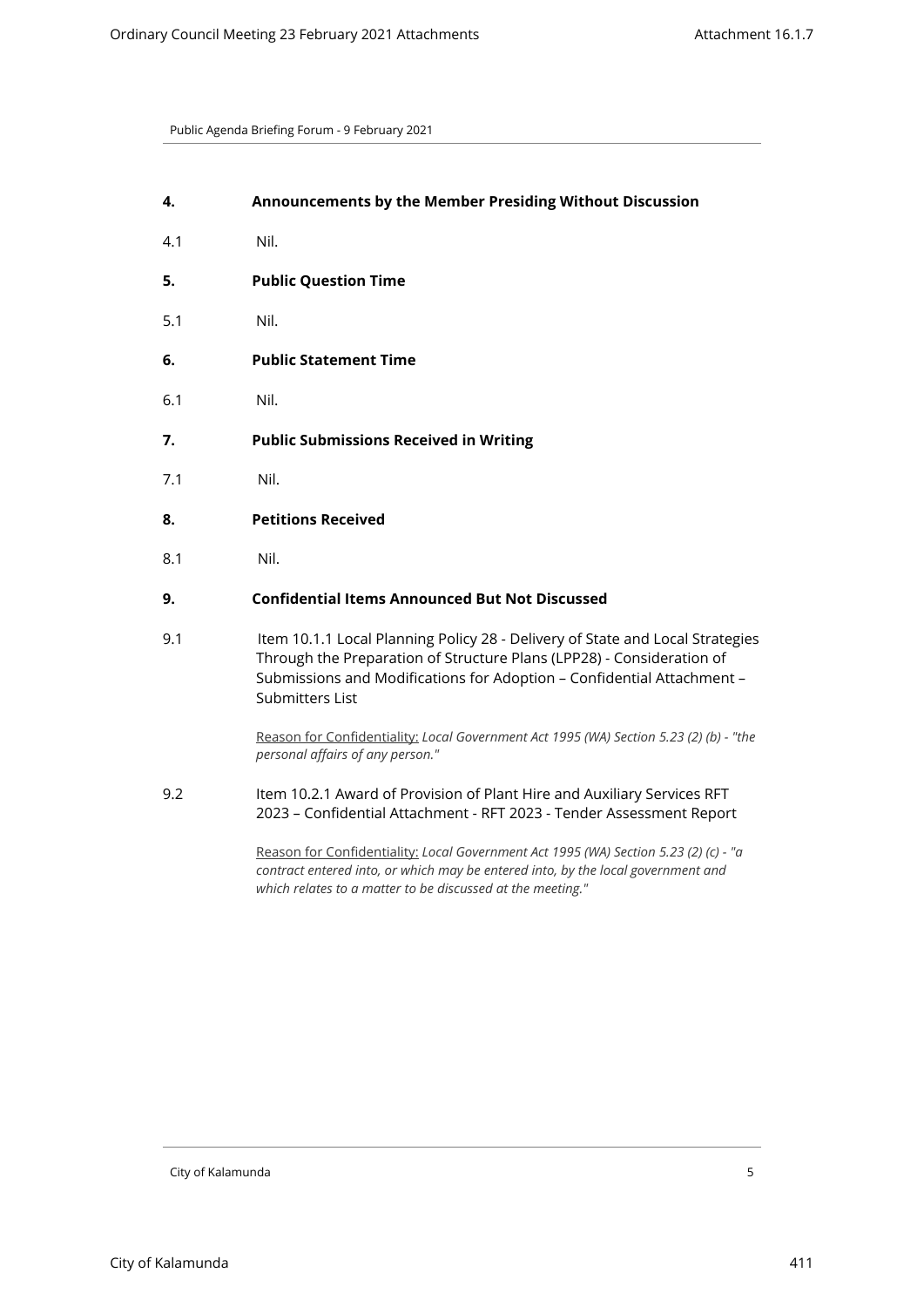## <span id="page-5-2"></span><span id="page-5-1"></span><span id="page-5-0"></span>**10. Reports to Council**

## **10.1. Development Services Reports**

# **10.1.1. Local Planning Policy 28 - Delivery of State and Local Strategies Through the Preparation of Structure Plans (LPP28) - Consideration of Submissions and Modifications for Adoption**

#### *Declaration of financial / conflict of interests to be recorded prior to dealing with each item.*

The Principal Strategic Planner provided a presentation on this item.

Council sought clarification in relation to the inclusion of a Yield Analysis within the policy. The Director Development Services provided explanation as to the rationale for the inclusion within the policy.

Mr Peter Forrest queried if it was appropriate for Council to adopt a Policy as he was aware SPP4.2 was under review. The Director Development Services advised the review has no bearing on the Policy. The Director referred Mr Forrest to previous answers provided in relation to the review of State Planning policies and in particular answers provided at the Ordinary Council Meeting on 23 June 2020.

|                       | Previous Items<br>Directorate<br>Business Unit<br>File Reference<br>Applicant<br>Owner              | OCM 94/2020<br>Development Services<br><b>Strategic Planning</b><br>3.009297 / 4.00010304<br>NA.<br><b>NA</b>                                                                                                                                                                                                                                                               |
|-----------------------|-----------------------------------------------------------------------------------------------------|-----------------------------------------------------------------------------------------------------------------------------------------------------------------------------------------------------------------------------------------------------------------------------------------------------------------------------------------------------------------------------|
|                       | Attachments                                                                                         | Modified Local Planning Policy 28 Final for Adoption<br>1.<br>$[10.1.1.1 - 8 \text{ pages}]$<br>Modifications Table [10.1.1.2 - 1 page]<br>2.<br>3.<br>Submission Table [10.1.1.3 - 23 pages]<br>Community Engagement Report for Council<br>4.<br>$[10.1.1.4 - 20 \text{ pages}]$<br>Draft Local Planning Policy 28 - Adopted for<br>5.<br>Advertising [10.1.1.5 - 8 pages] |
| <b>TYPE OF REPORT</b> |                                                                                                     |                                                                                                                                                                                                                                                                                                                                                                             |
| Advocacy              | When Council is advocating on behalf of the community to<br>another level of government/body/agency |                                                                                                                                                                                                                                                                                                                                                                             |
| Executive             |                                                                                                     | When Council is undertaking its substantive role of direction<br>setting and oversight (e.g. accepting tenders, adopting plans<br>and budgets                                                                                                                                                                                                                               |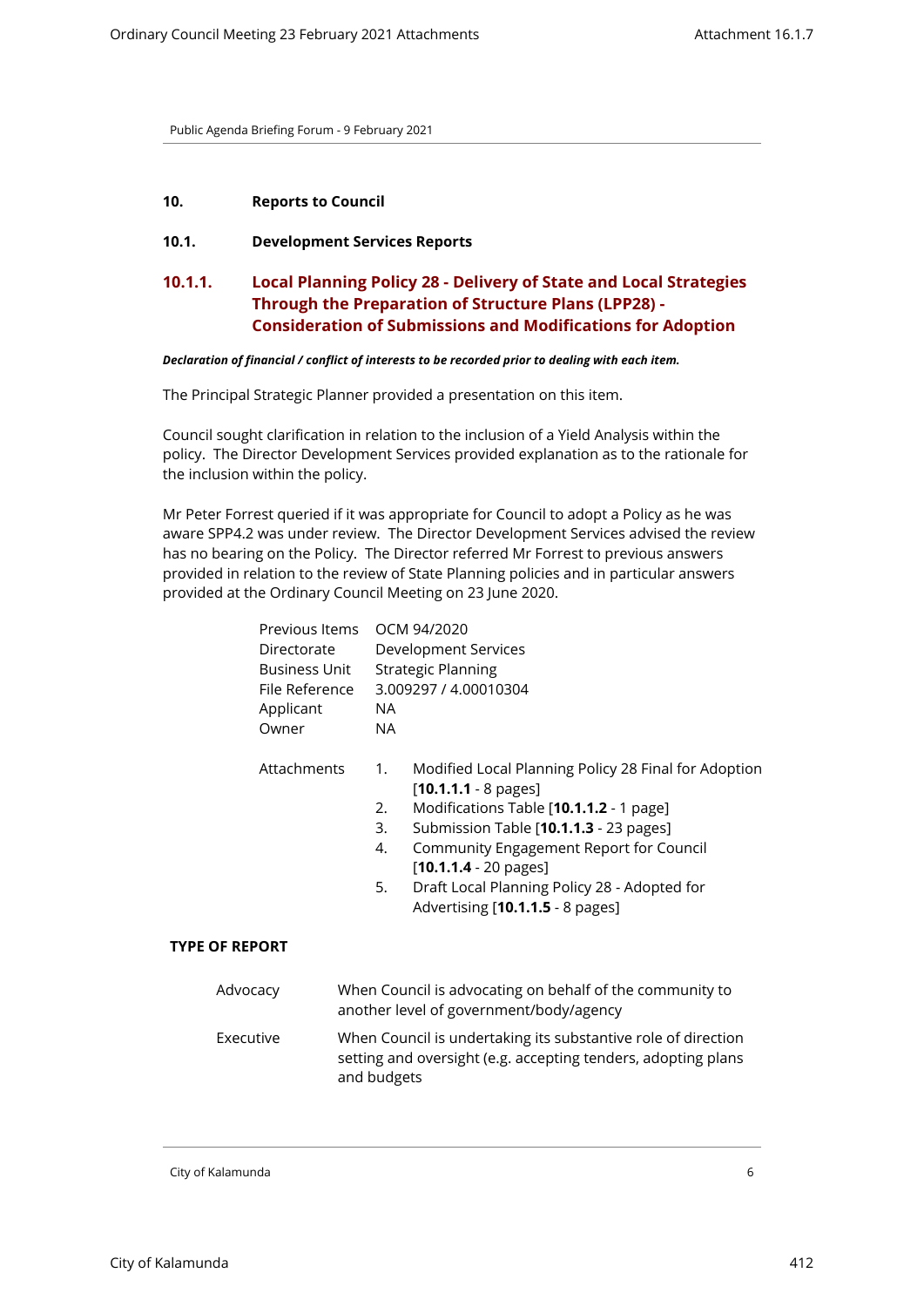| <b>Information</b> | For Council to note |
|--------------------|---------------------|
|                    |                     |

**ALCO** Legislative Includes adopting Local Laws, Town Planning Schemes and Policies. When Council determines a matter that directly impacts a person's rights and interests where the principles of natural justice apply. Examples include town planning applications, building licences, other permits or licences issued under other Legislation or matters that could be subject to appeal to the State Administrative Tribunal

#### **STRATEGIC PLANNING ALIGNMENT**

*Kalamunda Advancing Strategic Community Plan to 2027*

#### **Priority 3: Kalamunda Develops**

**Objective 3.1** - To plan for sustainable population growth. *Strategy 3.1.1* - Plan for diverse and sustainable housing, community facilities and industrial development to meet changing social and economic needs.

#### **Priority 3: Kalamunda Develops**

**Objective 3.3** - To develop and enhance the City's economy. *Strategy 3.3.1* - Facilitate and support the success and growth of industry and businesses.

#### **Priority 4: Kalamunda Leads**

**Objective 4.1** - To provide leadership through transparent governance. *Strategy 4.1.1* - Provide good governance.

## **EXECUTIVE SUMMARY**

- 1. The purpose of this report is for Council to consider the submissions and modifications to draft Local Planning Policy 28 – Delivery of State and Local Strategies through the Preparation of Structure Plans (LPP28) for adoption.
- 2. The Policy will guide the Council, the City of Kalamunda's (the City) officers and external stakeholders to identify the City's responsibilities for the preparation of structure plans in order to achieve the implementation of the State Government's North East Sub-Regional Framework (the Framework) and other strategic planning initiatives.
- 3. Council is recommended to adopt LPP28.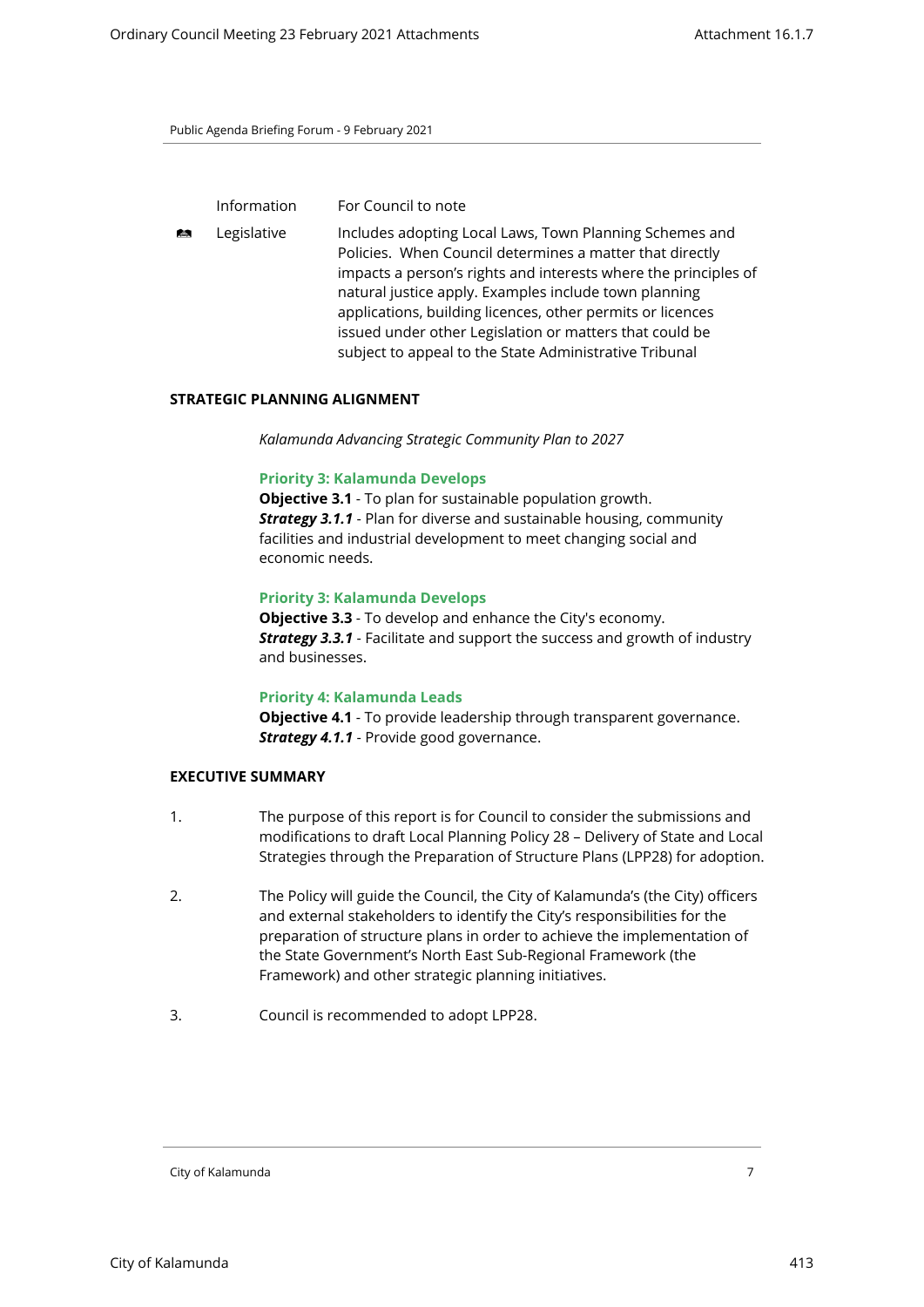## **BACKGROUND**

- 4. Structure Plans are guiding documents that coordinate the development of areas of varying scale and can be supported by technical studies of varying detail. Structure Plans can be defined as:
	- a) District Structure Plans (DSPs);
	- b) Local Structure Plans (LSPs);
	- c) Activity Centre Plans (ACPs); or
	- d) Precinct Plans.
- 5. The City's role in the preparation of Structure Plans is usually as the regulator rather than the proponent. That is, a landowner submits a Structure Plan or Structure Plan amendments for the City's assessment.
- 6. However, it is to be noted that the City, over the past decade, has prepared, or is in the process of preparing, a number of Structure Plans:
	- a) Forrestfield / High Wycombe Industrial Area Stage 1 LSP.
	- b) Forrestfield North DSP.
	- c) Forrestfield North Residential Precinct LSP.
	- d) Forrestfield North Transit Oriented Development LSP.
	- e) Kalamunda ACP.
- 7. The Structure Plans prepared by the City, to date, have been in response to key strategic initiatives, such as the State Government's investment in the High Wycombe Train Station or regulatory requirements (Activity Centre Plans for District Centres).
- 8. The decision for the City to undertake the Structure Planning in Forrestfield North was influenced by external factors, such as the announcement of the then named "Forrestfield" Train Station and the change in land use direction for the planning of the area as a result of the approval of the Forrestfield North DSP depicting a residential area. Another reason is the highly fragmented nature of landownership and the resources required to finalise a Structure Plan.
- 9. In new urban areas, Local Structure Plans (LSPs) are usually prepared by the private sector and are a precursor to the physical subdivision and development process.
- 10. The Framework establishes a long-term and integrated planning framework for land use and infrastructure provision in Perth's north east sub-region within which the City is located.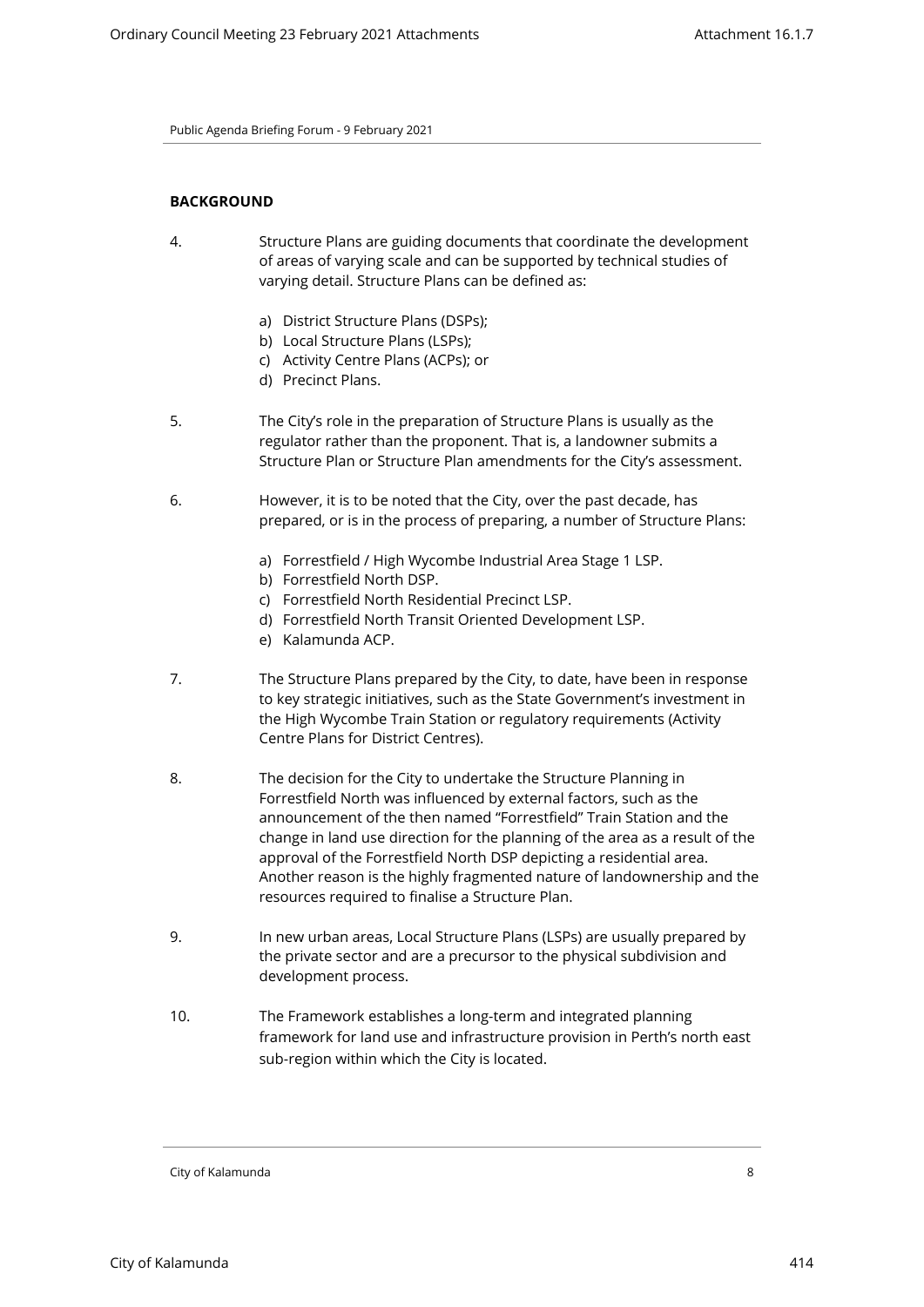- 11. The Framework provides guidance for:
	- a) The preparation of amendments to the Perth Metropolitan and Peel region schemes, local planning strategies/schemes, district (DSP) and local structure plans (LSP), and activity centre plans (ACP); and
	- b) The staging and sequencing of urban development to inform public investment in regional community, social and service infrastructure.
- 12. The Framework sets out proposals to achieve a more consolidated urban form, meet long term housing needs, strengthen key activity centres and employment nodes amongst many other key objectives. The Framework identifies the following locations within the City:
	- a) Wattle Grove South Urban Expansion / Urban Investigation
	- b) Maida Vale South Urban Expansion
	- c) Pickering Brook Town Site Planning Investigation
	- d) Hillview Golf Course Planning Investigation
- 13. The City has a Local Planning Strategy, Local Housing Strategy and Industrial Development Strategy that also provides guidance and identifies proposals that require the preparation of more detailed planning documentation.

#### **DETAILS AND ANALYSIS**

- 14. The City and the private sector both have roles to play in delivering the proposals of the Framework and local strategies. The development of DSPs, LSPs, ACPs and Precinct Plans coordinates the future land use changes and delivery of infrastructure in future development areas.
- 15. The primary objectives of this Policy are to:
	- a) Guide the City's implementation of the State Government's North East Sub-regional Framework and the City's Planning Strategies.
	- b) Determine the City's responsibilities for the preparation of District Structure Plans, Local Structure Plans, Activity Centre Plans and Precinct Plans.
	- c) Provide the community, stakeholders and businesses with a clear understanding of the City's responsibilities for the future planning of the City's diverse suburbs, districts, activity centres and neighbourhoods.
	- d) Provide guidance on the information required to be submitted as part of a planning proposal.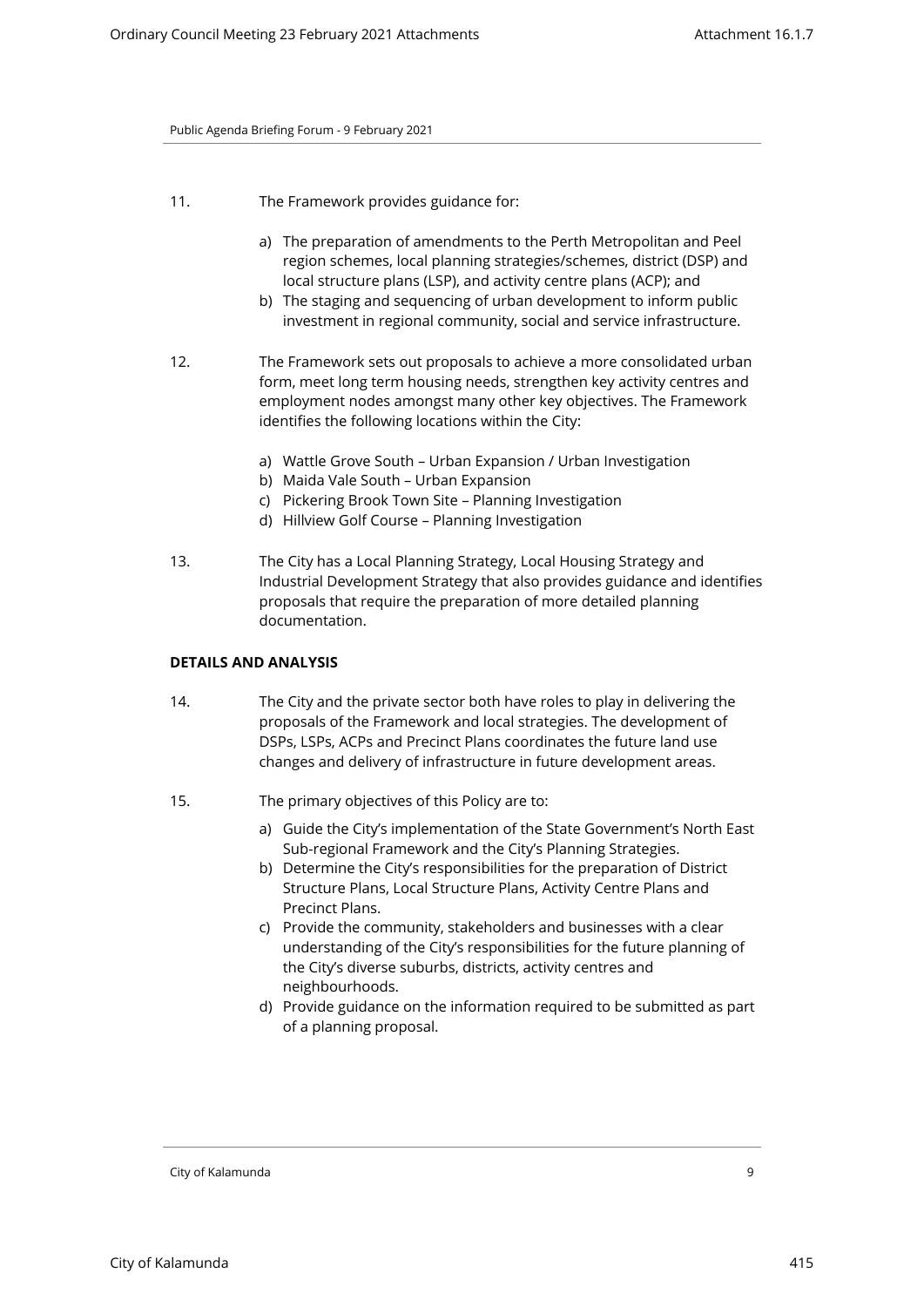## 16. **District Structure Plans**

DSPs provide a broad planning framework for a development area, identifying key infrastructure items, broad land use groupings and establishes the key development principles and objectives of the area.

- 17. The City may have a key role to play in the preparation of DSPs if the following criteria is met:
	- a) The location of the DSP is either identified within a City Strategy or the Framework.
	- b) There have been sufficient preliminary investigations undertaken exploring the key matters to be considered in the DSP area.
	- c) A Council decision is made, having regard for the preliminary investigations, to support the preparation of the DSP.
	- d) There are enough budget funds made available for the preparation of the DSP.
	- e) The cost of the preparation of the DSP, and associated technical studies, may be recouped through a future development contribution plan or other acceptable recuperation method.

## 18. **Local Structure Plans**

LSPs may be guided by DSPs and are more detailed plans that define the specific land use identifications of the area, public open space network and infrastructure requirements as well as other matters, generally on a lot by lot basis.

- 19. The City, is generally, not responsible for the preparation of LSPs. The City's role in the preparation of LSPs is usually as the regulator rather than the proponent. LSPs are usually prepared by the private sector and are a precursor to the physical subdivision and development of the land.
- 20. LSPs are better prepared closer to implementation to ensure their currency as it relates to the density and development proposed and as a direct link between planning and infrastructure delivery.
- 21. Land development is not a core function of the City and LSPs require an intricate understanding of the implementation of the subject area through to land development to assist with infrastructure delivery including:
	- a) Sewer timing and phasing
	- b) Reticulated Water
	- c) Electricity
	- d) Gas
	- e) Telecommunications
	- f) Roads
	- g) Public Open Space development and coordination

City of Kalamunda 10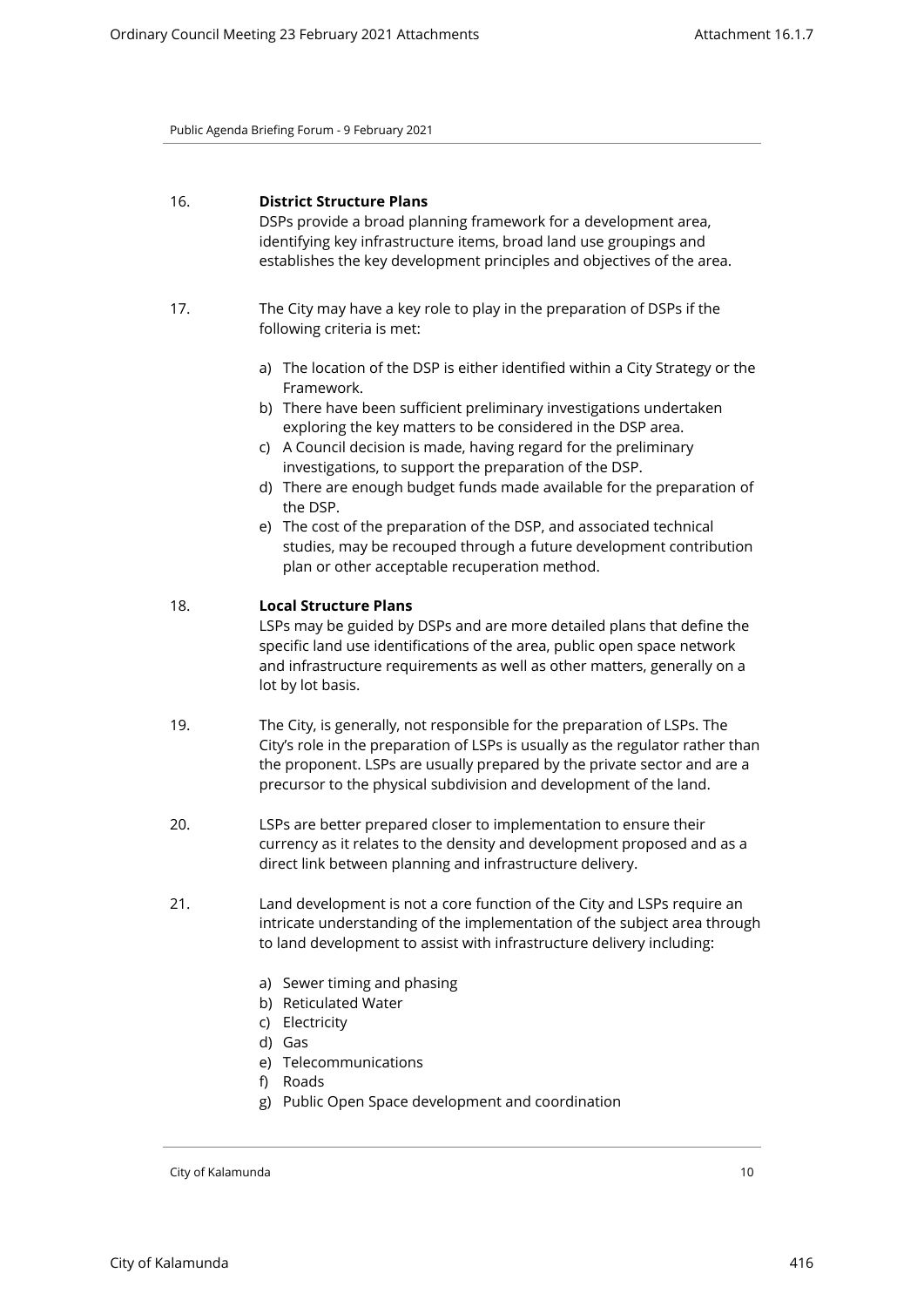- h) Community Facilities
- i) Schools
- 22. Preparing LSPs by allocating specific land uses over private land can also lead to reputational risk for the City where there is opposition to the proposals and uncertain timeframes.
- 23. Preparing LSPs requires a significant resource allocation and funding. Although funds can often be recouped through a development contribution scheme, it is a very exhaustive process and requires large upfront costs that may not be recouped for a significant period of time.
- 24. The City will only prepare LSPs in exceptional circumstances where they are endorsed by Council, or where the City owns freehold land within a Structure Plan area and there is a desire to develop.
- 25. Where there has been a DSP prepared over the same location, the LSP is to be consistent with the broad land uses, development principles, objectives and requirements set out by the DSP.
- 26. In a regulatory sense, the City, during the assessment process, is to be responsible for ensuring that LSPs prepared are consistent with the broad land uses, development principles, objectives and requirements set out by a DSP. Where a DSP has not been prepared, the City is to ensure any LSP is consistent with any strategic planning the City has undertaken and measures are put in place to achieve the following:
	- a) Environmental values are appropriately assessed;
	- b) Public Open Space requirements are met;
	- c) Community facilities are identified where appropriate to cater for the community's needs;
	- d) Commercial land is identified where appropriate to cater for the community's needs; and
	- e) The Movement Network can cater for any additional traffic and does not adversely affect the broader movement network.

## 27. **Activity Centre Plans / Precinct Plans**

The City may prepare ACPs / Precinct Plans if the following criteria is met:

- a) The location of the ACP / Precinct Plan is either identified within a City Strategy, is a District Activity Centre or appropriately identified within the Framework.
- b) A Council decision is made to support the preparation of the ACP / Precinct Plan.
- c) The City owns freehold land within an ACP / Precinct Plan area.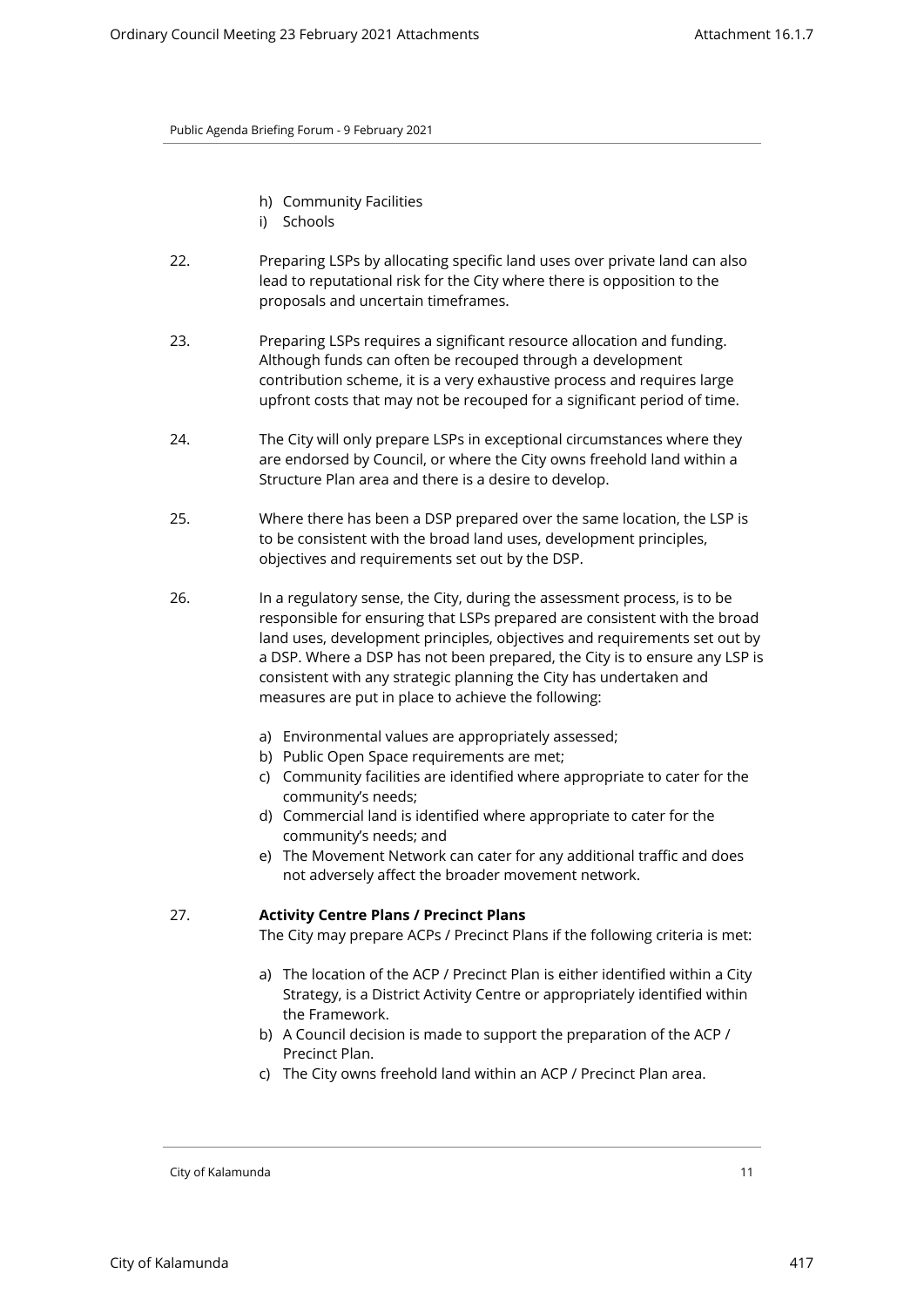d) There are sufficient budget funds made available for the preparation of the ACP / Precinct Plan.

#### 28. **Information Required / Tasks to be Competed**

The Policy includes a schedule which details the required information to be provided and tasks completed at the various stages of planning to ensure all technical requirements are met when the City assesses a planning proposal.

#### 29. **Modifications**

The following proposed modifications to the draft LPP28 (Attachment 5) are included in the modified LPP28 (Attachment 1) in response to submissions and as refinements to LPP28's content:

- a) Removed specific reference to Framework locations (e.g. Wattle Grove South, Maida Vale South etc).
- b) Replaced Forrestfield Airport Link with Airport Railway Line.
- c) Added the following objective: ''Provide guidance on the information required to be submitted as part of a planning proposal.".
- d) Added the following information required in Appendix 1 Schedule of Planning Requirements: 'Yields Analysis (Depending on context – population, dwellings, market)' under Infrastructure Contributions.

#### **APPLICABLE LAW**

30. *Planning and Development (Local Planning Schemes) Regulations 2015*

Schedule 2, Part 2 Clause 4(3) - review submissions and resolve to proceed with/without modifications or not proceed with the local planning policy

Schedule 2, Part 2 Clause 4(4) – local government to publish the local planning policy in the local newspaper

Schedule 2, Part 2 Clause 4(5) – the local planning has effect on publication

Schedule 2, Part 2 Clause 4(6) – the City to make a copy of the local planning policy available to the public

## **APPLICABLE POLICY**

31. Nil.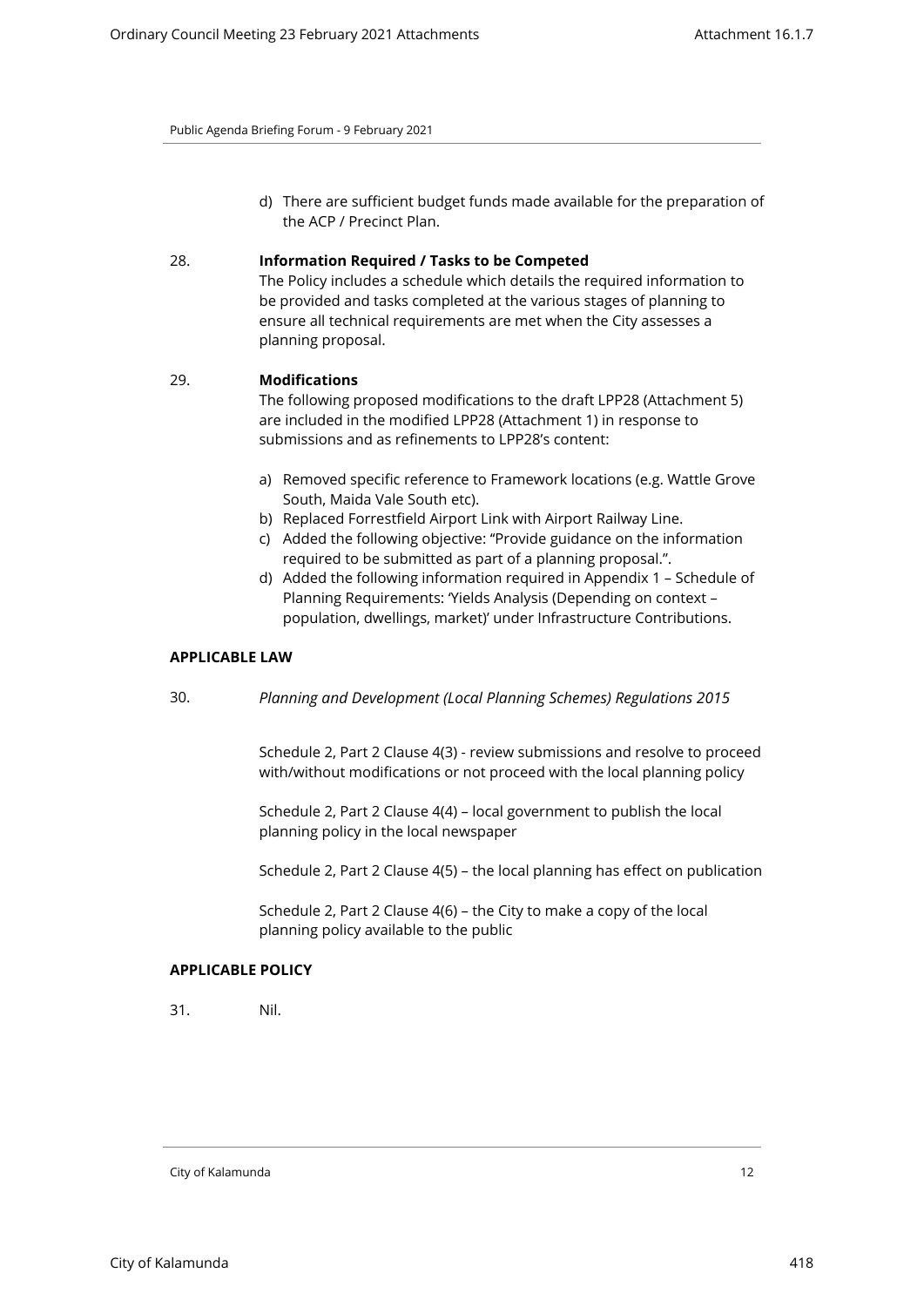#### **STAKEHOLDER ENGAGEMENT**

- 32. The draft LPP28 was advertised during August and September 2020 and received 20 written submissions and 22 survey forms (total of 42 responses).
- 33. The written submissions included 17 objections and three general comments (Attachment 3). The key themes of these submissions included:
	- a) Concerns the LPP28 will have negative impacts on the future of Wattle Grove South.
	- b) The LPP28 is inconsistent with State Planning Policy.
	- c) The Framework is soon to be reviewed and therefore redundant.
	- d) LPP28 pre-empts the results of community consultation for the Crystal Brook Concept Plan.
	- e) Concerns LPP28 will have negative impacts on Maida Vale South.
- 34. Regarding the above key submission themes, the following corresponding responses should be noted (Refer Attachment 3 for detailed responses):
	- a) The purpose of the Policy is to guide the City on the requirements associated with the preparation of Structure Plans. The Policy does not make any specific proposals for areas.
	- b) It is the City's opinion LPP28 is not inconsistent with State Planning Policy.
	- c) The review of the Framework will not impact on the ability to implement the Policy.
	- d) See response a) above.
	- e) See response a) above.
- 35. The survey forms included six non-objections, 14 objections and two general comments. The key themes of the survey forms included:
	- a) A category for Bush Forever should be included in the LPP28.
	- b) Concern that LPP28 will affect areas and property (Wattle Grove South and Maida Vale South being the areas commonly referred to).
	- c) The LPP28 does not tackle how to address climate change, pollution and congestion.
	- d) LPP28 pre-empts the results of community consultation for the Crystal Brook Concept Plan.
- 36. Regarding the above key survey themes, the following corresponding responses should be noted:
	- a) Addressing Bush Forever is not the role of LPP28.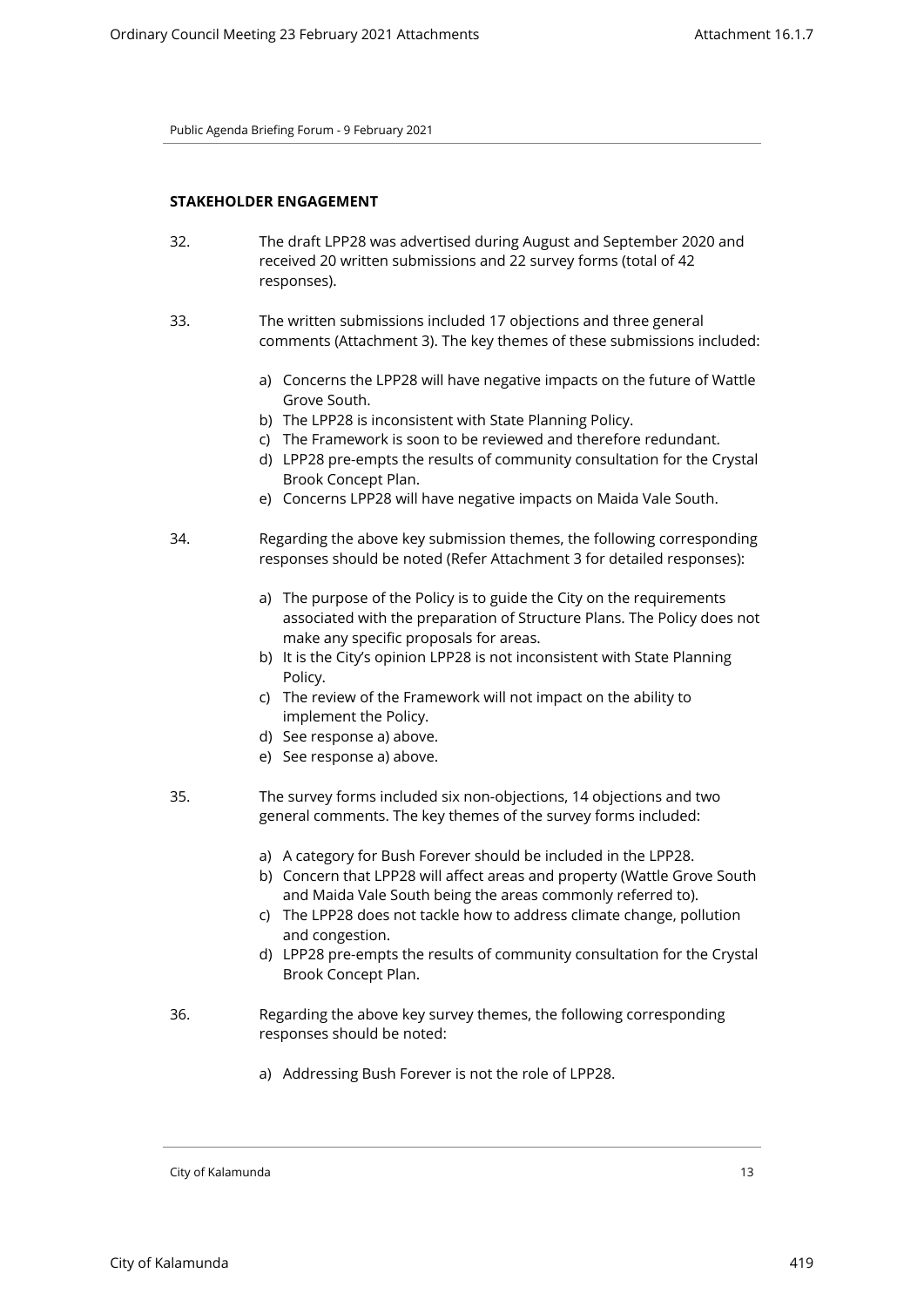- b) The purpose of the Policy is to guide the City on the requirements associated with the preparation of Structure Plans. The Policy does not make any specific proposals for areas.
- c) Addressing climate change, pollution and congestion is not the role of LPP28.
- d) See response b) above.

## **FINANCIAL CONSIDERATIONS**

- 37. The preparation of Structure Plans requires significant upfront funding. This can be in excess of \$200,000 for ACPs and \$1million for LSPs based on recent experience and depending on the scale and complexity of issues in a given area.
- 38. The costs for preparing a Structure Plan may be recouped through a Development Contribution Scheme. These costs however may not be recouped for a number of years thus requiring Municipal Funding or borrowings prior to recoup.

## **SUSTAINABILITY**

## **Social Implications**

- 39. The preparation of Structure Plans can identify land for community facilities, schools and public open space, catering for the community's needs to leisure, recreation, education and socialisation.
- 40. The preparation of Structure Plans can cause stress on the community, particularly where the proposal is not desired by a section of the community, the outcome is uncertain, or timeframes are extensive.

#### **Economic Implications**

- 41. The preparation of Structure Plans can identify land for commercial or industrial uses, creating new employment hubs, business opportunities and economic benefits to the area.
- 42. The development of commercial, industrial and residential areas identified by Structure Plans generates significant job opportunities to the building industry.
- 43. The preparation of Structure Plans can identify new infrastructure to be delivered such as roads, parks and servicing infrastructure which generates job opportunities for labour and civil industries.

City of Kalamunda 14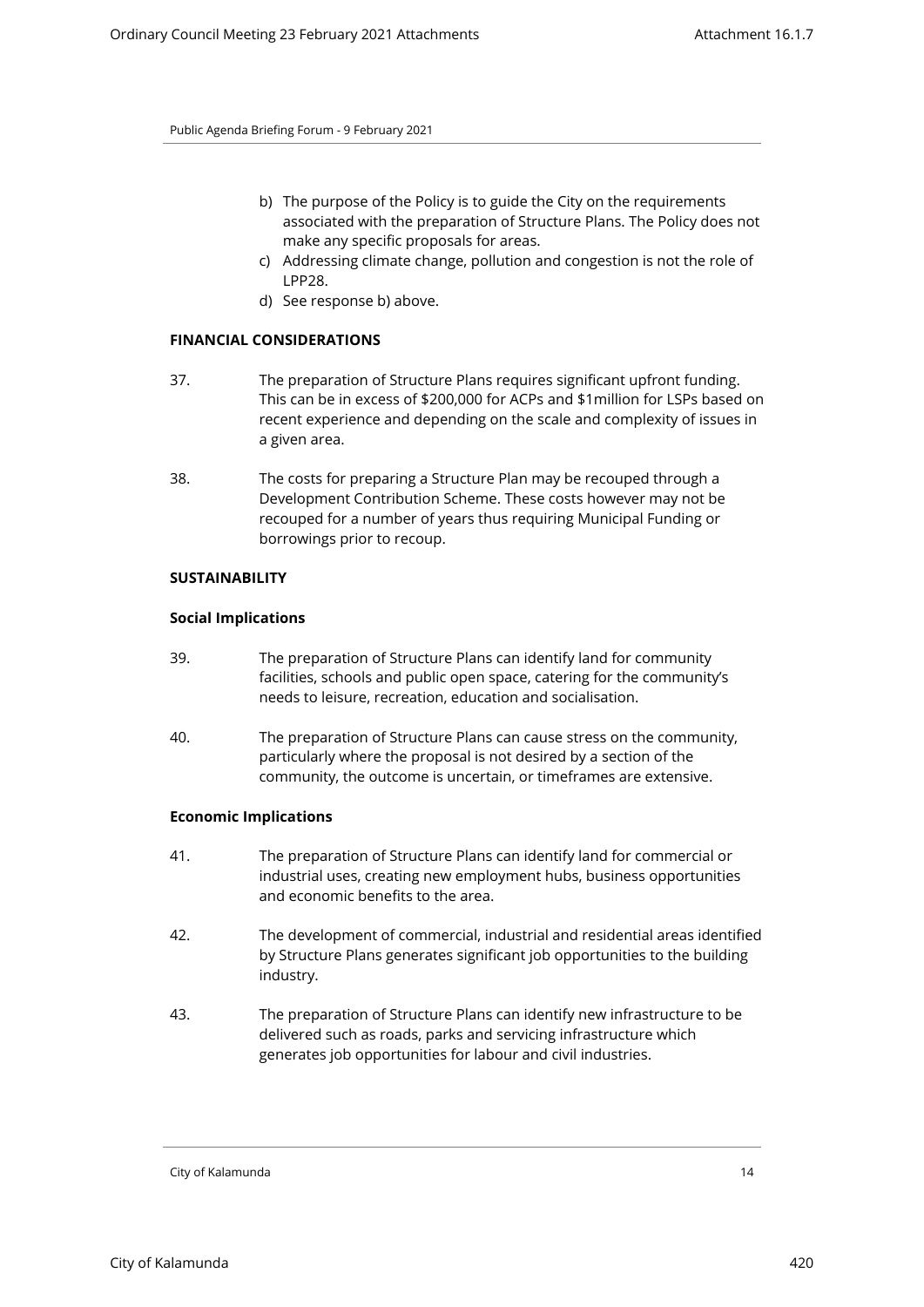## **Environmental Implications**

44. The preparation of Structure Plans can identify land with significant environmental values as public open space or conservation areas to protect those environmental values in public ownership.

#### **RISK MANAGEMENT**

45. **Risk:** The City continues to prepare Local Structure Plans resulting in a financial and reputational burden on the City.

| Consequence                                                             | Likelihood | <b>Rating</b> |  |  |
|-------------------------------------------------------------------------|------------|---------------|--|--|
| Significant                                                             | Possible   | High          |  |  |
| <b>Action/Strategy</b>                                                  |            |               |  |  |
| Adopt the Policy and carefully consider the circumstances where a Local |            |               |  |  |
| Structure Plan is prepared.                                             |            |               |  |  |
|                                                                         |            |               |  |  |

| 46. | Risk: Local Structure Plans are not prepared by the private industry in<br>areas identified for future development by the Framework or a City |            |               |  |  |
|-----|-----------------------------------------------------------------------------------------------------------------------------------------------|------------|---------------|--|--|
|     | Strategy<br>Consequence                                                                                                                       | Likelihood | <b>Rating</b> |  |  |
|     | Significant                                                                                                                                   | Possible   | High          |  |  |
|     | <b>Action/Strategy</b>                                                                                                                        |            |               |  |  |
|     | Adopt Policy and prepare District Structure Plans to provide a guiding                                                                        |            |               |  |  |
|     | framework and guiding principles for Local Structure Plans to be                                                                              |            |               |  |  |
|     | prepared.                                                                                                                                     |            |               |  |  |

47. **Risk**: The private industry prepares Local Structure Plans and produces outcomes that are misaligned with community expectations.

| Consequence                                                      | Likelihood | <b>Rating</b> |  |  |
|------------------------------------------------------------------|------------|---------------|--|--|
| Significant                                                      | Possible   | High          |  |  |
| <b>Action/Strategy</b>                                           |            |               |  |  |
| Adopt Policy and prepare District Structure Plans to provide a   |            |               |  |  |
| framework and guiding principles for Local Structure Plans to be |            |               |  |  |
| prepared and assessed against.                                   |            |               |  |  |
|                                                                  |            |               |  |  |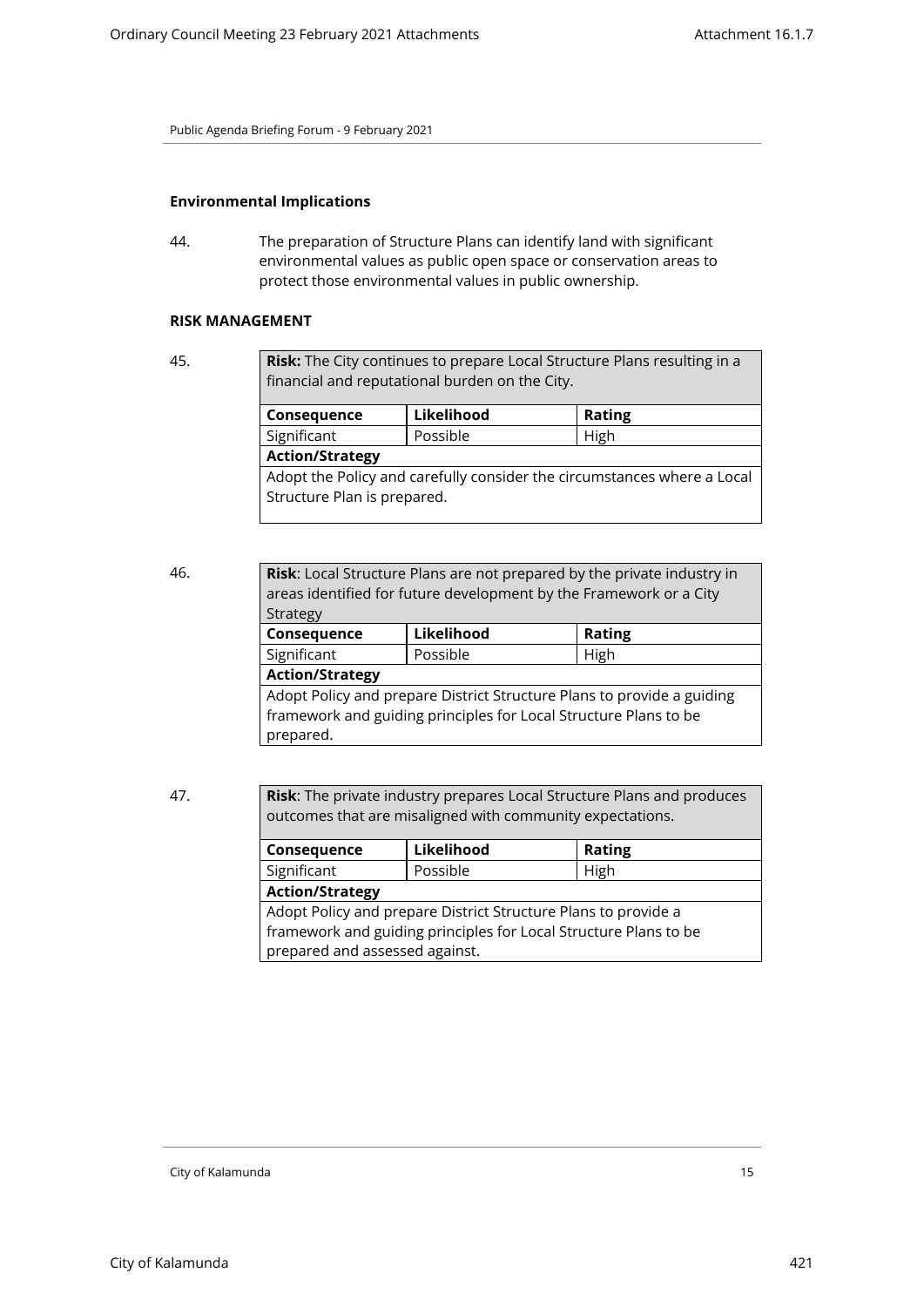## **CONCLUSION**

48. The LPP28 will guide Council, the City's officers and external stakeholders to identify the City's responsibilities for the preparation of structure plans in order to achieve the implementation of the State Government's Framework and the City's strategic land use plans.

## **Voting Requirements: Simple Majority**

## **RECOMMENDATION**

That Council ADOPT the proposed Local Planning Policy 28 (Attachment 1) subject to Schedule 2, Part 2 Clause 4(3) of the *Planning and Development (Local Planning Schemes) Regulations 2015*.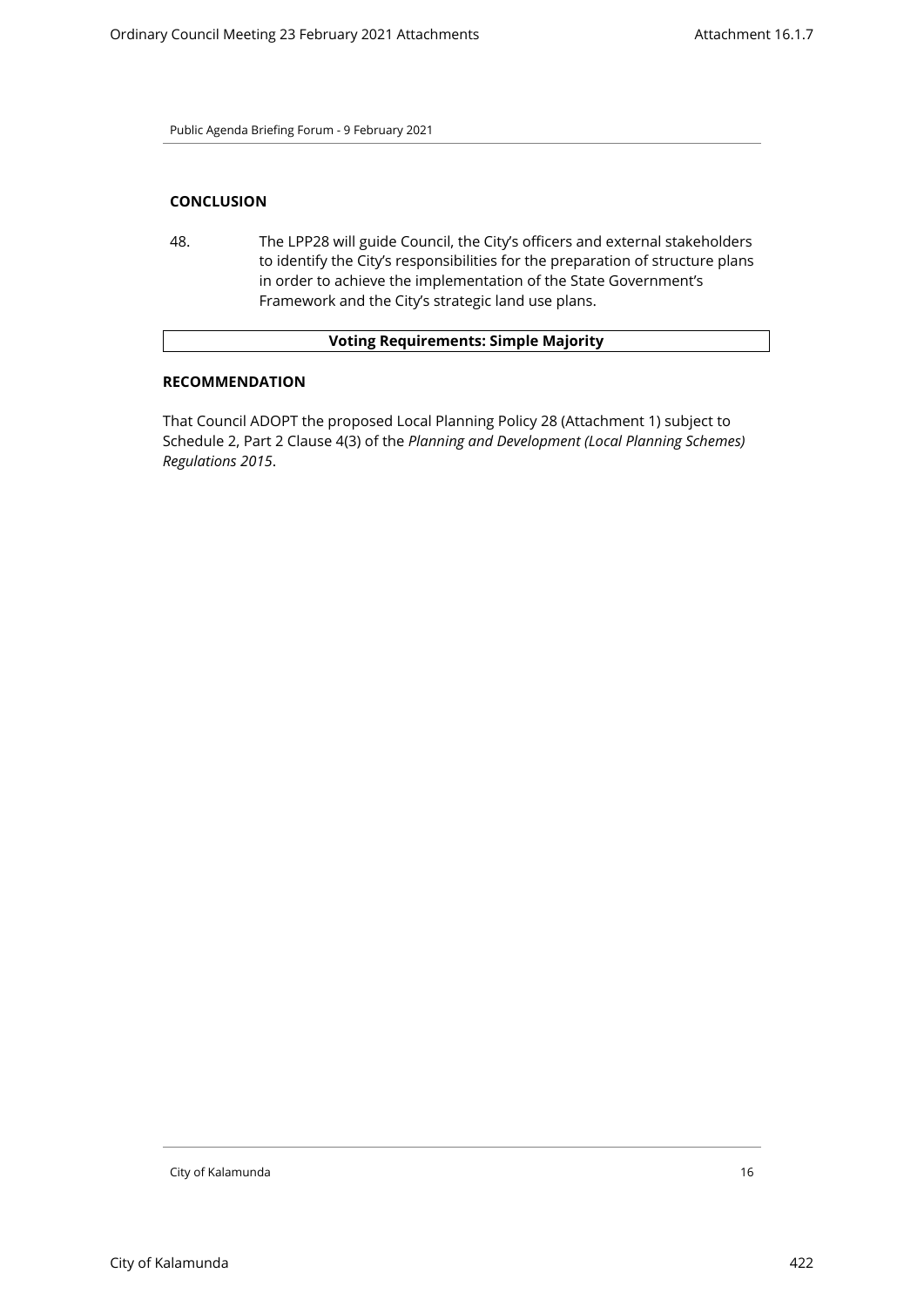# <span id="page-16-0"></span>**10.1.2. Proposed Amendment No. 103 - Lot 613 (4) Varley Street, Lesmurdie - Reclassifying to 'Civic and Community' Local Scheme Reserve**

#### *Declaration of financial / conflict of interests to be recorded prior to dealing with each item.*

The Manager Approval Services provided a presentation on this item.

The Council sought clarifications on concerns raised in relation to the proposal. The Manager Approval Services provided further information.

|   | Previous<br>Items     |                                                                                                                                                                                                                                                                                                                                                                                                                                    | OCM 25/2020 & OCM 152/2020                                                                                                                  |  |  |
|---|-----------------------|------------------------------------------------------------------------------------------------------------------------------------------------------------------------------------------------------------------------------------------------------------------------------------------------------------------------------------------------------------------------------------------------------------------------------------|---------------------------------------------------------------------------------------------------------------------------------------------|--|--|
|   | Directorate           |                                                                                                                                                                                                                                                                                                                                                                                                                                    | <b>Development Services</b>                                                                                                                 |  |  |
|   | <b>Business Unit</b>  |                                                                                                                                                                                                                                                                                                                                                                                                                                    | Approval Services                                                                                                                           |  |  |
|   | File Reference        |                                                                                                                                                                                                                                                                                                                                                                                                                                    | PG-LPS-003/103                                                                                                                              |  |  |
|   | Applicant             |                                                                                                                                                                                                                                                                                                                                                                                                                                    | <b>TPI Planning</b>                                                                                                                         |  |  |
|   | Owner                 |                                                                                                                                                                                                                                                                                                                                                                                                                                    | State of Western Australia                                                                                                                  |  |  |
|   | Attachments           |                                                                                                                                                                                                                                                                                                                                                                                                                                    | Scheme Amendment Applicant Report [10.1.2.1 - 64<br>1.<br>pages]                                                                            |  |  |
|   |                       |                                                                                                                                                                                                                                                                                                                                                                                                                                    | 2.<br>Development Application Report [10.1.2.2 - 67<br>pages]                                                                               |  |  |
|   |                       |                                                                                                                                                                                                                                                                                                                                                                                                                                    | Development Application Plans [10.1.2.3 - 7 pages]<br>3.                                                                                    |  |  |
|   |                       |                                                                                                                                                                                                                                                                                                                                                                                                                                    | Development Application Parking Study [10.1.2.4 -<br>4.<br>27 pages]                                                                        |  |  |
|   |                       |                                                                                                                                                                                                                                                                                                                                                                                                                                    | 5.<br>Submission Table [10.1.2.5 - 7 pages]                                                                                                 |  |  |
|   | <b>TYPE OF REPORT</b> |                                                                                                                                                                                                                                                                                                                                                                                                                                    |                                                                                                                                             |  |  |
|   | Advocacy              |                                                                                                                                                                                                                                                                                                                                                                                                                                    | When Council is advocating on behalf of the community to<br>another level of government/body/agency                                         |  |  |
|   | Executive             |                                                                                                                                                                                                                                                                                                                                                                                                                                    | When Council is undertaking its substantive role of direction<br>setting and oversight (eg accepting tenders, adopting plans<br>and budgets |  |  |
|   | Information           |                                                                                                                                                                                                                                                                                                                                                                                                                                    | For Council to note                                                                                                                         |  |  |
| 合 | Legislative           | Includes adopting Local Laws, Town Planning Schemes and<br>Policies. When Council determines a matter that directly<br>impacts a person's rights and interests where the principles of<br>natural justice apply. Examples include town planning<br>applications, building licences, other permits or licences<br>issued under other Legislation or matters that could be<br>subject to appeal to the State Administrative Tribunal |                                                                                                                                             |  |  |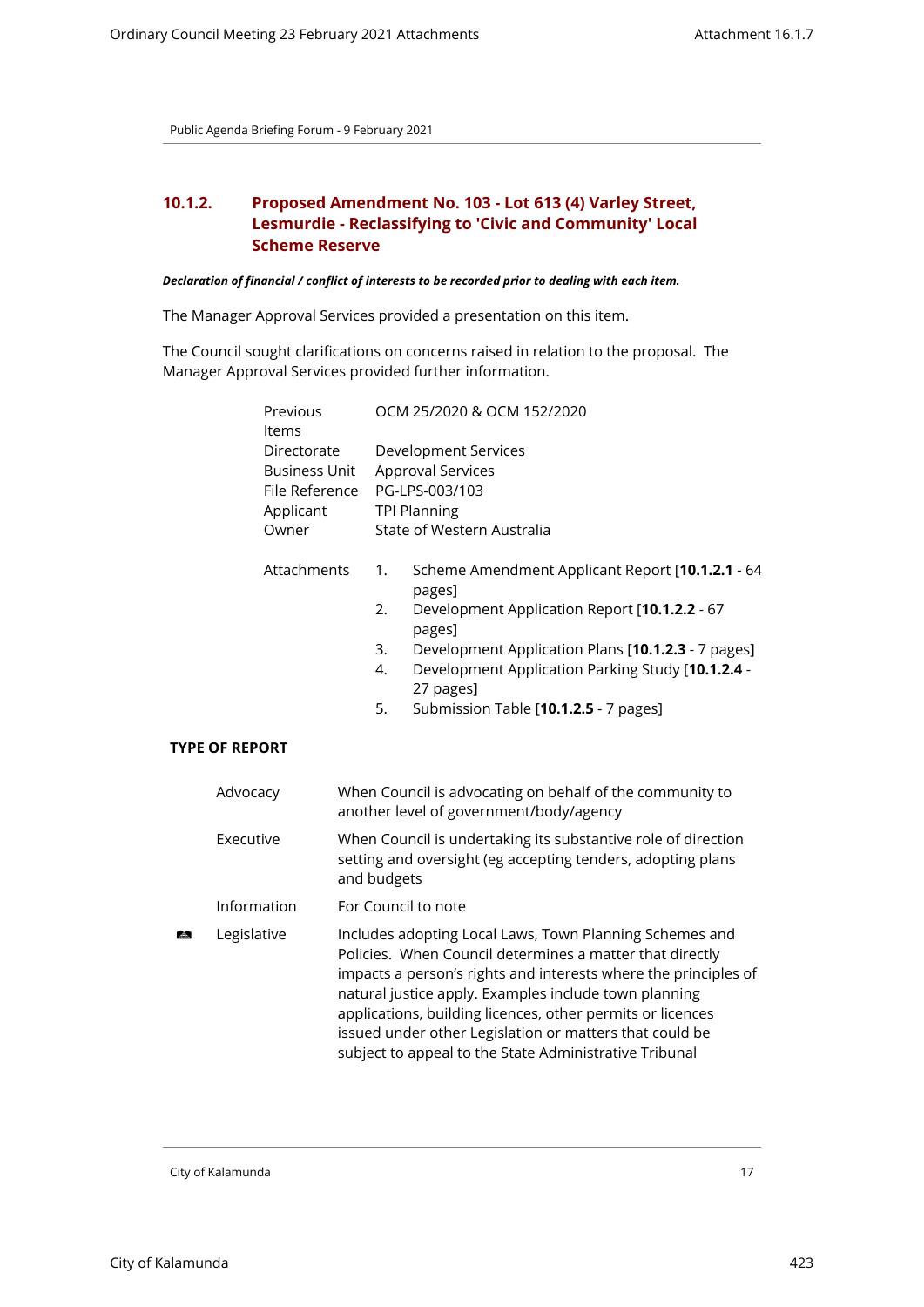#### **STRATEGIC PLANNING ALIGNMENT**

*Kalamunda Advancing Strategic Community Plan to 2027*

#### **Priority 1: Kalamunda Cares and Interacts**

**Objective 1.1** - To be a community that advocates, facilities and provides quality lifestyles choices.

**Strategy 1.1.1** - Facilitates the inclusion of the ageing population and people with disability to have access to information, facilities and services. *Strategy 1.1.2* - Empower, support and engage and with young people, families and our culturally diverse community. *Strategy 1.1.3* - Facilitate opportunity to pursue learning.

#### **Priority 1: Kalamunda Cares and Interacts**

**Objective 1.2** - To provide a safe and healthy environment for community to enjoy.

**Strategy** - 1.2.3 Provide high quality and accessible recreational and social spaces and facilities.

#### **Priority 1: Kalamunda Cares and Interacts**

**Objective 1.3** - To support the active participation of local communities. *Strategy 1.3.1* - Support local communities to connect, grow and shape the future of Kalamunda.

#### **Priority 3: Kalamunda Develops**

**Objective 3.1** - To plan for sustainable population growth. *Strategy 3.1.1* - Plan for diverse and sustainable housing, community facilities and industrial development to meet changing social and economic needs.

#### **EXECUTIVE SUMMARY**

- 1. The purpose of this report is for Council to consider, following advertising, the final adoption of Local Planning Scheme Amendment No.103 (Amendment 103) to Local Planning Scheme No. 3 (Scheme).
- 2. Amendment 103 proposes to amend the Scheme by:
	- a) Deleting 'PART 3 –RESERVES' in its entirety and inserting a new 'PART 3 – RESERVES' consistent with the 'Model Provisions for Local Planning Schemes' contained in the Planning and Development (Local Planning Schemes) Regulations 2015.
	- b) Reclassifying Lot 613 Varley Street, Lesmurdie (known as Reserve 29190) from a 'Local Open Space' local scheme reserve to a 'Civic and Community' local scheme reserve as depicted on the Scheme Amendment Map.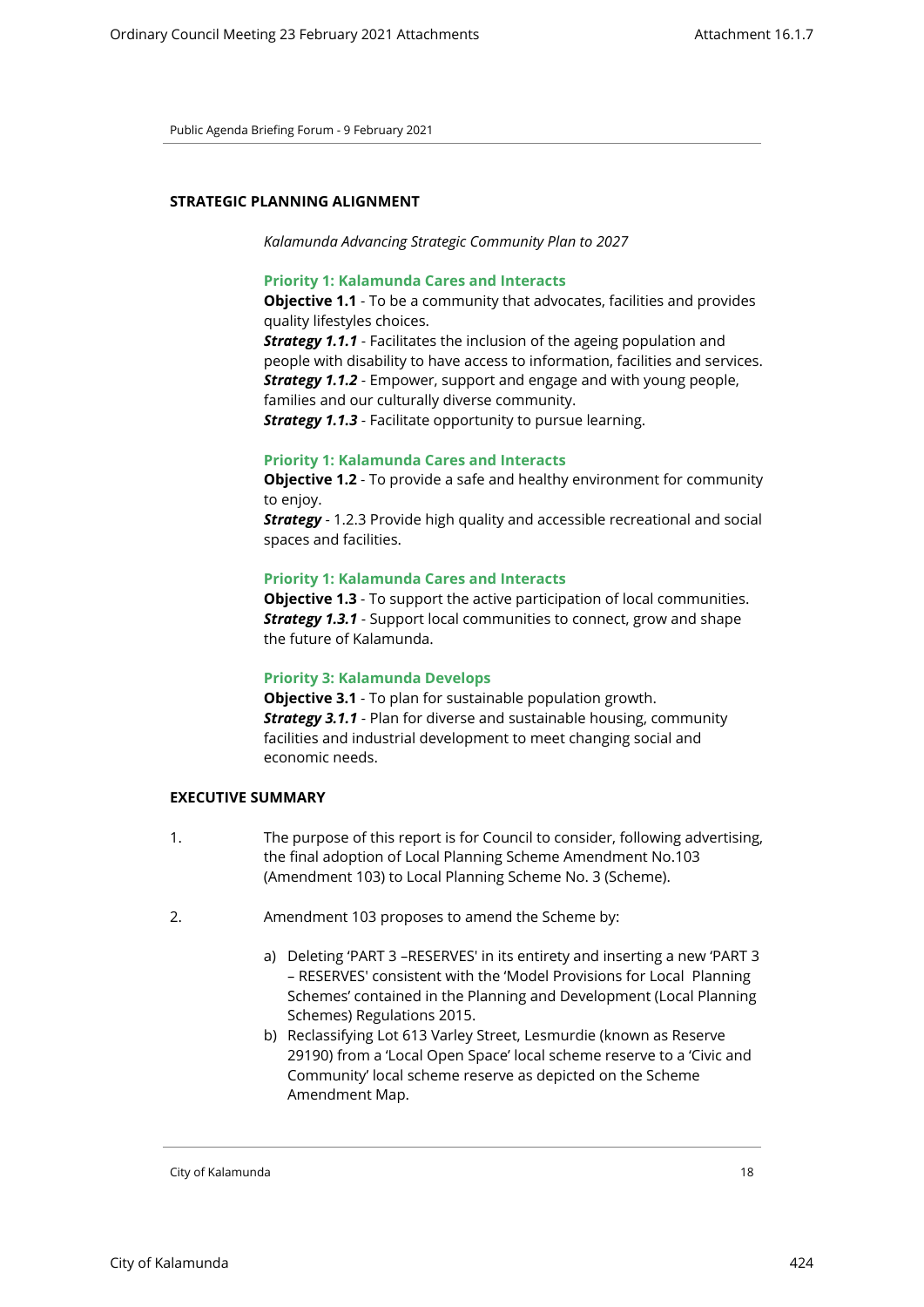- c) Introducing a new 'Civic and Community' local scheme reserve on the Scheme Map legend.
- d) Insert new provisions to allow for 'additional uses for local reserves' consistent with the 'Model Provisions for Local Planning Schemes' contained in the Planning and Development (Local Planning Schemes) Regulations 2015 and list additional uses for Lot 613 Varley Street, Lesmurdie (known as Reserve 29190).
- e) Re-number Tables and references to Tables throughout the Scheme Text and update the Table of Contents to reflect this amendment.
- 3. Preliminary and formal advertising was undertaken in accordance with Local Planning Policy 11 – Public Notification of Planning Proposals (LPP11), clause 47 of the *Planning and Development (Local Planning Schemes) Regulations 2015* (LPS Regulations 2015) and sections 81 and 82 of the *Planning and Development Act 2005* (Act). Five (5) submissions were received during the formal advertising period containing three (3) comments, one (1) no-objection and (1) objection (see Attachment 5).
- 4. It is recommended Council adopt Amendment 103 for final approval, following advertising subject to modifications.

## **BACKGROUND**

5. **Locality Plan:** 

- 
- 6. **Land Area:** 3701m2 **Local Planning Scheme Zone:** Local Open Space Metropolitan Region **Scheme Zone:** Urban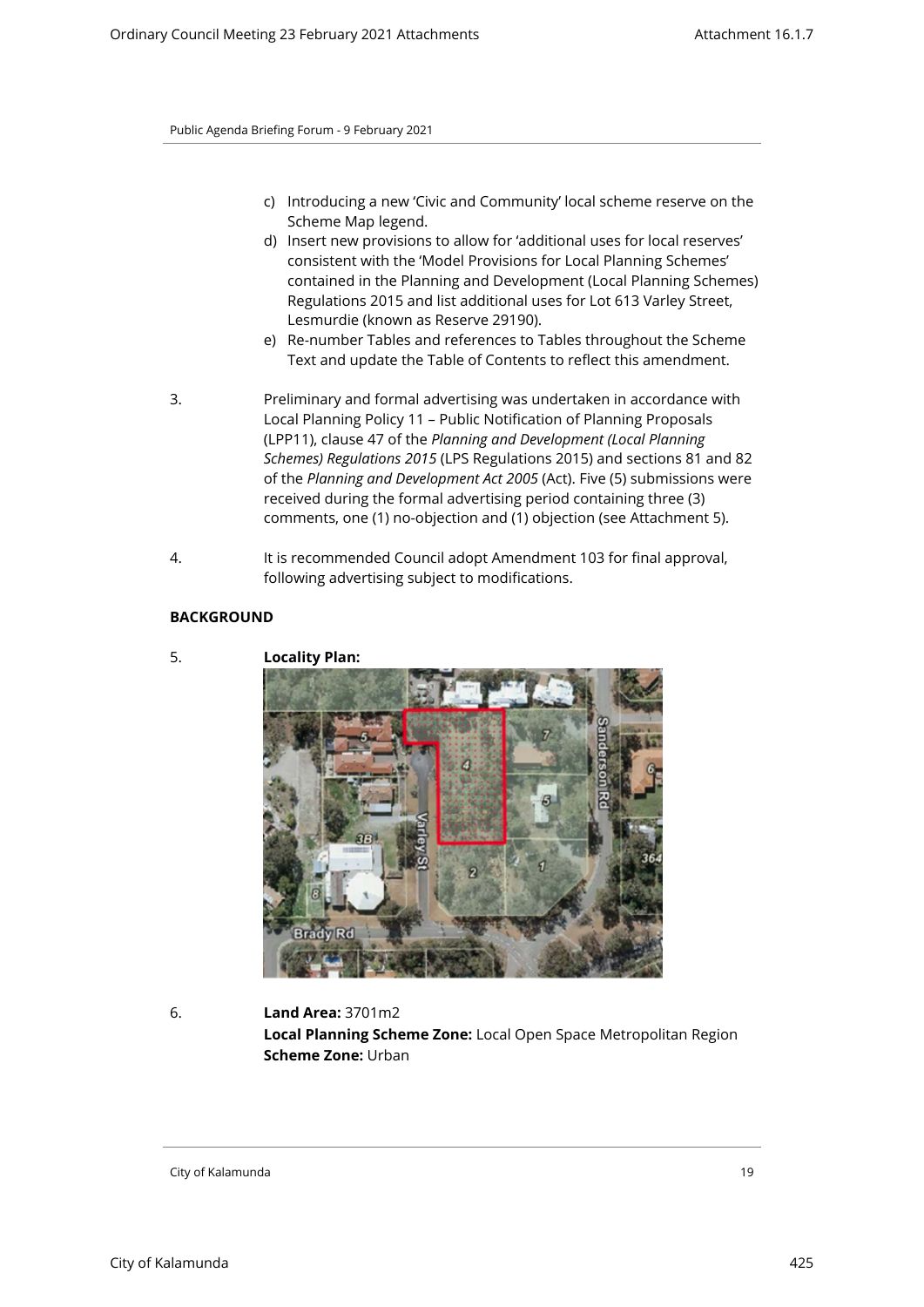- 7. The subject site (Lot 613 (4) Varley Street, Lesmurdie) is 3701m2 in area and is bounded by Varley Street, Pax Hill Reserve (Nature Playground), Girl Guides Hall, Sanderson Road Centre and St Ives Retirement Village.
- 8. Under the Scheme, the subject site is currently reserved 'Local Open Space' and is a crown title reserve which was vested to the Lesmurdie Baptist Church on 18 March 1997 for the purpose of 'Church Purposes – Community and Recreational facility'.
- 9. Lesmurdie Community Care, a related entity to Lesmurdie Baptist Church, has submitted a development application to the City of Kalamunda to construct a multi-purpose community building on the subject site (see Attachments 2 - 4).
- 10. The multi-purpose community building includes facilities for mentoring/counselling, Mothers Groups, Fathers Groups, Seniors Hub, Food Bank/Practical Crisis assistance, Mental Health First Aid Courses, Meeting space for Clarage Retirement Village Residents, an office for Clarege Retirement Village Manager, an office for a Financial Assistance Manager, café and training room/hall space which can be used for community activities.
- 11. In addition, the multi-purpose community building is intended to be used for temporary medical and specialist practitioners to provide affordable medical services (particularly for aged persons in the immediate locality). These services would be for short periods of 4-5weeks at a time with a maximum of 2 practitioners at any one time. Services would include podiatry, physiotherapy and dietetics.
- 12. The development application for the multi-purpose community building is currently being assessed under the current local open space reserve classification, with the intent that the proposed Scheme amendment will formalise the proposed use under the Scheme.

## **DETAILS AND ANALYSIS**

13. In light of the proposed multi-purpose community building and the designated purpose of the reserve being for 'Church Purposes – Community and Recreational Facility', the existing Local Open Space Reserve is no longer consistent with the designation and use of the site. Accordingly, Amendment 103 has been submitted to amend the zoning to 'Civic and Community Reserve' and render the reserves portion of the scheme consistent with the 'Model Provisions for Local Planning Schemes' (Model Provisions) in LPS Regulations 2015.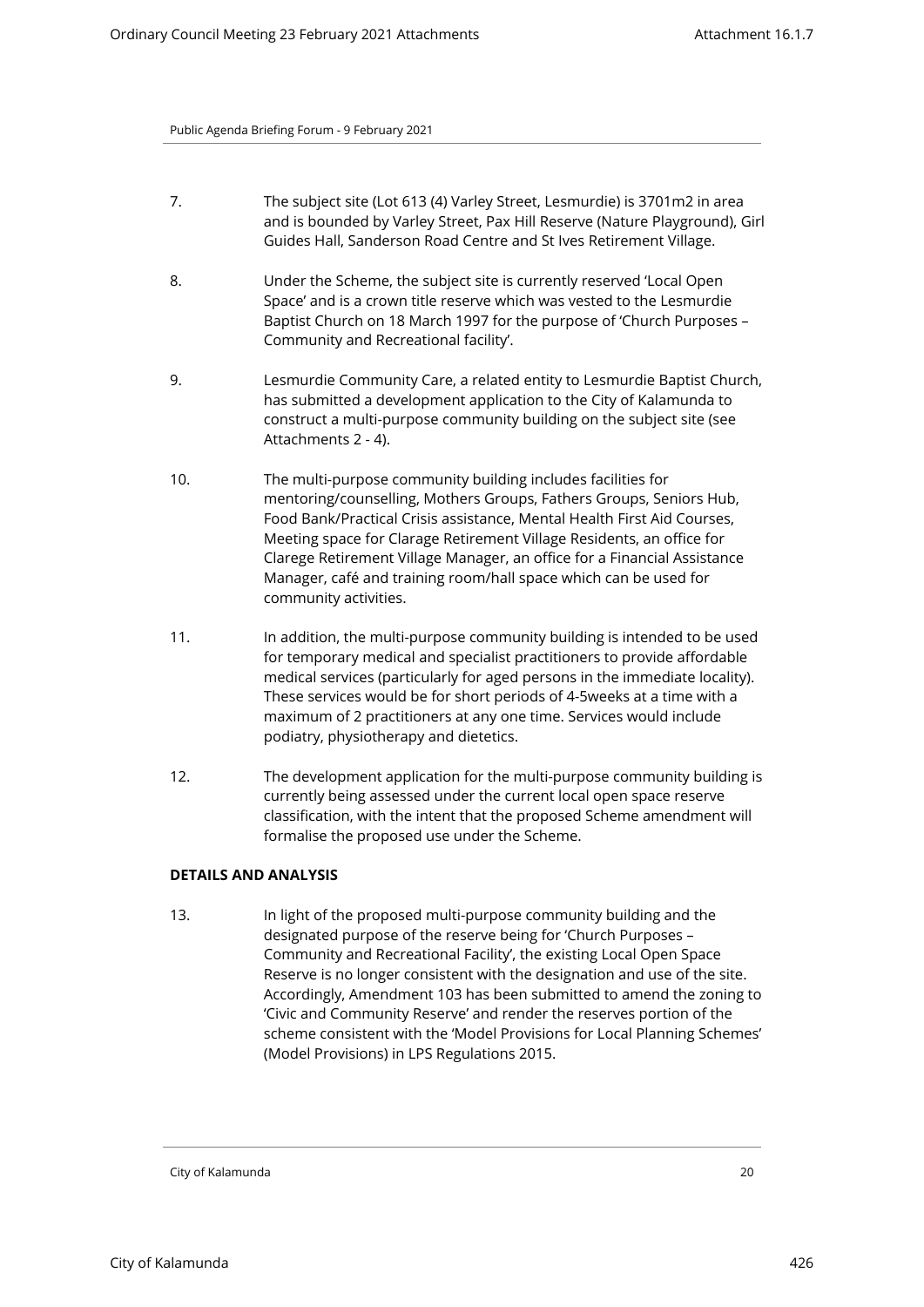- 14. The City is currently in the process of preparing a new Local Planning Strategy and, subsequently, a new Local Planning Scheme No.4 (LPS4). Amendment 103 proposed to include other administrative modifications to the Scheme to align it with the Model Provisions noting that the Scheme was prepared before the establishment of the Model Provisions in 2015.
- 15. The preparation of LPS4 is currently underway and as such, making significant modifications to the existing Scheme to align it with the Model Provisions at this time may create unintended inconsistencies and incompatibilities within the Scheme. During the preparation of LPS4, the Scheme will be comprehensively reviewed in its totality and prepared in accordance with the Model Provisions contained within the LPS Regulations 2015. It is not considered appropriate to make significant administrative amendments to the existing Scheme to align it with the Model Provisions in the context of the comprehensive review underway as part of LPS4.
- 16. In accordance with Local Planning Policy 18 Requirements of Local Planning Scheme Amendments (LPP18), all applications for scheme amendments must be accompanied by a Land Use Scoping Statement and Master Plan. These documents must be submitted to provide the City with some comfort surrounding the future use of the site, when considering applications for a change in zoning or land use permissibility.
- 17. In this instance, a development application has been submitted concurrent with the application to amend the zoning of the site to 'Civic and Community'. The documentation provided with the development application (see Attachments 2 – 4), addresses the requirements of LPP18 and satisfies all elements required to be addressed by the Land Use Scoping Statement and Master Plan as follows:

| 18. | LPP 18 - Elements to be<br><b>Addressed</b>                                                                                                      | <b>Submitted Development</b><br><b>Application</b>                                                                                                                                                     |
|-----|--------------------------------------------------------------------------------------------------------------------------------------------------|--------------------------------------------------------------------------------------------------------------------------------------------------------------------------------------------------------|
|     | Scale and Intensity of Use -<br>types of proposed activities, hours<br>of operation and number of<br>people likely to occupy the<br>development. | As listed in the applicant's report<br>(Attachment 2) the estimated<br>number of visitors is 114 including<br>staff and the hours of operation<br>vary for each community group<br>using the facility. |
|     | <b>Streetscape</b> – Impact on the<br>streetscape/immediate area.                                                                                | The proposed community centre is<br>setback in excess of 9.0m from the<br>street and is consistent with the<br>existing streetscape of the<br>Lesmurdie Baptist Church.                                |
|     | <b>Tree Preservation - extent</b><br>subsequent future development                                                                               | The submitted plans are overlayed<br>over the existing vegetation and                                                                                                                                  |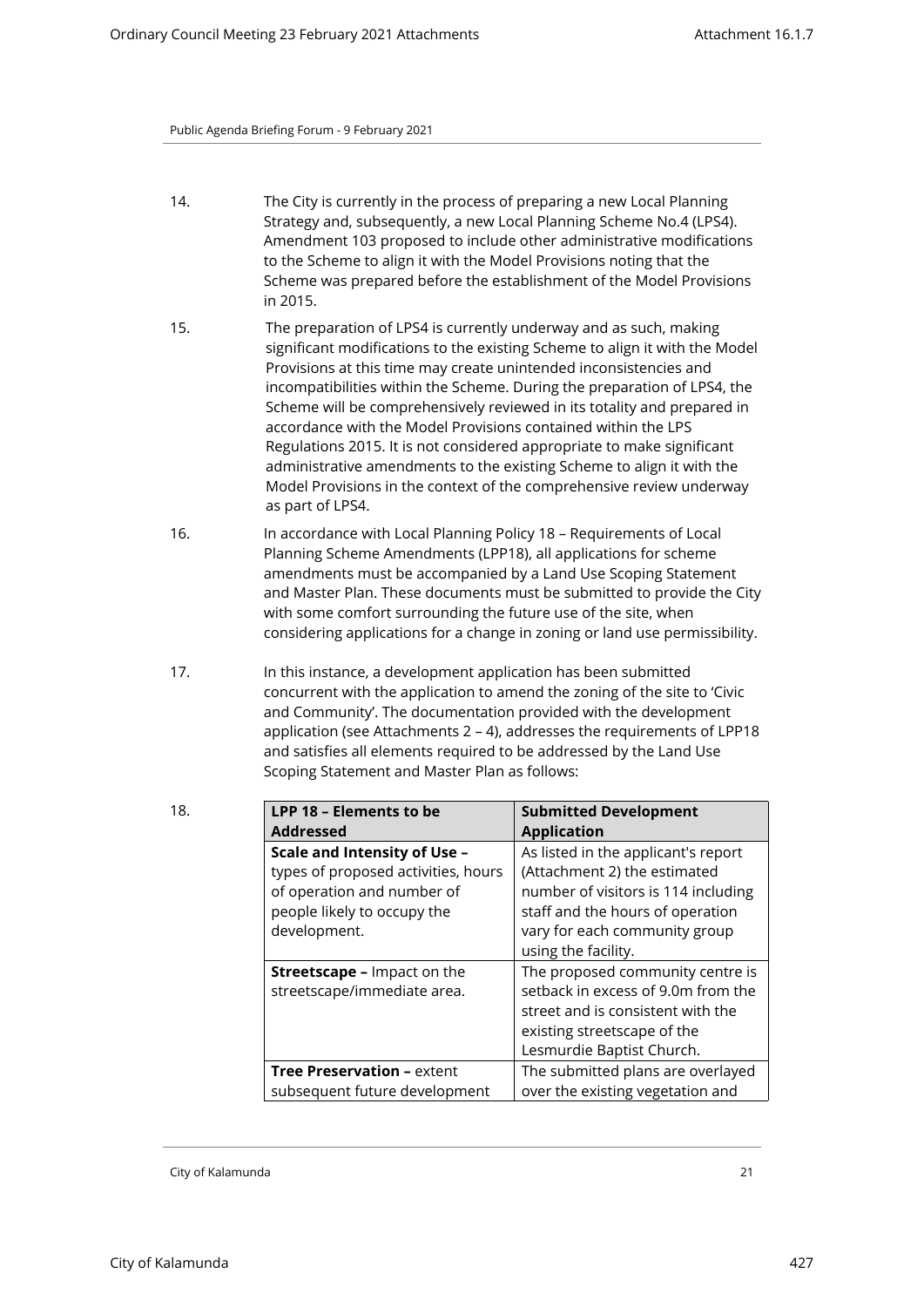| will impact existing vegetation.<br>Where trees are to be removed,<br>details to be annotated on site<br>plan.                              | trees being retained have been<br>annotated on the submitted floor<br>plans. To facilitate the built<br>construction two native trees will<br>need to be removed.                                                                                                                             |
|---------------------------------------------------------------------------------------------------------------------------------------------|-----------------------------------------------------------------------------------------------------------------------------------------------------------------------------------------------------------------------------------------------------------------------------------------------|
| Open Space - extent of site to be<br>maintained as open space.                                                                              | The proposed community centre is<br>not subject to an open space<br>requirement under the scheme.                                                                                                                                                                                             |
| <b>Site Limitation/Constraints -</b><br>Outline any limitations on the<br>development of the land.                                          | Noting that some vegetation will be<br>removed to facilitate the multi-<br>purpose community building, the<br>design has enabled the retention<br>of an existing significant tree within<br>the proposed 'fenced play area' at<br>the rear of the development.                                |
| <b>Prevailing Amenity - amenity</b><br>impacts that could arise from<br>approval of the application<br>including traffic, parking or noise. | The City has not requested a noise<br>impact assessment as part of the<br>development assessment process<br>as there is not seen to be a land<br>use conflict. A traffic/parking<br>assessment has been requested by<br>the City's engineers which has<br>since been received (attachment 4). |
| Location of Building - Indicative<br>location of proposed buildings.                                                                        | See Attachment 3 for a copy of the<br>proposed community centre plans                                                                                                                                                                                                                         |
| <b>Incidental and Additional Uses -</b><br>Likely additional uses                                                                           | As listed in the applicant's report<br>(Attachment 2), the intended<br>incidental uses to community<br>purpose include, consulting rooms<br>and café/restaurant.                                                                                                                              |
| <b>Concept Drawings - conceptual</b><br>drawing of the property including<br>staging                                                        | See Attachment 3 for a copy of the<br>proposed community centre<br>including proposed staging and<br>future development.                                                                                                                                                                      |
| Traffic Assessment - preliminary<br>traffic impact assessment to be<br>provided                                                             | A traffic/parking assessment was<br>requested by the City's engineers<br>as part of the development<br>assessment process, this<br>assessment has since been<br>received (Attachment 4).                                                                                                      |
| <b>Effluent Disposal - Effluent</b><br>Management Statement to be<br>submitted if not connected to<br>sewer                                 | The proposal has been assessed by<br>the City's Environmental Health<br>Officers as part of the<br>development assessment process,<br>and relevant conditions have been<br>recommended.                                                                                                       |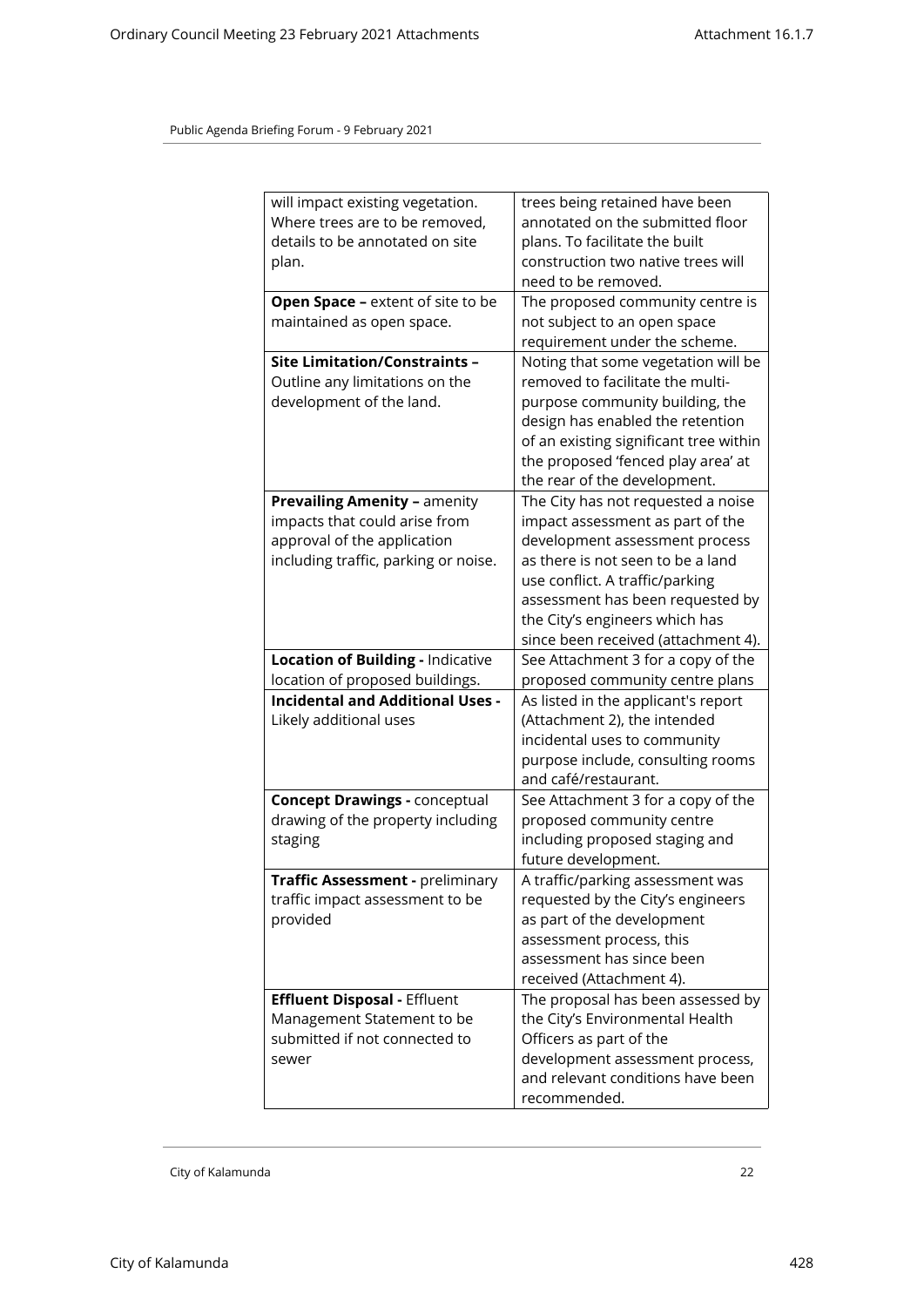| <b>Stormwater Disposal -</b><br>statement/plan to be submitted                                                                                                    | The City's engineers have<br>recommended a condition on the<br>development application to ensure<br>stormwater is disposed of<br>appropriately.                                                                                                                                                                                    |
|-------------------------------------------------------------------------------------------------------------------------------------------------------------------|------------------------------------------------------------------------------------------------------------------------------------------------------------------------------------------------------------------------------------------------------------------------------------------------------------------------------------|
| Car Parking - preliminary<br>statement/plan to be submitted                                                                                                       | A carparking assessment has been<br>requested by the City's engineers<br>as part of the development<br>assessment process, which has<br>since been received (Attachment<br>4).                                                                                                                                                     |
| <b>Bushfire Management -</b><br>Dependant on the anticipated<br>outcomes, a Bushfire Attack Level<br>Assessment or Bushfire<br>Management Plan may be<br>required | A bushfire management plan<br>(BMP) has been submitted with the<br>development application for a<br>community centre. This BMP has<br>been assessed by DFES during the<br>scheme amendment referral<br>period and is considered sufficient<br>by DFES for the scheme<br>amendment stage of the planning<br>process (Attachment 5). |
| Noise Management - May be<br>required where the City deems a<br>proposed land use may conflict<br>with the surrounding land uses.                                 | The City has not requested a noise<br>management assessment, as there<br>is not considered to be a land use<br>conflict.                                                                                                                                                                                                           |

19. Noting the above assessment, the City has not requested a formal Land Use Scoping Statement or Master Plan, as the future development of the site has been clearly demonstrated through the submitted development application that the requirements of LPP 18 have been addressed.

#### **APPLICABLE LAW**

#### 20. **Planning and Development (Local Planning Schemes) Regulations 2015**

Regulation 34 – terms used to describe a Basic, Standard or Complex amendment.

Regulation 35 cl (1) – requires a resolution of the local government adopt or refuse to adopt to amend a local planning scheme.

Regulation 35 cl (2)(a) – the resolution must specify whether the amendment is a basic, standard or complex.

Regulation 35 cl (2)(b) – need to include an explanation as to why the amendment is classified either a basic, standard or complex.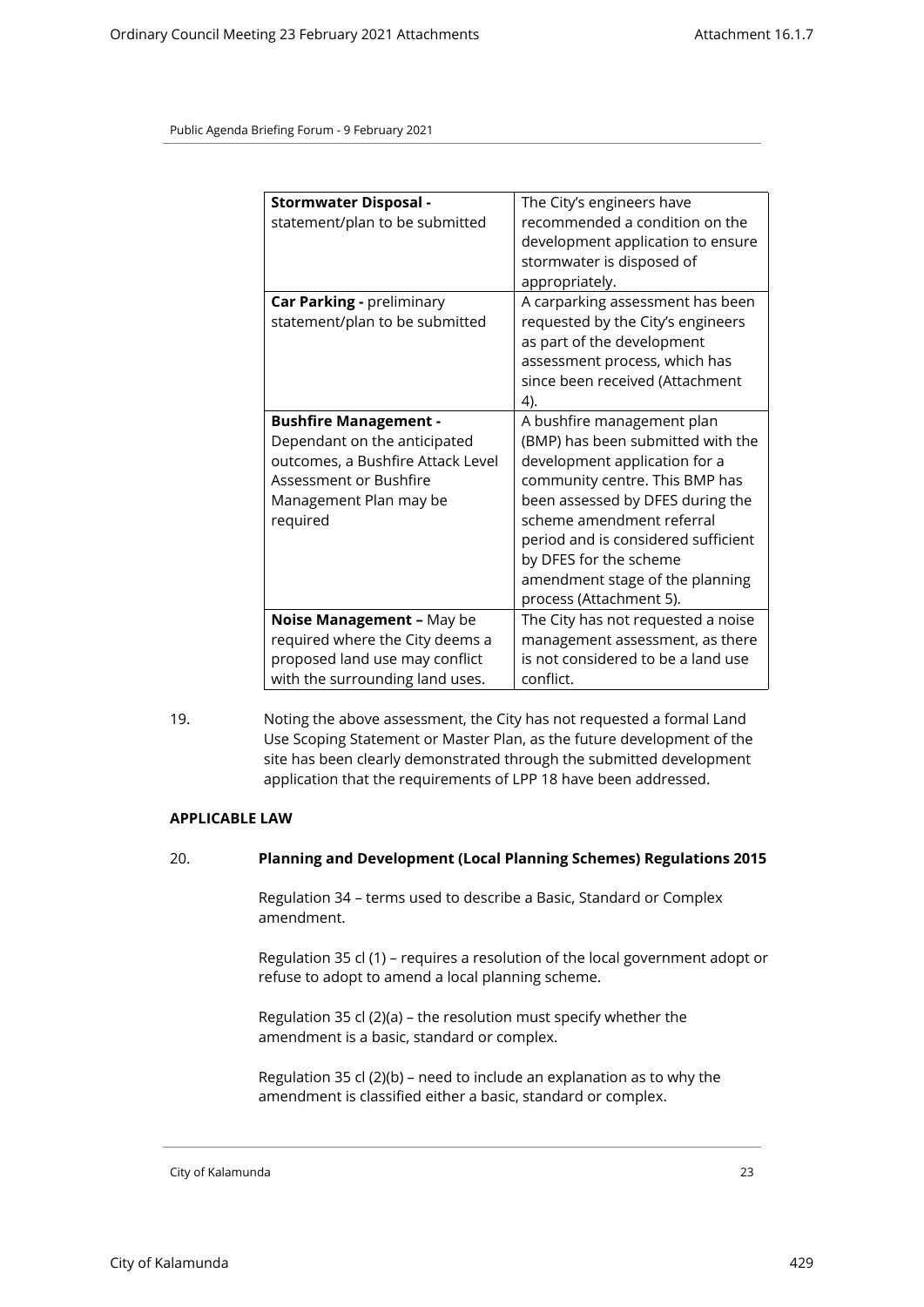Regulation 37 – Resolution to proceed to advertise complex amendment.

Regulation 47 – Resolution to proceed to advertise standard amendment.

## 21. **Planning and Development Act 2005**

Section 81 and 82 – the amendment must be referred to the Environmental Protection Authority for their comments prior to advertising.

## 22. **City of Kalamunda Local Planning Scheme No.3**

Under the provisions of the Scheme the site is currently zoned reserve – public open space. Under clause 3.4 of the Scheme:

- *'a person must not* 
	- *a) Use a Local Reserve; or*
	- b) *Commence or carry out development on a Local Reserve. Without first having obtained planning approval under Part 9 of the Scheme'.*

#### **APPLICABLE POLICY**

## 23. **State Planning Policy 3.7 - Planning in Bushfire Prone Areas**

Clause 6.3 of SPP 3.7 sets out the information required to accompany higher order strategic planning documents. Consistent with clause 6.3, a Bushfire Management Plan has been submitted with the proponent's request to amend the Scheme.

## 24. **Local Planning Policy 18 – Requirements of Local Planning Scheme Amendments**

LPP18 requires a 'Land Use Scoping Statement' and 'Master Plan' be submitted with a scheme amendment. These documents are intended to provide the City with a level of background information addressing land use planning and to provide Council with a greater level of detail regarding intended outcomes. In this instance the submitted development application for a multi-purpose community building satisfies the policy requirements of LPP18 as discussed in details and analysis above.

## **STAKEHOLDER ENGAGEMENT**

#### 25. **Internal Referrals**

The proposed scheme amendment was referred to all internal departments, and no concerns from the perspective of Assets, Health and Building to the amendment were raised.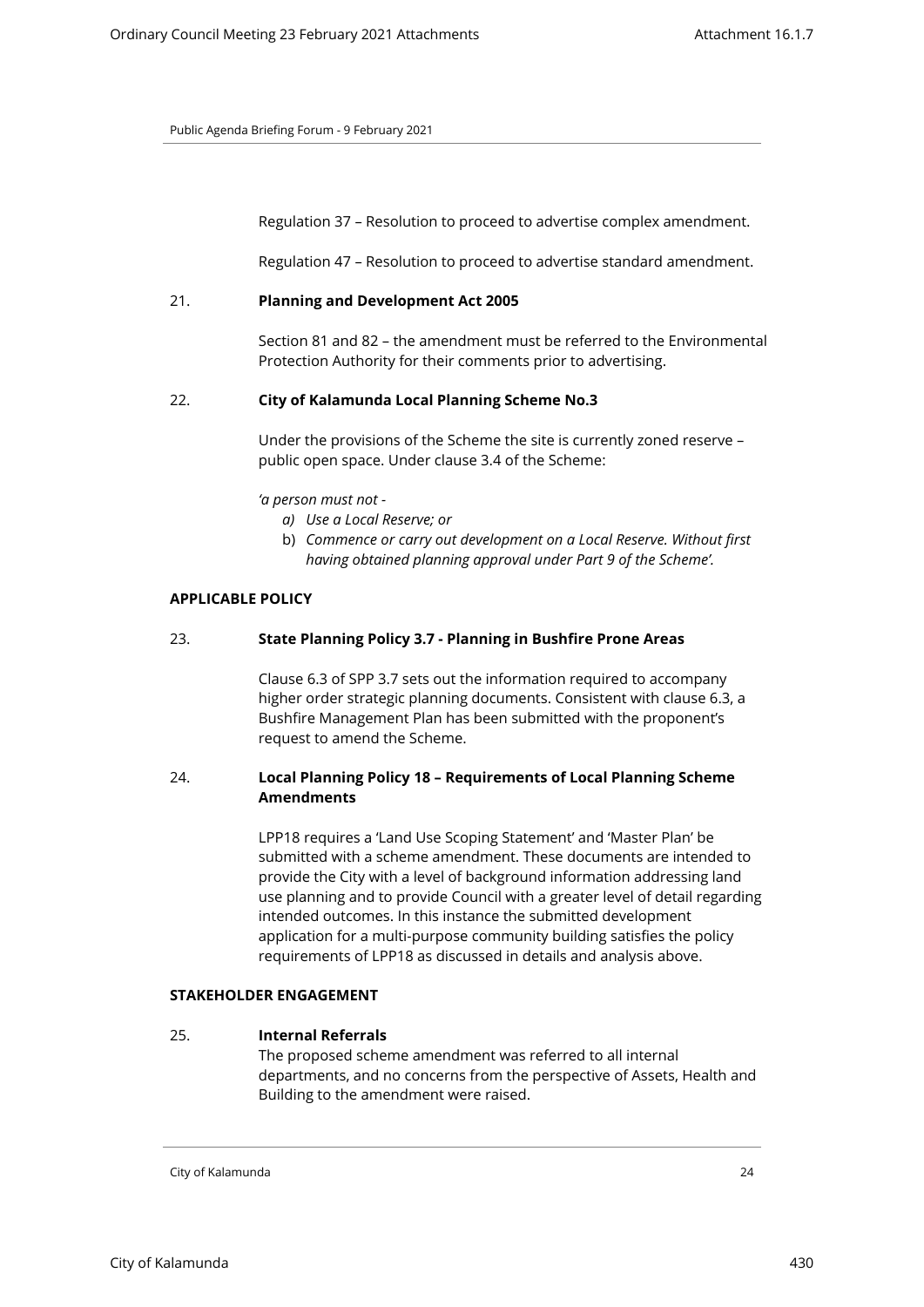## 26. **Formal Advertising**

Community consultation was undertaken in accordance with LPP11 and clause 47 of the LPS Regulations 2015 and sections 81 and 82 of the Act. Five (5) submissions were received during the formal advertising period three (3) comments, one (1) no-objection and (1) objection (see attachment 5).

- 27. The concerns raised in the formal advertising period can be summarised as follows:
	- a) Potential noise impacts from the 'future shed', 'future half basketball court', potential evening events and movement on the firebreaks in proximity to the St Ives units;
	- b) Potential light spill impacts from 'future half basketball court;
	- c) Potential increased traffic & vehicle parking in the area;
	- d) Potential security concern for units which are in proximity to the fire break between St Ives and the subject lot;
	- e) Potential disruption to the current quiet living environment enjoyed by residents and residents of surrounding aged care facilities;
	- f) Potential impact to the existing café at Sanderson Road shops if another cafe was to open in the area; and
	- g) General concerns over some of the support services proposed.
- 28. Whilst acknowledging the concerns raised in the single objection to the proposal, it is considered that the concerns can be addressed through the development application process where noise impacts, traffic impacts, built form impacts and land use impacts are considered, and appropriate measures are put in place through conditions to mitigate any potential adverse impact on the amenity of the locality. Specific comments however are provided to the following concerns:

#### Potential noise impacts

The 'future proposed shed' has been removed from the proposal and the future half basketball court will be part of a separate development application process in the future where affected landowners will have the opportunity to comment on this specific element.

#### Potential Light Spillage

All lighting associated with the future development of the site will need to be contained onsite and will be addressed as part of the development application process.

#### Traffic Concerns

The applicant has submitted a traffic and parking analysis as part of the future Multi-purpose community building. The findings of the report will be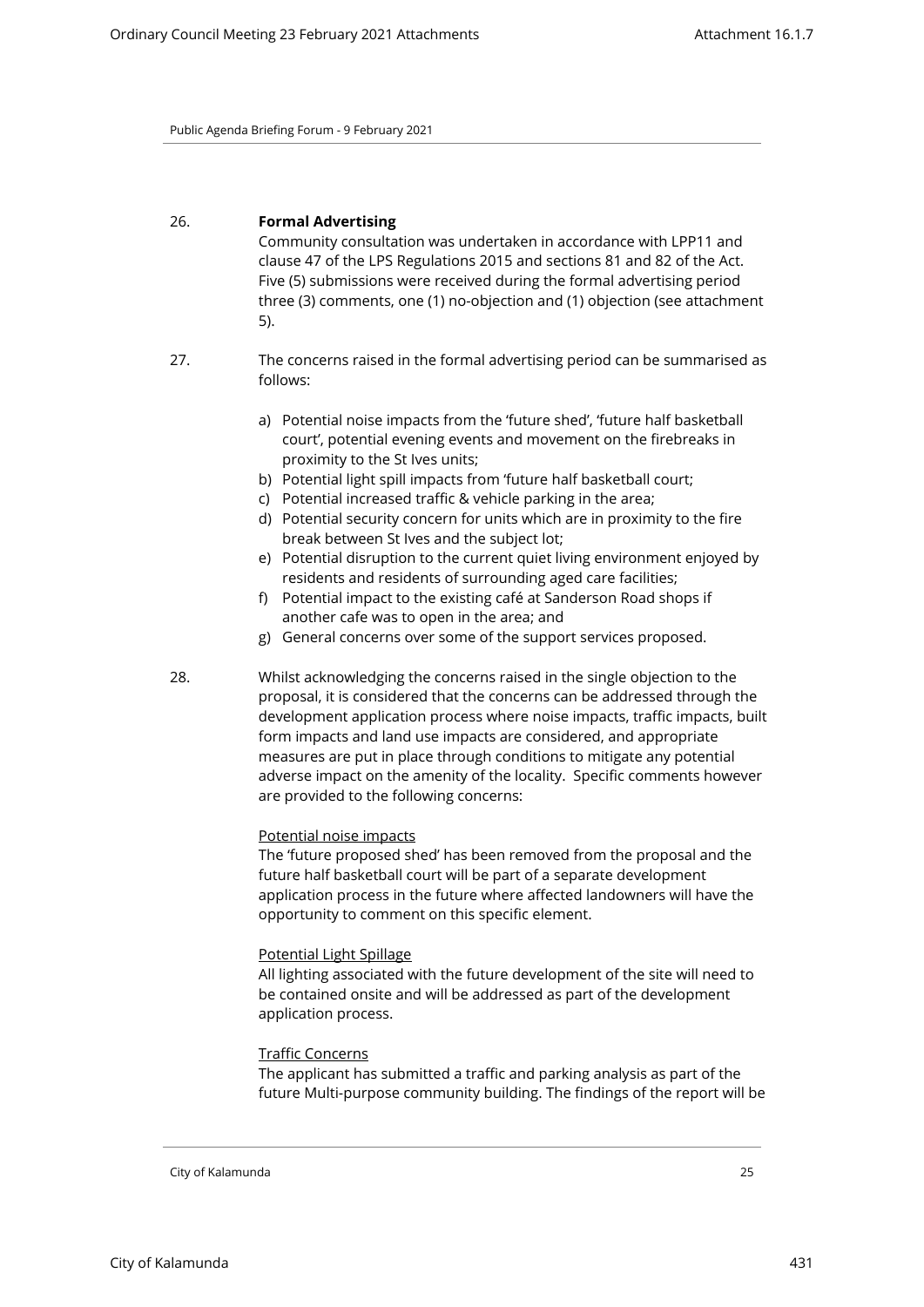considered in detail at the more appropriate development application stage of the planning process, where changes, if required, can be addressed.

## 29. **External Referrals**

In accordance with sections 81 and 82 of the Act Amendment No.103 was referred to the Environmental Protection Authority (EPA) for consideration under section 48C(1)(a) of the *Environmental Protection Act 1986* (EP Act). After a review of the proposal, the EPA determined not to assess amendment 103 under Part IV Division 3 of the EP Act.

30. During the formal advertising period, amendment 103 was sent to all relevant public authorities for assessment. Comments were received from Department Planning Lands and Heritage, Department Biodiversity Conservation and Attractions, Department Water Environmental Regulation and Department Fire and Emergency Services. All responses were comments or no-objections (see attachment 5).

#### **FINANCIAL CONSIDERATIONS**

31. All costs associated with the assessment and advertising of Amendment 103 are borne by the applicant.

## **SUSTAINABILITY**

## 32. **Social Implications**

Amendment 103 facilitates the development of a community centre at 4 Varley Street, Lesmurdie. This community centre will provide benefits and support to the community of Lesmurdie.

## 33. **Economic Implications**

Nil

## 34. **Environmental Implications**

There will be some impacts to vegetation as a result of the built construction with two trees to be removed. However, the recommendations of the Bushfire Management Plan will require additional clearing of predominantly non-native vegetation within the Asset Protection Zone. Lesmurdie Community Cares has liaised with Friends of Pax Hill to ensure noteworthy vegetation is retained. This includes a significant tree being retained in the proposed fenced play area. As part of consideration of the future development approval, the City will require a landscaping plan to be prepared which will illustrate proposed re-planting.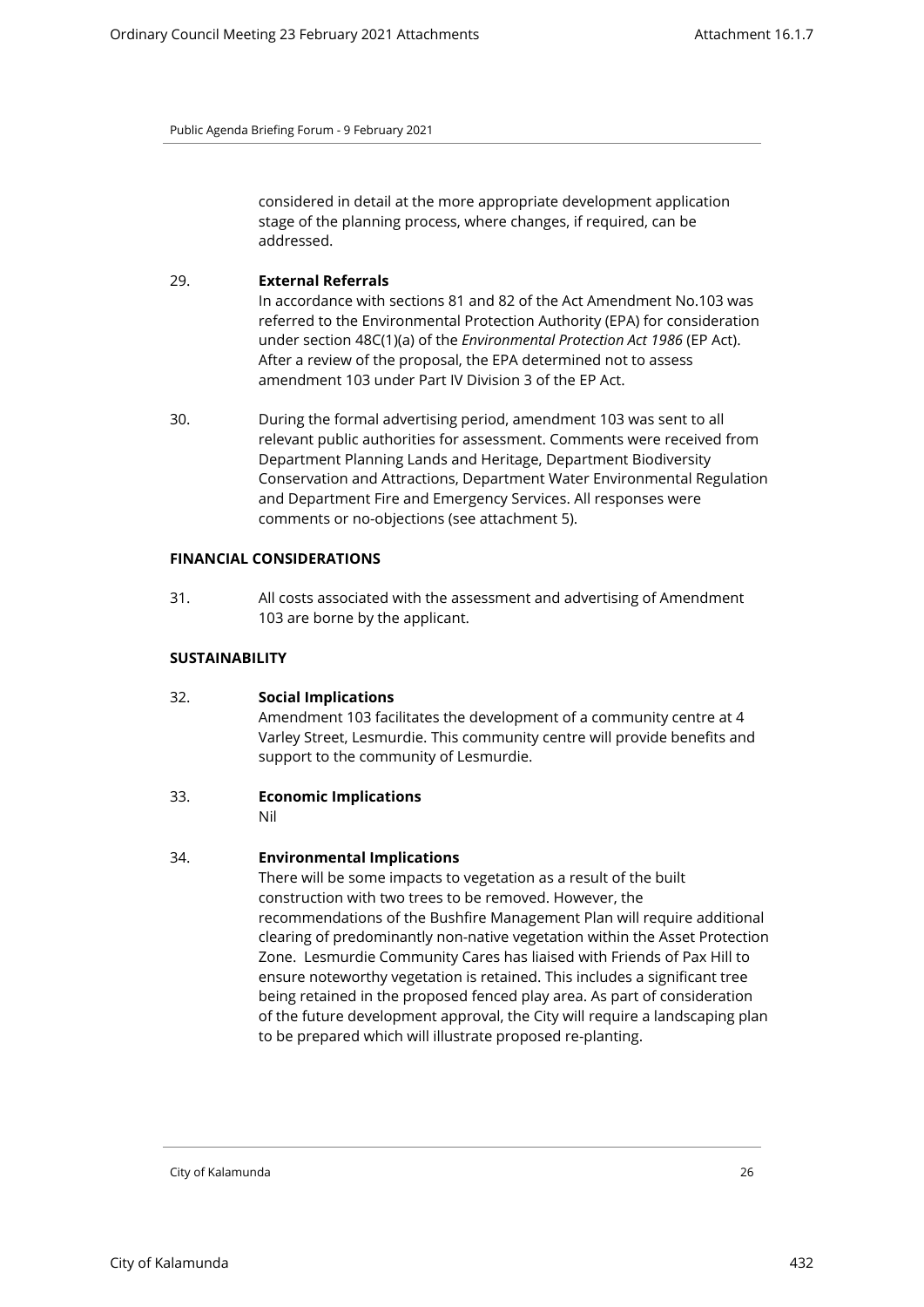## **RISK MANAGEMENT**

35. **Risk**: Amendment 103 is not adopted for final adoption and proceeds to the WAPC with a recommendation of refusal.

| <b>Consequence</b>                                                        | Likelihood                                                             | <b>Rating</b> |  |
|---------------------------------------------------------------------------|------------------------------------------------------------------------|---------------|--|
| Significant                                                               | Possible                                                               | High          |  |
| <b>Action/Strategy</b>                                                    |                                                                        |               |  |
|                                                                           | Convey to Council that Reserve 29190 is subject to a vesting order for |               |  |
|                                                                           | the purpose of 'Church Purposes Community and Recreational Facility'   |               |  |
|                                                                           | in favour of the Lesmurdie Baptist Church. Accordingly, Amendment      |               |  |
|                                                                           | 103 seeks to better align the Scheme with the vesting order over the   |               |  |
|                                                                           | reserve, and facilitate the development planned over the site.         |               |  |
|                                                                           | Risk: The concerns of residents are not fully addressed through        |               |  |
| Amendment 103.                                                            |                                                                        |               |  |
|                                                                           |                                                                        |               |  |
| <b>Consequence</b>                                                        | Likelihood                                                             | <b>Rating</b> |  |
| Significant                                                               | Unlikely                                                               | Medium        |  |
| <b>Action/Strategy</b>                                                    |                                                                        |               |  |
| Convey to Council that there are no fundamental flaws with respect to     |                                                                        |               |  |
| the proposed land uses. Therefore, concerns raised with respect to        |                                                                        |               |  |
| potential noise impacts, traffic impacts, built form impacts and land use |                                                                        |               |  |
| impacts can be addressed, and where appropriate measures put in           |                                                                        |               |  |
| place the development assessment process to mitigate adverse impacts      |                                                                        |               |  |
| on the amenity of the locality.                                           |                                                                        |               |  |

## **CONCLUSION**

- 36. Amendment 103 is consistent with the applicable strategic and statutory planning framework and will ensure the change in the designation of the reserve to 'Civic and Community' is consistent with the current vesting order for the reserve of 'Church Purposes Community and Recreational Facility'.
- 37. The City is supportive of progressing the proposed amendment subject to the removal of parts 1, 4 and 5 from Amendment 103. The retention of parts 2 & 3 will enable the designated use of the reserve to be rendered consistent with the zoning of the land and will facilitate the future development in accordance with the development application for the multi-purpose community centre currently with the City for assessment.
- 38. Having regard to the above, it is recommended that Council formally adopts Scheme Amendment 103 for final approval subject to modifications.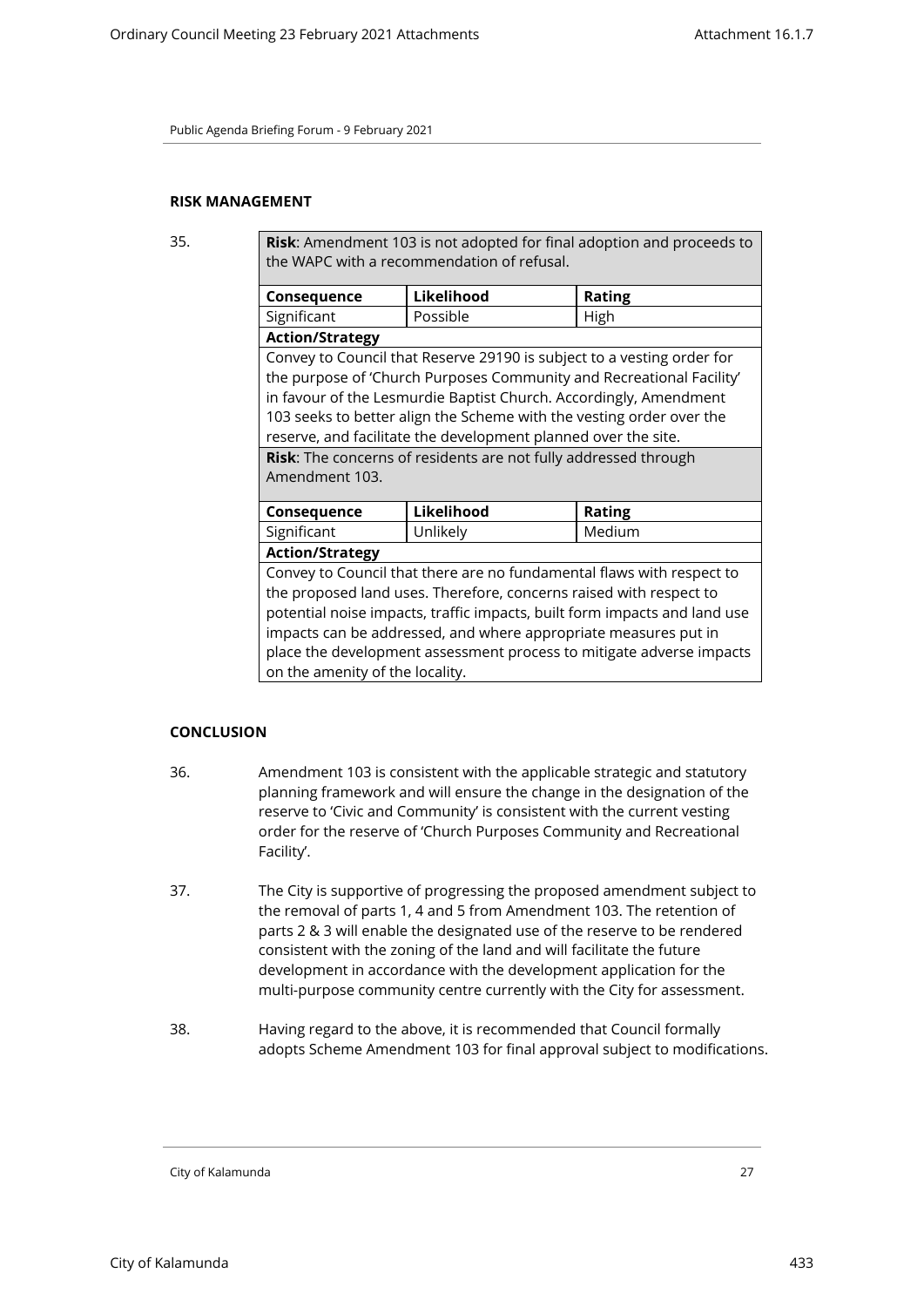#### **Voting Requirements: Simple Majority**

#### **RECOMMENDATION**

That Council:

1. ADOPT proposed Local Planning Scheme Amendment 103 to Local Planning Scheme No.3 (Lot 613 (4) Varley Street, Lesmurdie) pursuant to Regulations 50(3)(b) of the *Planning and Development (Local Planning Schemes) Regulations 2015* subject to the following modification:

Removing the following parts from Amendment 103:

*(1) Deleting 'PART 3 – Reserves' in its entirety and inserting a new 'PART 3 – RESERVES' consistent with the 'Model Provisions' for Local Planning Schemes' contained in the Planning and Development (Local Planning Schemes) Regulations 2015.*

*(4) Insert new provisions to allow for 'additional uses for local reserves' consistent with the 'Model Provisions for Local Planning Schemes' contained in the Planning and Development (Local Planning Schemes) Regulations 2015 and list additional uses for Lot 613 Varley Street, Lesmurdie (known as Reserve 29190).*

*(5) Re-number Tables and references to Tables throughout the Scheme Text and update the Table of Contents to reflect this amendment.*

- 2. CONSIDER proposed Local Planning Scheme Amendment 103 to Local Planning Scheme No.3 as a standard amendment under clause 35(2) of the *Planning and Development (Local Planning Schemes) Regulations 2015,* for the following reasons:
	- a) The amendment will have minimal impact on the land in the scheme areas that is not the subject of the amendment;
	- b) The amendment does not result in any significant environmental, social, economic or governance impacts in the scheme area; and
	- c) The amendment is neither complex or basic, as defined under Part 5 of the *Planning and Development (Local Planning Schemes) Regulations 2015.*
- 3. FORWARD to the Western Australian Planning Commission the summary of submissions and responses and all required scheme amendment documentation pursuant to Regulation 53 of the *Planning and Development (Local Planning Schemes) Regulations 2015.*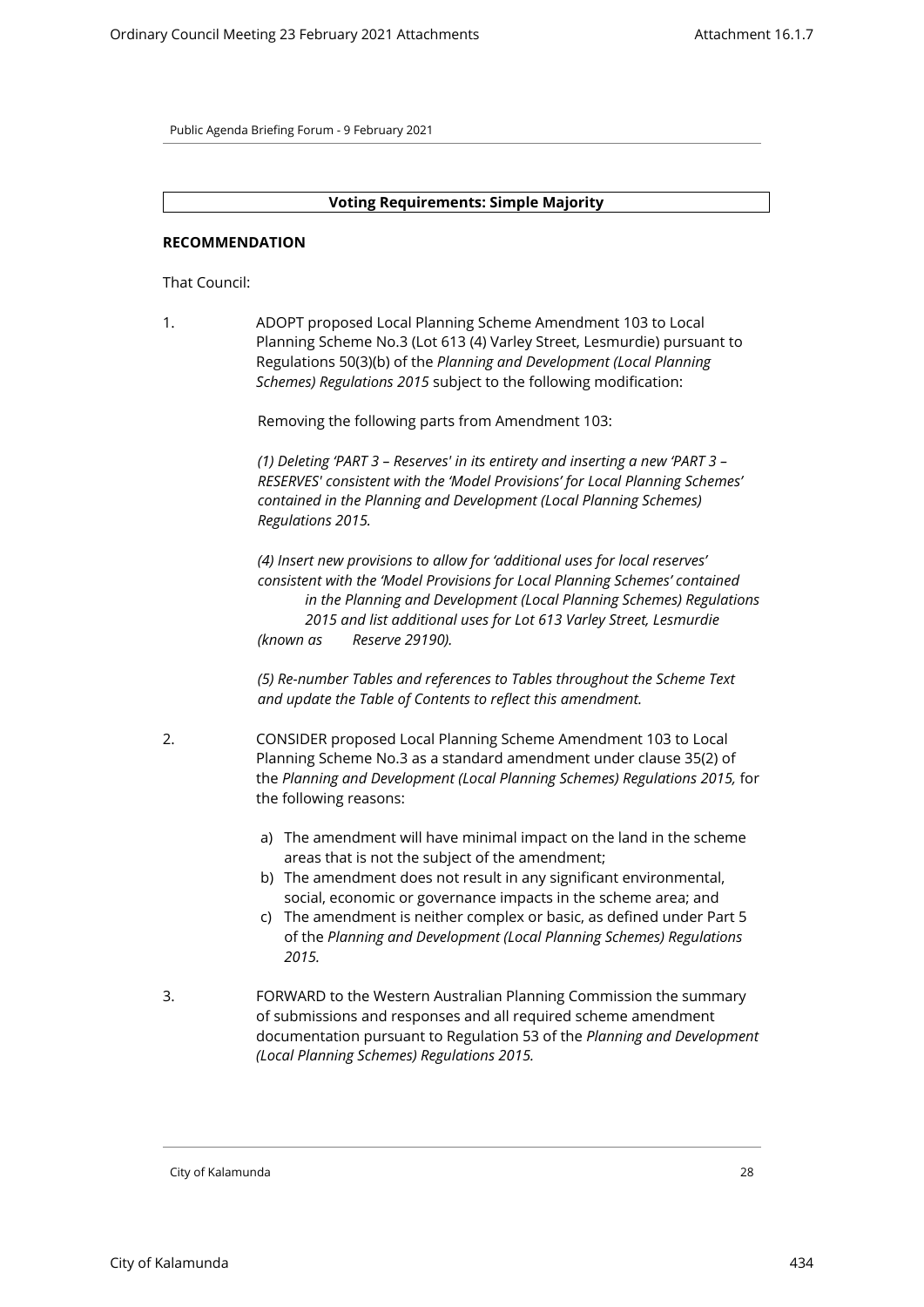## <span id="page-28-1"></span><span id="page-28-0"></span>**10.2. Asset Services Reports**

# **10.2.1. Award of Provision of Plant Hire and Auxiliary Services RFT 2023**

## *Declaration of financial / conflict of interests to be recorded prior to dealing with each item.*

The Manager Assets & Waste Operations provided a presentation on this item.

| Previous Items       | OCM 95/2012; OCM 251/2017                                  |
|----------------------|------------------------------------------------------------|
| Directorate          | <b>Asset Services</b>                                      |
| <b>Business Unit</b> | Asset Waste & Operations                                   |
| File Reference       | AD-TEN-005                                                 |
| Applicant            | N/A                                                        |
| Owner                | N/A                                                        |
|                      |                                                            |
| Attachments          | Nil                                                        |
|                      |                                                            |
| Confidential         | RFT 2023 - Tender Assessment Report<br>1.                  |
| Attachment           | Reason for Confidentiality: Local Government Act 1995      |
|                      | s5.23 (c)                                                  |
|                      | "a contract entered into, or which may be entered into, by |
|                      | the local government which relates to a matter to be       |
|                      | discussed at the meeting."                                 |

# **TYPE OF REPORT**

| Advocacy    | When Council is advocating on behalf of the community to<br>another level of government/body/agency                                                                                                                                                                                                                                                                                                                                |
|-------------|------------------------------------------------------------------------------------------------------------------------------------------------------------------------------------------------------------------------------------------------------------------------------------------------------------------------------------------------------------------------------------------------------------------------------------|
| Executive   | When Council is undertaking its substantive role of direction<br>setting and oversight (e.g. accepting tenders, adopting plans<br>and budgets                                                                                                                                                                                                                                                                                      |
| Information | For Council to note                                                                                                                                                                                                                                                                                                                                                                                                                |
| Legislative | Includes adopting Local Laws, Town Planning Schemes and<br>Policies. When Council determines a matter that directly<br>impacts a person's rights and interests where the principles of<br>natural justice apply. Examples include town planning<br>applications, building licences, other permits or licences<br>issued under other Legislation or matters that could be<br>subject to appeal to the State Administrative Tribunal |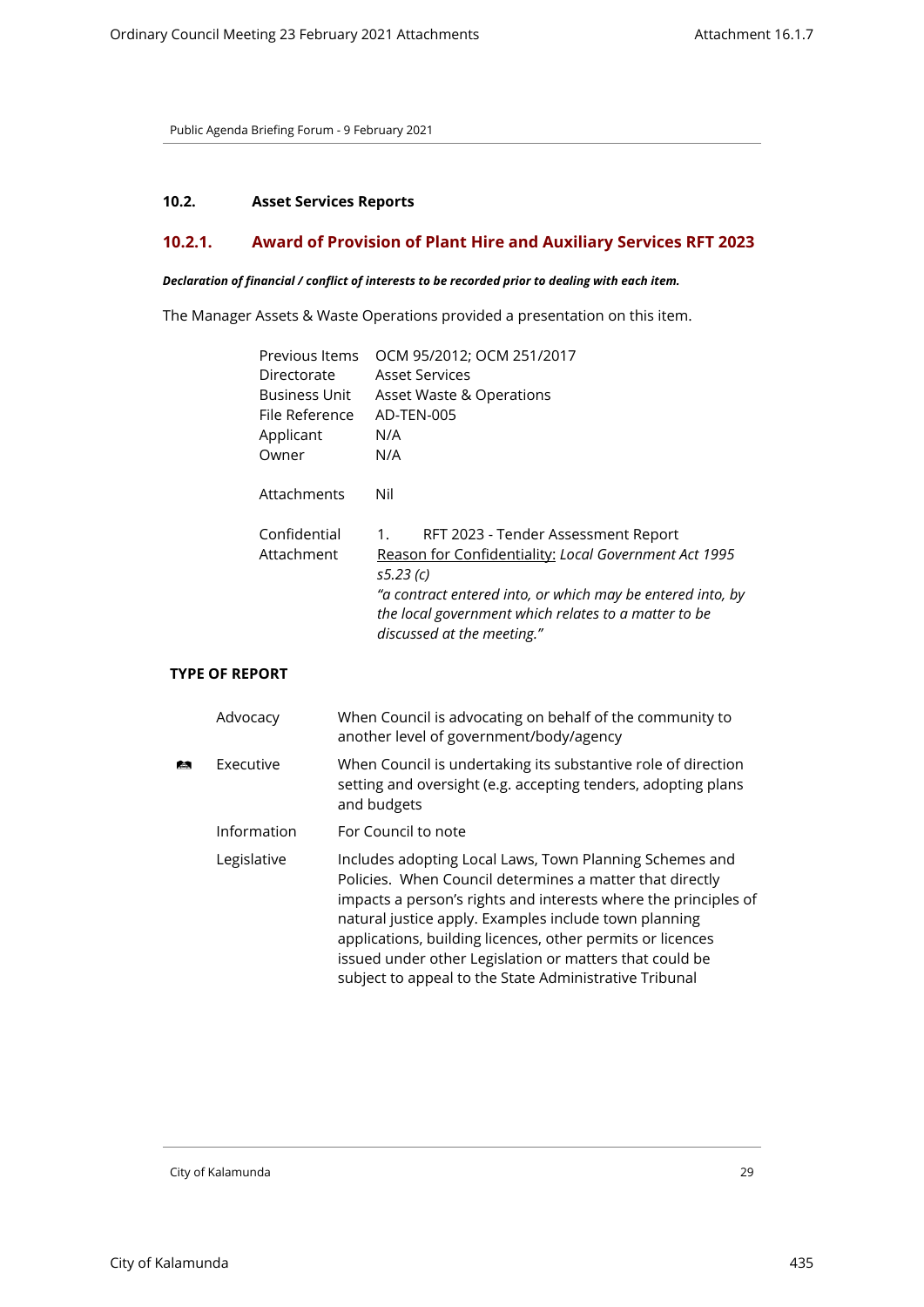## **STRATEGIC PLANNING ALIGNMENT**

*Kalamunda Advancing Strategic Community Plan to 2027*

## **Priority 3: Kalamunda Develops**

**Objective 3.2** - To connect community to quality amenities. *Strategy 3.2.1* - Optimal management of all assets.

## **EXECUTIVE SUMMARY**

- 1. The purpose of this report is to consider the award of a tender RFT 2023 to provide wet and dry hire plant and auxiliaries.
- 2. It is recommended that the Council accept the tender from McKay Earthmoving Pty Ltd, ACN 009 153 244 as per the Schedule of Rates set out in the confidential attachment to this report. The estimated expenditure within this contract is \$600,000 (ex GST) per annum.

## **BACKGROUND**

- 3. The City undertakes a variety of civil maintenance and minor construction works within its roads and drainage systems. Many tasks require the use of specialist plant such as excavators, tip trucks, loaders, multi roller and self-propelled drum rollers. The nature of the volume of works necessitating the plant does not warrant the City having these items of plant 'in house'.
- 4. The City of Kalamunda is seeking to engage a suitable Contractor to supply various dry and wet plant and auxiliary hire services to the City.

#### **DETAILS AND ANALYSIS**

- 5. The City issued RFT 2023 through its E-Tendering Portal and an advertisement in the West Australian newspaper on Wednesday 21 October 2020. Tenders closed on Thursday 19 November 2020.
- 6. Tender submissions were received from (in alphabetical order):
	- a) Allwest Plant Hire Australia Pty Ltd;
	- b) Brooks Hire Services Pty Ltd;
	- c) CHIVAS Enterprises Pty Ltd T/AS Mayday Earthmoving;
	- d) Coates Hire Operations Pty Ltd;
	- e) Dowsing Group Pty Ltd
	- f) Egan Civil Pty Ltd;
	- g) JEK Pty Ltd T/AS HAS Earthmoving;
	- h) McKay Earthmoving Pty Ltd;
	- i) MEADESTAR Pty Ltd T/AS A Bobcat Services;

City of Kalamunda 30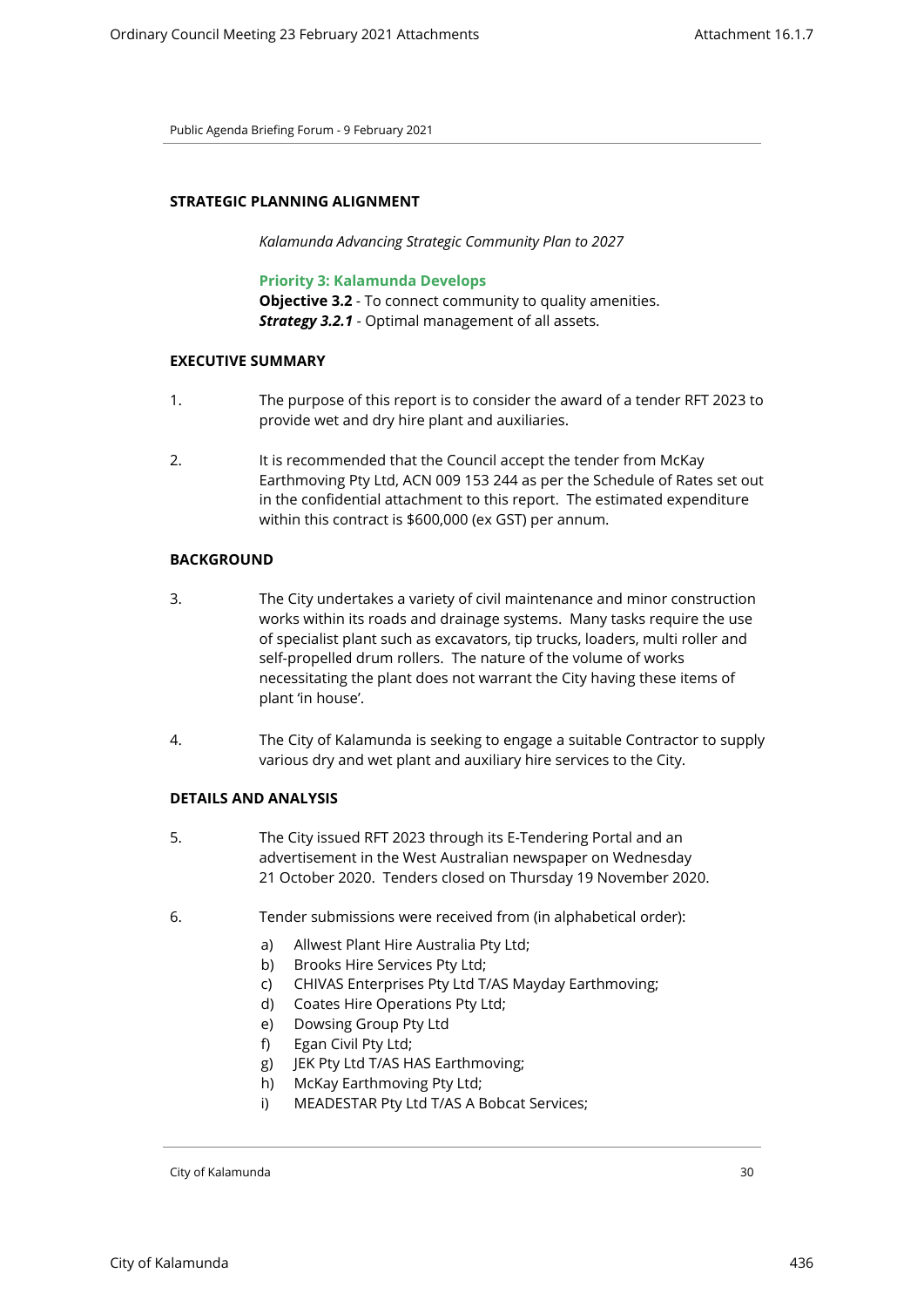- j) Sherrin Rentals Pty Ltd; and
- k) Tutt Bryant Hire Pty Ltd.
- 7. An Evaluation Panel was convened of suitably qualified City Officers to assess the tenders received.
- 8. Tenders were assessed in a staged process of firstly checking for compliance to matters set out in the tender invitation. Compliant tenders were then assessed against qualitative criteria (again, these were set out in the tender invitation).
- 9. The Qualitative Criteria and weighting were determined as follows:

| <b>Qualitative Criteria</b>       | Weighting |
|-----------------------------------|-----------|
| Relevant Experience               | 30%       |
| Key Personnel Skills & Experience | 30%       |
| Tenderer's Resources              | 35%       |
| Local Benefits                    | 5%        |

- 10. All tender submissions met the compliance criteria and then were assessed against the qualitative criteria.
- 11. The eleven tender submissions were ranked as follows regarding the qualitative criteria:

| <b>Company Name</b>                           | Qualitative<br><b>Total Score</b><br>(Weighted @ 100%) | Rank          |
|-----------------------------------------------|--------------------------------------------------------|---------------|
| McKay Earthmoving Pty Ltd                     | 74%                                                    | 1             |
| JEK Pty Ltd T/AS HAS Earthmoving              | 71%                                                    | $\mathcal{P}$ |
| CHIVAS Enterprises T/AS Mayday<br>Earthmoving | 64.5%                                                  | 3             |
| Egan Civil Pty Ltd                            | 59%                                                    | 4             |
| Sherrin Rental Pty Ltd                        | 56.5%                                                  | 5             |
| Dowsing Group Pty Ltd                         | 53%                                                    | 6             |
| Brooks Hire Services Pty Ltd                  | 51%                                                    | 7             |
| Allwest Plant Hire Australia Pty Ltd          | 49%                                                    | 8             |
| Tutt Bryant Hire Pty Ltd                      | 41%                                                    | q             |
| Coates Hire Operations Pty Ltd                | 33.5%                                                  | 10            |
| MEADESTER Pty Ltd T/AS A Bobcat Services      | 24%                                                    | 11            |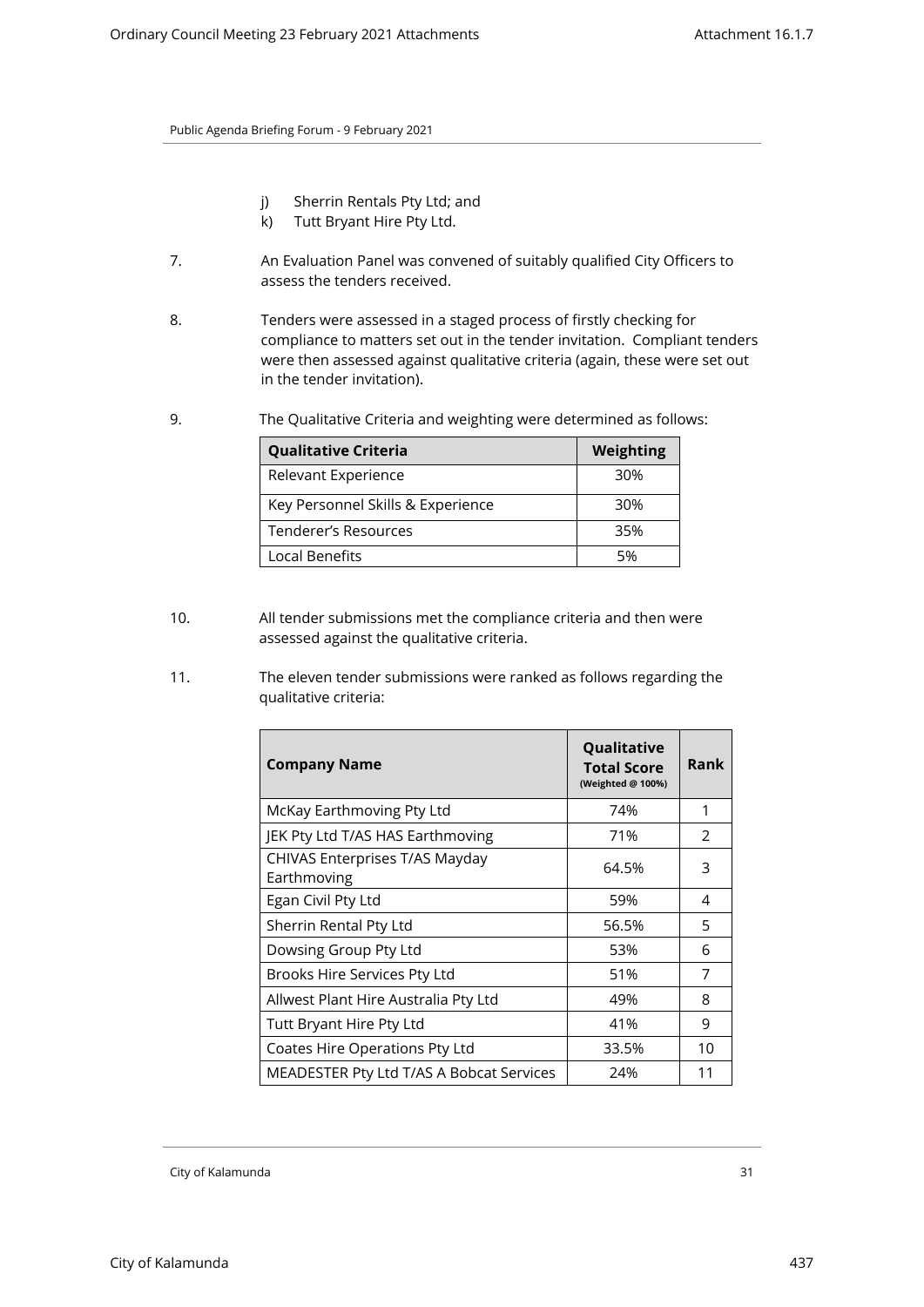| 12. | The Tender Assessment Panel determined that a Qualitative Pass Mark |
|-----|---------------------------------------------------------------------|
|     | (QPM) of 60% would be set for the tender of this nature.            |

- 13. Of the eleven tender submissions, only three met the required QPM of 60%, McKay Earthmoving Pty Ltd, JEK Pty Ltd T/AS HAS Earthmoving and CHIVAS Enterprises T/AS Mayday Earthmoving.
- 14. A price assessment was then undertaken to determine the best value for money outcome for the City.
- 15. The Tender Evaluation Report is provided as Confidential Attachment 1 to this report.
- 16. The recommended tenderer submission best satisfied the City's requirements by:
	- a) meeting or exceeding the qualitative assessment benchmark;
	- b) proven capacity and capability to provide the required plants, auxiliaries, and experienced operators;
	- c) have the skills and experience carry out wet hire work; and
	- d) providing the best value for money outcome
- 17. Of the three qualifying and compliant qualitative tender responses, McKay Earthmoving Pty Ltd provided the lowest total value for the 14 most frequently used plant items.
- 18. The Tender Assessment Panel has recommended that the contract for RFT 2023 Provision of Plant Hire and Auxiliary Services be awarded to McKay Earthmoving Pty Ltd.
- 19. The Contract will be for an initial three-year term with two x 12 month extensions at the sole discretion of the City.

## **APPLICABLE LAW**

20. Section 3.57 of *Local Government Act 1995.* Part 4 of the *Local Government (Functions and General) Regulations 1996.*

## **APPLICABLE POLICY**

21. Policy C-PP01 – Purchasing has been followed and complied with.

# **FINANCIAL CONSIDERATIONS**

22. The use of plant and services under this contract will form part of approved annual budgets in various civil areas of the City (roads, paths, drainage and the like).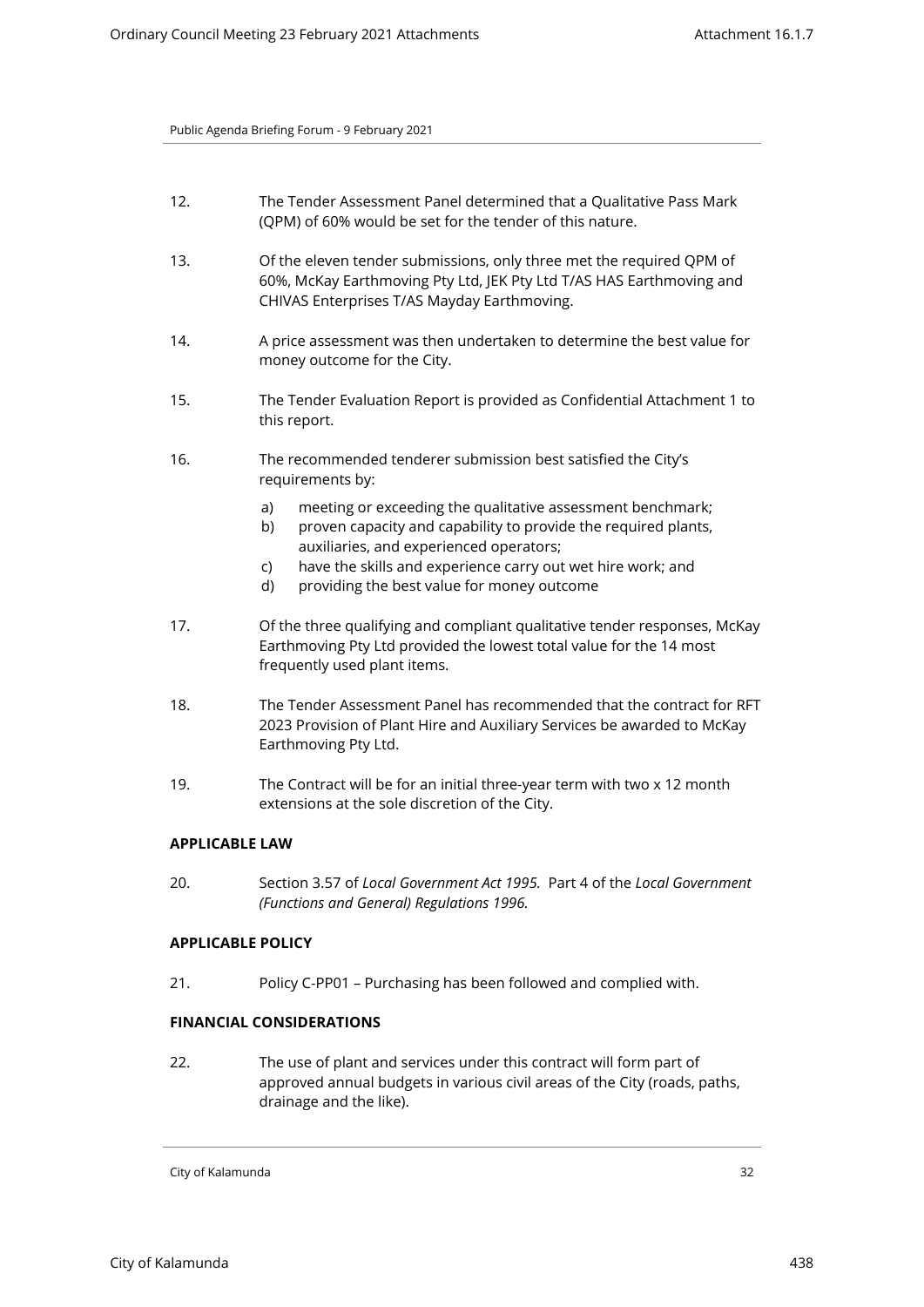## **SUSTAINABILITY**

#### **Social Implications**

23. This Contract will also provide the City with resources that could be utilised in urgent / emergency circumstances to restore facilities for the community thus providing a good level of customer service.

#### **RISK MANAGEMENT**

**Risk**: The Contractor fails to provide skilled and experienced operators to fulfil the requirements of the contract (in terms of scope, time or quality) leading to increased costs to the City due to rework and not timely attendance or delays in completion of the work.

|                        | Consequence                                                        | Likelihood                                                     | Rating |
|------------------------|--------------------------------------------------------------------|----------------------------------------------------------------|--------|
| Unlikely               |                                                                    | Moderate                                                       | Low    |
|                        | <b>Action/Strategy</b>                                             |                                                                |        |
| a)                     |                                                                    | clearly defined specifications have been developed;            |        |
| b)                     | prior to the start of work ensure, the contractor is aware of the  |                                                                |        |
|                        | scope of work;                                                     |                                                                |        |
| C)                     | monitor operator's performance and quality of work. If required    |                                                                |        |
|                        |                                                                    | contact the contractor and ask for a new experienced operator; |        |
| d)                     | organise a meeting with the contractor and discuss the issue if it |                                                                |        |
|                        | reappears more than twice; and                                     |                                                                |        |
| e)                     | itemised price schedule and quantities within the tender has       |                                                                |        |
| been used and checked. |                                                                    |                                                                |        |
|                        |                                                                    |                                                                |        |

#### **CONCLUSION**

25. The delivery of Tender RFT 2023 Provision of Plant Hire and Auxiliary Services will allow the City to maintain the drainage and other systems throughout the City to an acceptable level. The City is satisfied that the recommended tenderer has the capability, capacity, along with experienced operators to provide the required plant and auxiliary items and undertake the work to the required standard.

<sup>24.</sup>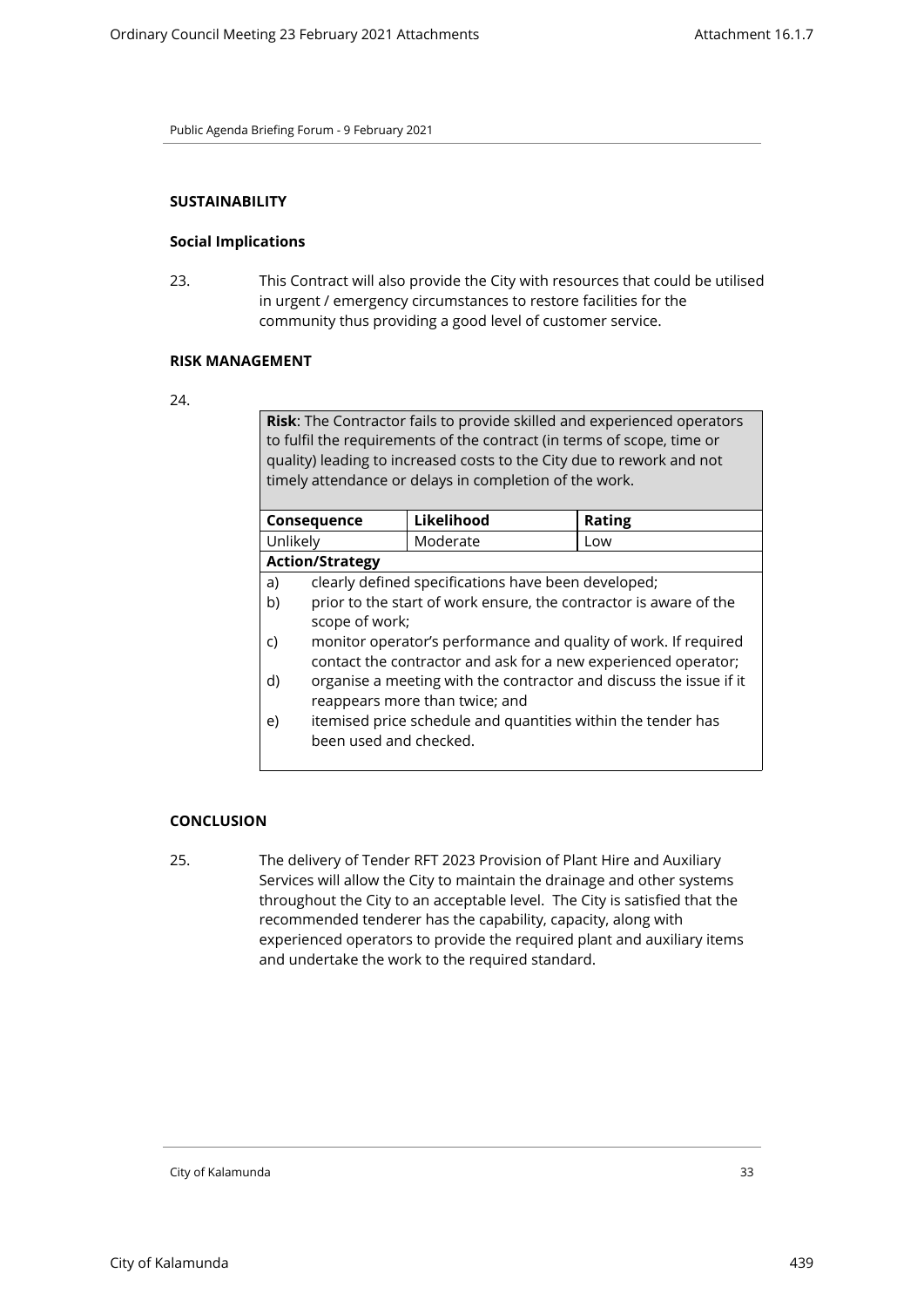## **Voting Requirements: Simple Majority**

## **RECOMMENDATION**

That Council ACCEPT the Tender RFT 2023 Provision of Plant Hire and Auxiliary Services to provide wet and dry hire plants from McKay Earthmoving Pty Ltd, ACN 009 153 244, for the itemised price for the initial three-year contract with two times twelve month extensions at the sole discretion of the City of Kalamunda as per the Schedule of Rates set out in the Confidential Attachment 1.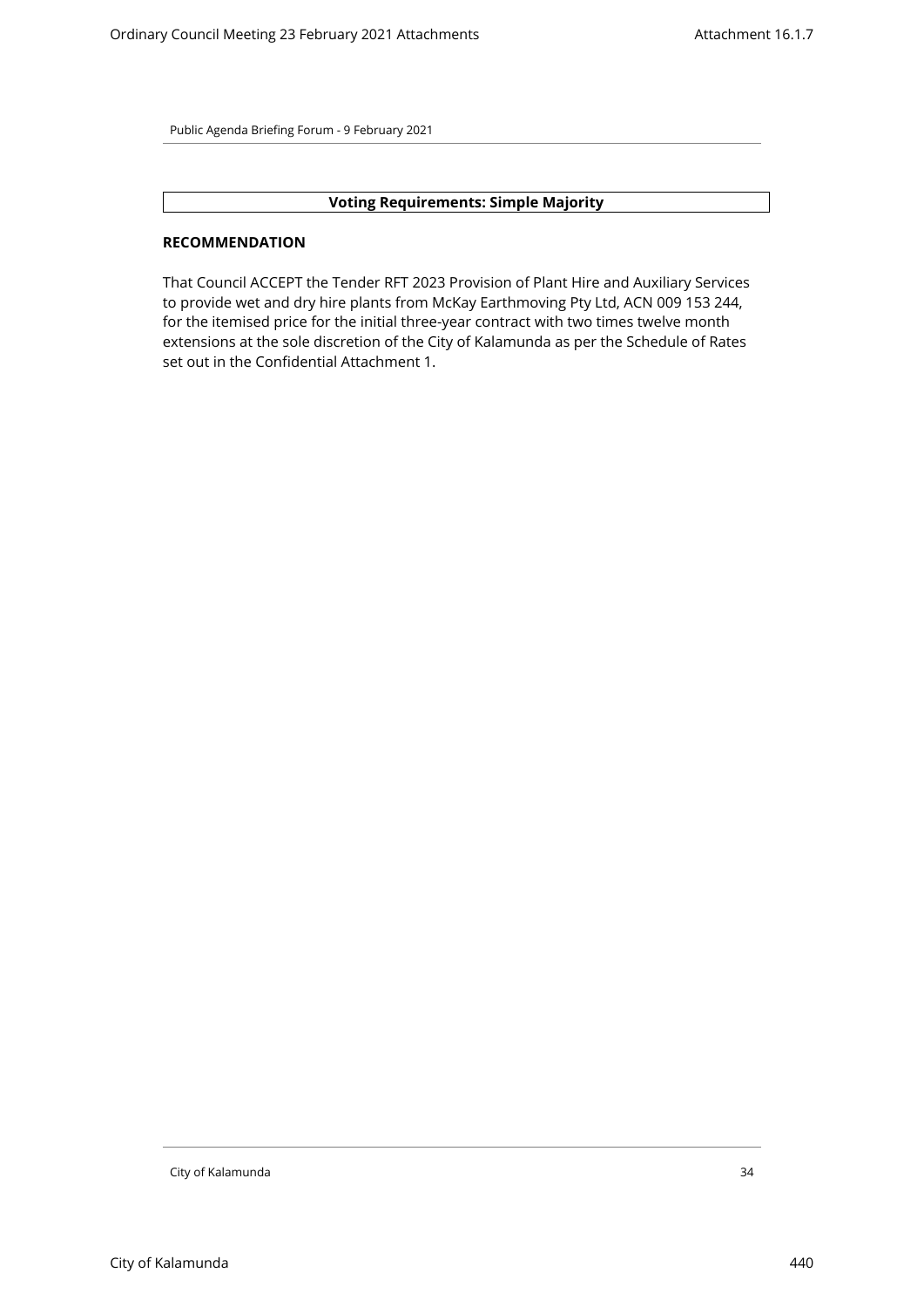# <span id="page-34-0"></span>**10.2.2. Milner Road Traffic Calming Proposal**

#### *Declaration of financial / conflict of interests to be recorded prior to dealing with each item.*

The Director Asset Services provided a presentation on this item.

Ms Sue Hudson provided a deputation to Council and spoke against the recommendation.

| Previous<br>Items | OCM 113/2019, OCM 248/2018 |                                                                   |
|-------------------|----------------------------|-------------------------------------------------------------------|
| Directorate       |                            | Asset Services                                                    |
| Business Unit     |                            | Asset Planning                                                    |
| File Reference    |                            | ML-10/GEN, 4.00009238                                             |
| Applicant         | N/A                        |                                                                   |
| Owner             | N/A                        |                                                                   |
| Attachments       | 1.                         | Milner Road Chicane Design 4284-04 [ <b>10.2.2.1</b> - 1<br>page] |

# **TYPE OF REPORT**

| Advocacy    | When Council is advocating on behalf of the community to<br>another level of government/body/agency                                                                                                                                                                                                                                                                                                                                |
|-------------|------------------------------------------------------------------------------------------------------------------------------------------------------------------------------------------------------------------------------------------------------------------------------------------------------------------------------------------------------------------------------------------------------------------------------------|
| Executive   | When Council is undertaking its substantive role of direction<br>setting and oversight (e.g. accepting tenders, adopting plans<br>and budgets                                                                                                                                                                                                                                                                                      |
| Information | For Council to note                                                                                                                                                                                                                                                                                                                                                                                                                |
| Legislative | Includes adopting Local Laws, Town Planning Schemes and<br>Policies. When Council determines a matter that directly<br>impacts a person's rights and interests where the principles of<br>natural justice apply. Examples include town planning<br>applications, building licences, other permits or licences<br>issued under other Legislation or matters that could be<br>subject to appeal to the State Administrative Tribunal |

## **STRATEGIC PLANNING ALIGNMENT**

*Kalamunda Advancing Strategic Community Plan to 2027*

**Priority 1: Kalamunda Cares and Interacts**

**Objective 1.2** - To provide a safe and healthy environment for community to enjoy.

*Strategy - 1.2.1* Facilitate a safe community environment.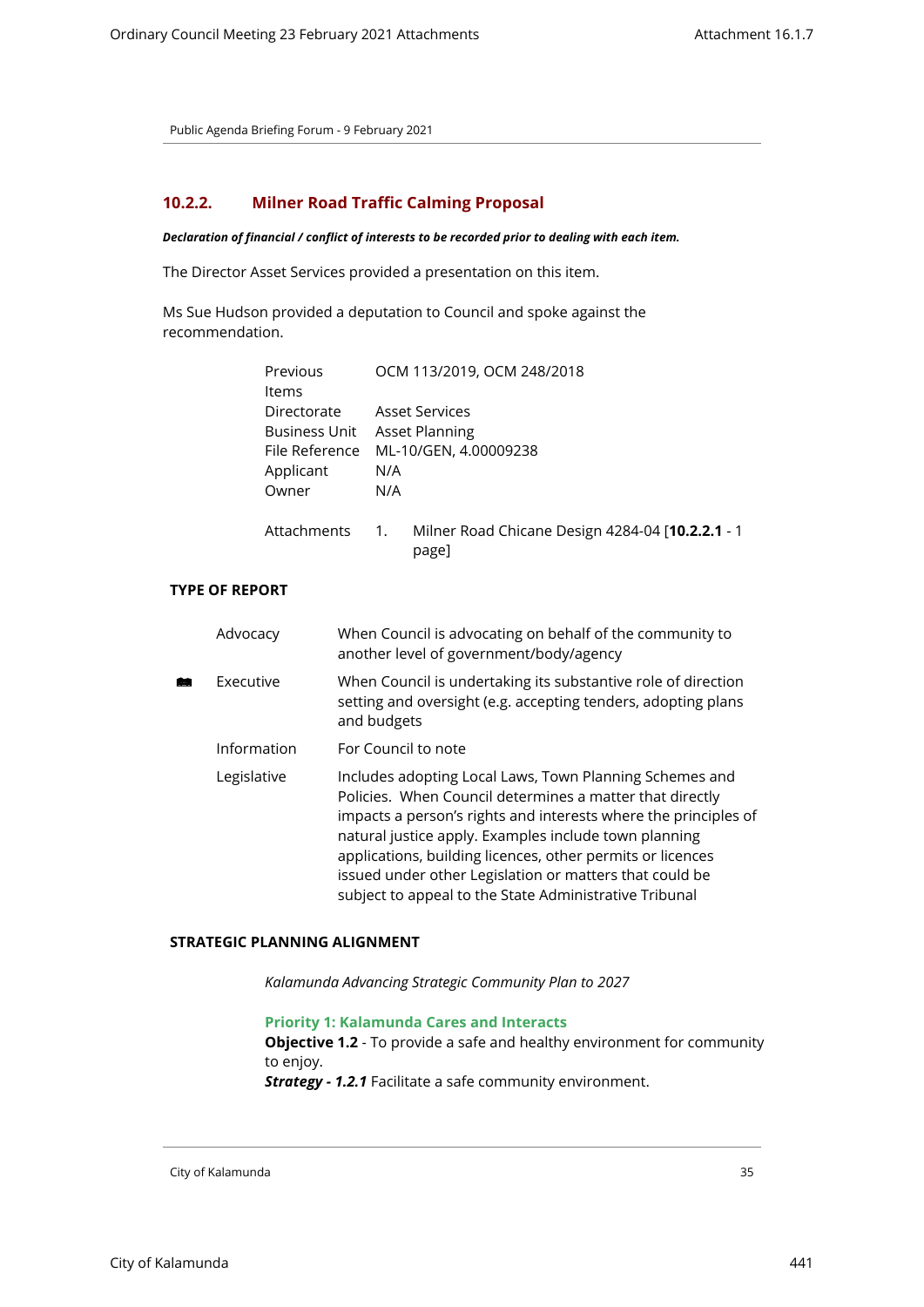## **Priority 3: Kalamunda Develops**

**Objective 3.2** - To connect community to quality amenities. *Strategy 3.2.2* - Provide and advocate for improved transport solutions and better connectivity through integrated transport planning.

## **EXECUTIVE SUMMARY**

- 1. The purpose of this report is to consider a traffic calming treatment on Milner Road, High Wycombe to resolve community concerns regarding heavy vehicles in the vicinity of the intersection of Milner Road and Maida Vale Road.
- 2. This proposal replaces a previous Council approval (OCM 113/2019) to install guardrails at the intersection, and to investigate the extension of Raven Street. The guardrail option has been found to be not effective and the Raven Street extension will take some time due to environmental and aboriginal heritage approvals.
- 3. The Council is requested to approve a chicane-style traffic calming treatment on Milner Road in lieu of the two previous recommendations.

## **BACKGROUND**

- 4. Following a long period of complaints from the residents in the vicinity of the Maida Vale Road and Milner Road intersection regarding heavy vehicles utilising the intersection, the City investigated options and recommended these to Council in December 2018 (OCM 248/2018).
- 5. Following community consultation on the options, the Council considered a further report on the matter at the May 2019 OCM and determined (OCM 113/2019)

*That Council:* 

- *1. NOTE the outcome of the community consultation.*
- *2. ENDORSE the inclusion of \$25,000 as part of the draft 2019/2020 budget for necessary investigations into extending Raven Street to Maida Vale Road.*
- *3. ENDORSE the inclusion of \$25,000 as part of the draft 2019/2020 budget for the design and installation of vehicle guardrails to prevent heavy and large vehicles from leaving the roadway in order to navigate the intersection of Milner Road and Maida Vale Road.*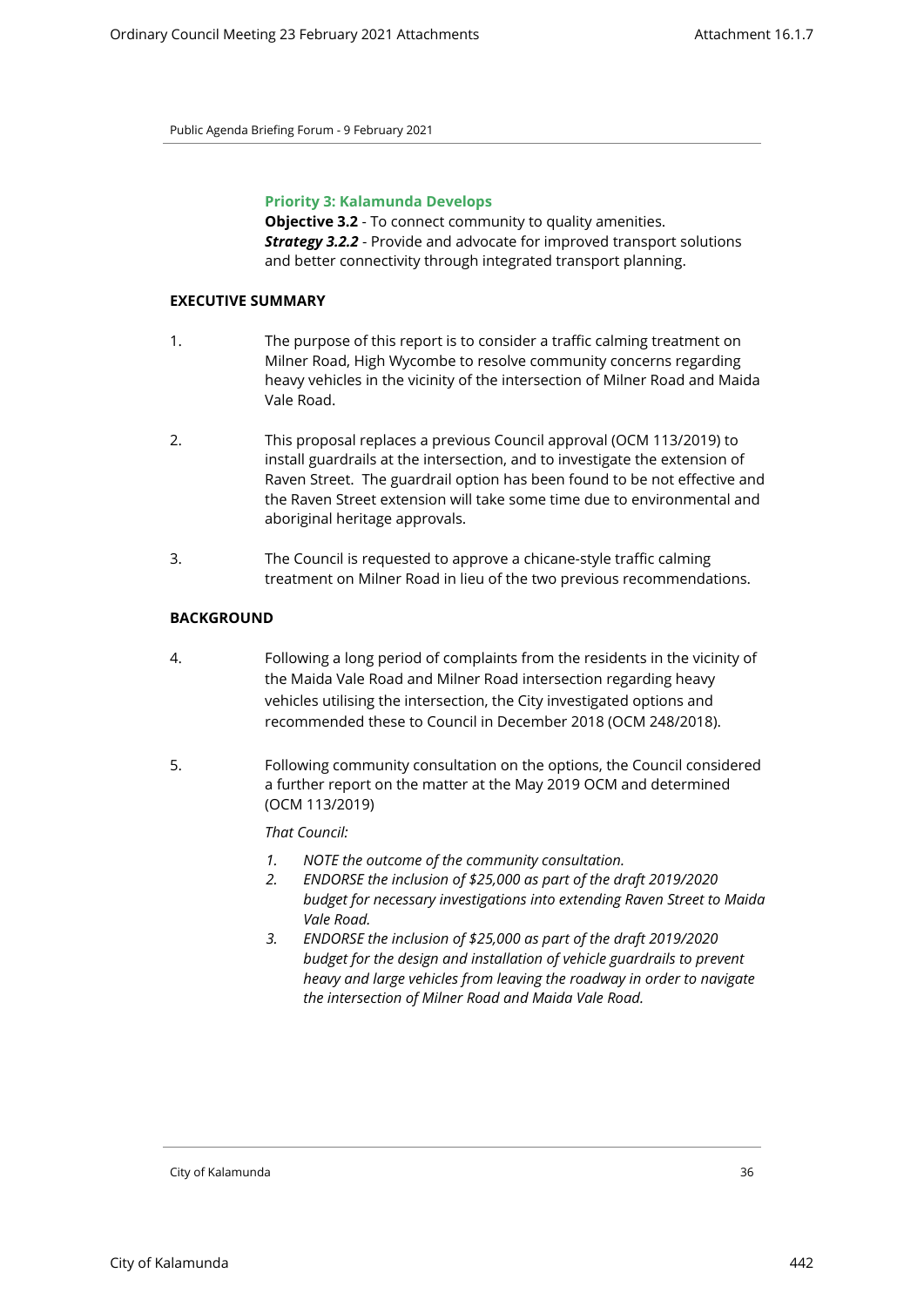## **DETAILS AND ANALYSIS**

- 6. While awaiting the budget approval and design to be completed for the guardrails at the intersection of Maida Vale Road and Milner Road (the Intersection), the City of Kalamunda (City) placed orange plastic barriers along the intended alignment of the guardrail.
- 7. It quickly became evident that the orange barriers were having no effect, as the same size and scale of heavy vehicles continued to use the intersection. Drivers would make the turn early or swing wider to avoid the barriers, thus increasing the conflict with other vehicles through the intersection. Given this result, the City does not recommend proceeding with the permanent guardrails.
- 8. Detail design of the guardrails also identified significant issues with underground services including gas and telecommunications which, to avoid prohibitive costs of relocation, resulted in a revised design estimate for the guardrails exceeding \$120,000.
- 9. It is therefore recommended that the City does not proceed with the guardrail installation. Local residents most concerned by the intersection issue concur with this view.
- 10. The City commenced investigations into the extension of Raven Street to Maida Vale Road. This extension has been identified as a possible project arising from the High Wycombe Development Area (formerly known as the Forrestfield North Transit Oriented Development area) (the TOD). The TOD is a structure plan being prepared by the City with Development WA being the determining planning authority. This structure plan has not yet been completed to allow further consideration of Raven St.
- 11. The north-western end of Raven Street is adjacent to an area of aboriginal heritage interest (Poison Gully) and has very high-quality bush within the road reserve, neighbouring a property registered as a bush forever site. Although approvals may be sought, the approval process would take potentially six to twelve months with specialist assessments.
- 12. In July 2020, the City was requested to revisit a prior traffic calming proposal on Milner Road. A single lane restriction had been proposed on Milner Road in a 2018 study however the City had modified this option provide a calming treatment for the Stewart Road intersection.
- 13. A single lane restriction, known as a chicane, was designed as provided in Attachment 1. The chicane will cost an estimated \$15,000 and will need to be listed for consideration in the 2021/22 budget.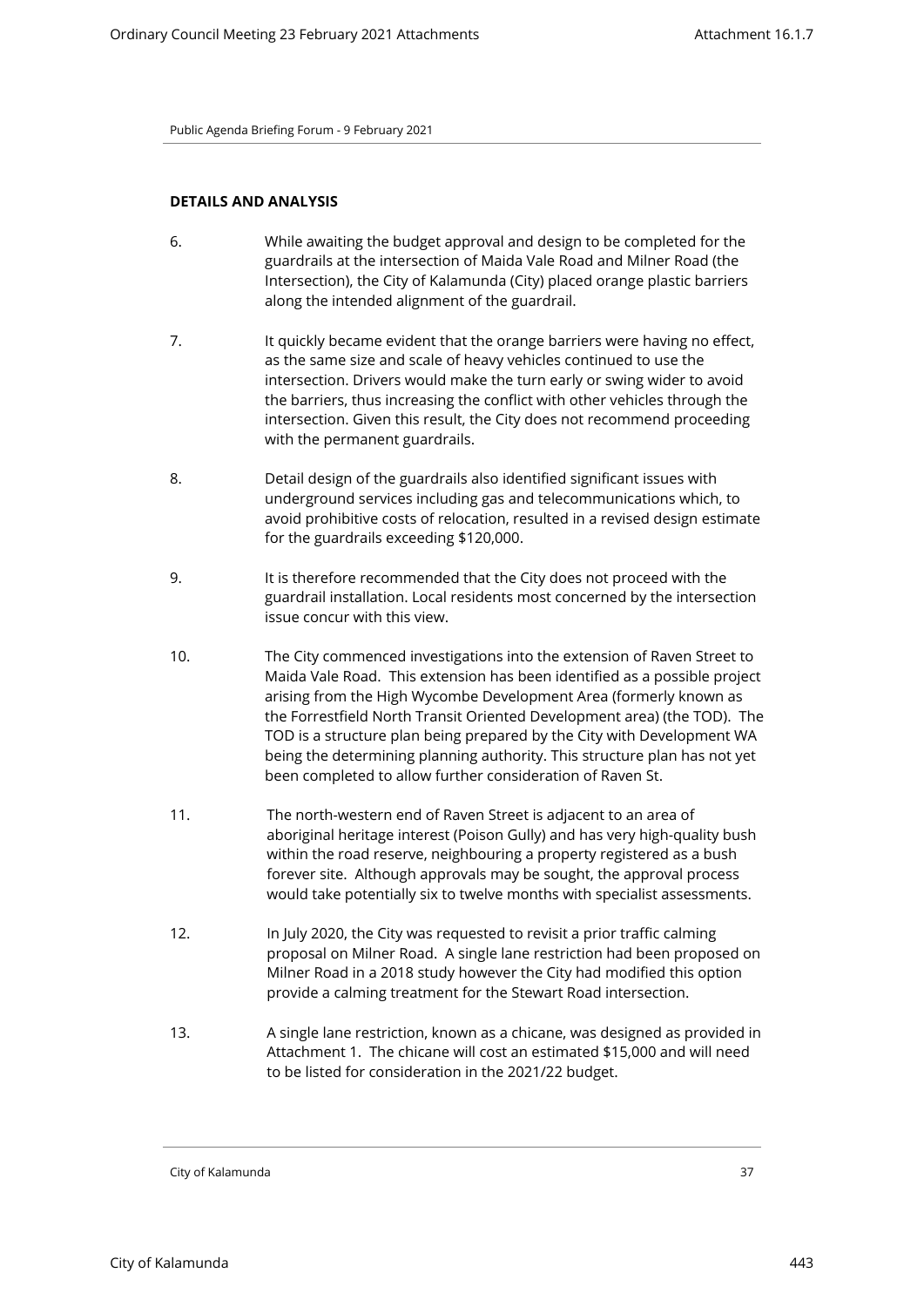- 14. The chicane requires drivers from the south to give way to vehicles approaching from the north, which along with the turning manoeuvre will cause a reduction in operating speeds. The width of the chicane has been designed to accommodate a vehicle up to 12.5 metres only. The maximum length of vehicle permitted on the road is 19.0 metres, therefore drivers of these larger vehicles will have difficulty in negotiating the chicane and may be discouraged from driving through. Alternatively, they will drive through and mount the chicane with long term occurrences eventually causing failure of the chicane.
- 15. The community was surveyed on the proposed chicane, with letters sent to 286 residents and businesses in the Milner Road area, ranging from Maida Vale Road to Berkshire Road, and including the area around Bluebell Avenue.
- 16. The City received 28 submissions to the survey with 12 objecting, and 16 supporting or not objecting.
- 17. The key comments in objecting were:
	- a) need to use the route for trucks;
	- b) inconvenience or dangerous;
	- c) waste of money; and
	- d) previous consultation and that the Council has already endorsed a different course of action.
- 18. The key comments in supporting the proposal were:
	- a) reduce noise;
	- b) reduce trucks; and
	- c) reduce speeding.
- 19. The balance of responses for and against the proposal are similar to the consultation undertaken in early 2019 (OCM 113/2019). There is not a clear community desire for or against further traffic treatments on Milner Road.
- 20. In addition to the proposed chicane treatment, the City also considered modifying the Intersection by realigning Milner Road so that it met Maida Vale Road square (at 90 degrees). As identified through previous investigations, this will be very expensive due to the need to relocate power poles and so has not been pursued.
- 21. The crash history from 2015 to 2019 shows two crashes at the Intersection of Milner Road and Stewart Road, both involving light vehicles and no injury. One crash involving a single light vehicle occurred near the Poison Gully crossing of Milner Road in 2015. It is noted that the 2020 crash data will not be released by Main Roads WA until May 2021.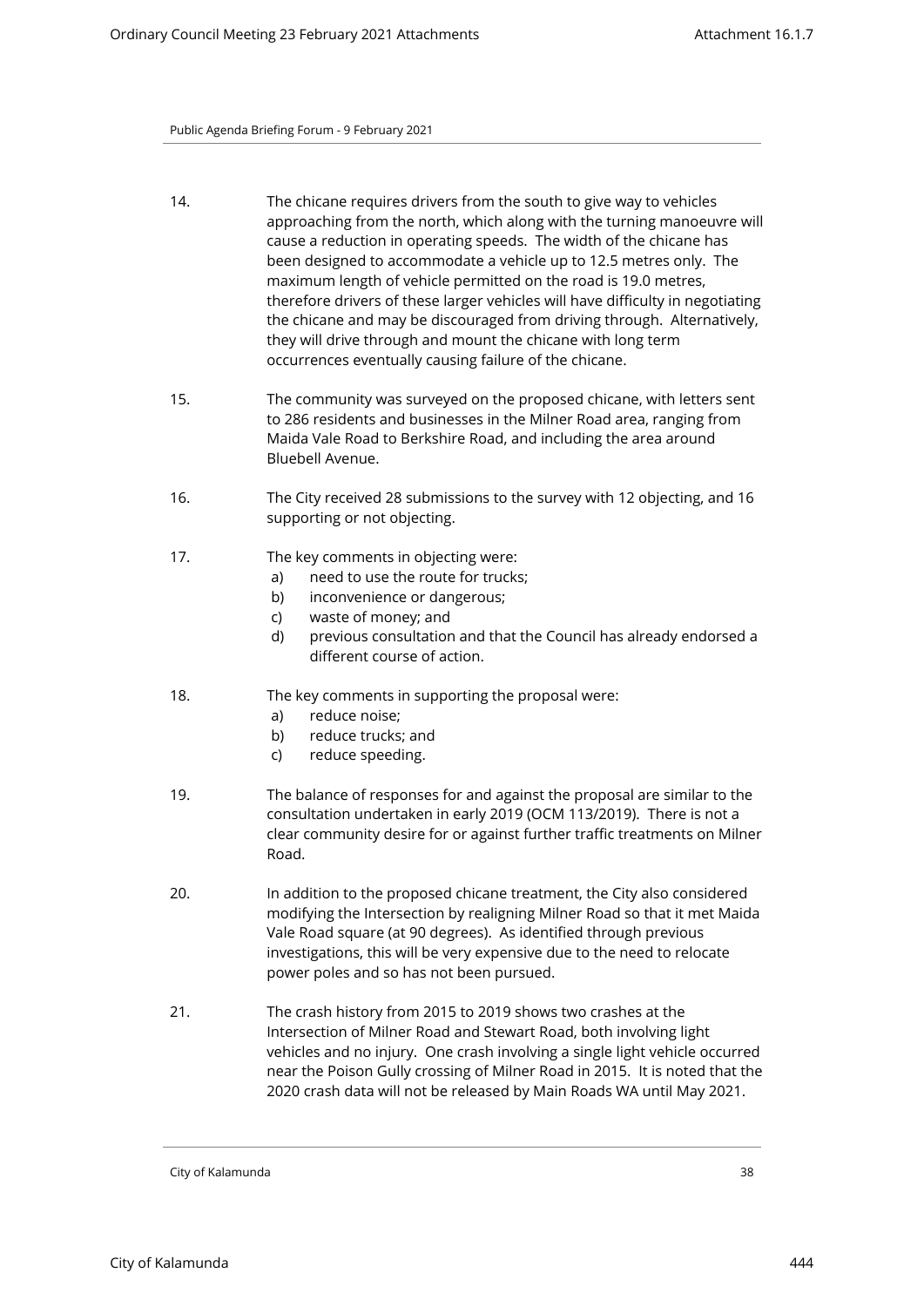- 22. During the intervening period between the Council reports and this proposal, the City has on several occasions contacted local businesses and sought cooperation to limit the number and size of vehicles using the intersection. This has had limited effect, noting that most of the heavy vehicles are within the legal size limits for the road.
- 23. In the next few months, the residents of Maida Vale Road and Milner Road will see dramatic changes to vehicle numbers arising from the many large road projects underway:
	- a) The Roe Kalamunda Interchange project has resulted in the closure of the Roe Highway northbound off ramp (the old Roe Highway traffic lights) from January to the end of March. Vehicles wishing to travel to High Wycombe from the south will have to exit at Maida Vale Road and detour through Newburn Road. Some drivers will opt to leave via Berkshire Road and may end up using Milner Road.
	- b) The High Wycombe Train Station project has resulted in the closure of Dundas Road at the Maida Vale Road end from January to the end of February. Vehicles will be detoured via Newburn Road and Milner Road. It is expected that a large portion of industrial traffic will choose to take the wider road network (Roe Highway and Abernethy Road) rather than travel through the High Wycombe residential area.
	- c) The City will commence work on a roundabout at the Roe Highway off ramp onto Maida Vale Road from April. This will not start until the Roe Highway off ramp has been reopened for the interchange. This project will require the closure of the off ramp to Maida Vale Road and westbound traffic will be detoured through Berkshire Road and Milner Road, although some drivers will elect to use Dundas Road.
- 24. All of the above projects are due to be completed by June 2021, at which time, notably, the roads for the High Wycombe Train Station should be completed. This provides a new road connection that will be called Enterprise Boulevard. Enterprise Boulevard will continue Sultana Road West to the northwest into the forecourt of the train station, and then curve to the north and connect to Ibis Place and Maida Vale Road.
- 25. The construction of the Enterprise Boulevard link is expected to attract a significant portion of the heavy vehicle traffic to and from the Forrestfield Industrial area in the vicinity of Milner Road. This is due to the new road providing a much shorter distance to travel to Dundas Road and the anticipated low volume of local traffic when the train station opens. In the long term, the train station traffic is expected to significantly increase and will probably deter this industrial traffic.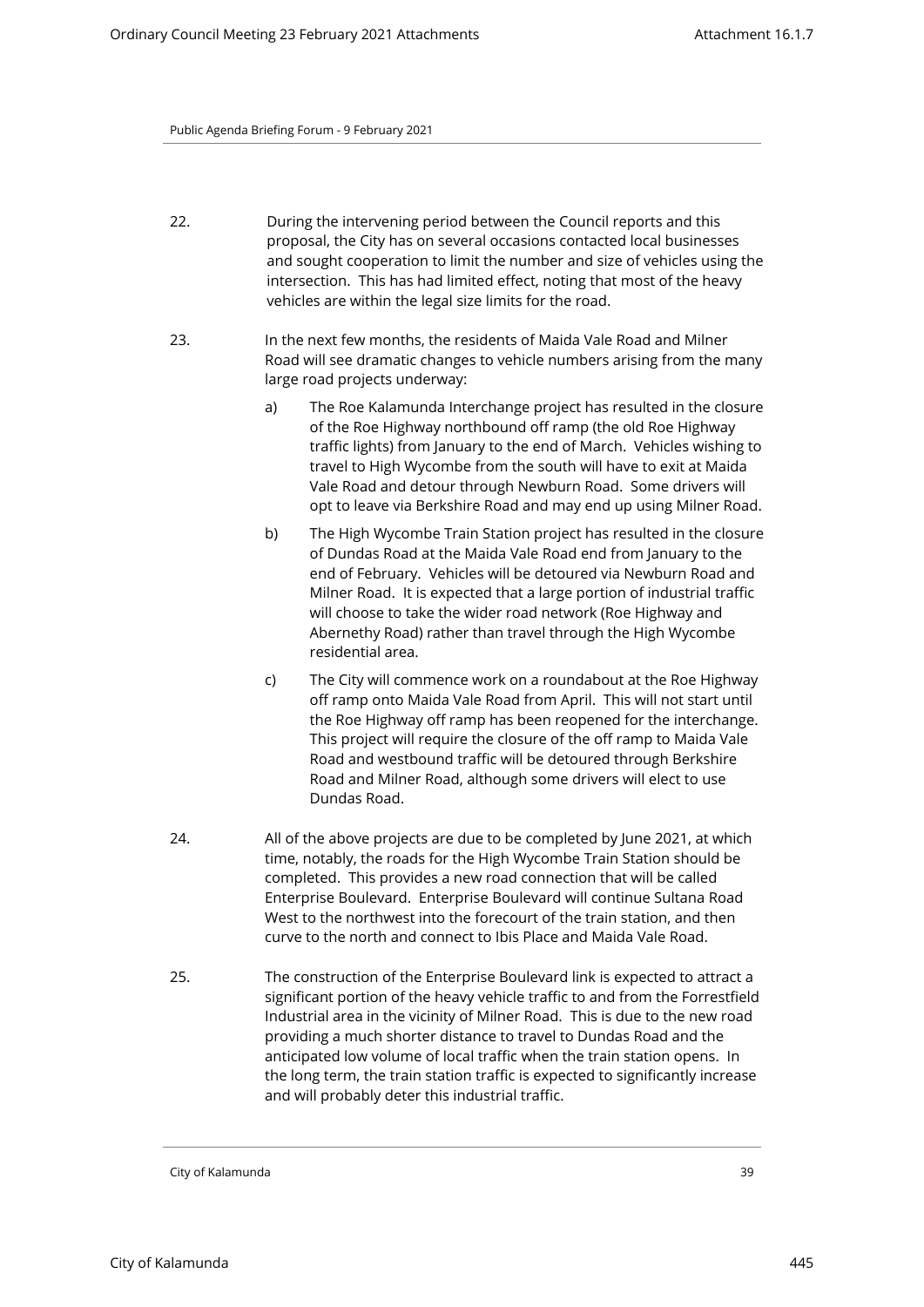26. Given the above change to the road network in 2021, and alternative routes being available for heavy vehicles, the chicane treatment may not be required. This can be determined in due course in the 2021/22 financial year.

#### **APPLICABLE LAW**

27. Management and provision of traffic calming on local government roads is delivered under the *Main Roads Act 1930*.

## **APPLICABLE POLICY**

28. There are no policies directly associated with this report.

## **STAKEHOLDER ENGAGEMENT**

29. The community was surveyed as outlined previously, with 286 letters being sent to residents and businesses on the chicane proposal.

## **FINANCIAL CONSIDERATIONS**

30. The proposal to construct a chicane traffic treatment on Milner Road will cost an estimated \$15,000.

## **SUSTAINABILITY**

- 31. The proposal may provide a social benefit to residences by slowing traffic and limiting heavy vehicle access to the north end of Milner Road.
- 32. The proposal may have a negative impact to businesses north of approximately Imperial Street as their heavy vehicle traffic may need to travel to the south on Milner Road to access Dundas Road travelling north. This would be a longer trip. Business traffic south of Imperial Street already would have less distance to travel if heading south on Milner Road to access Dundas Road to the north.
- 33. There is no significant benefit or negative impact to the environmental arising from this proposal.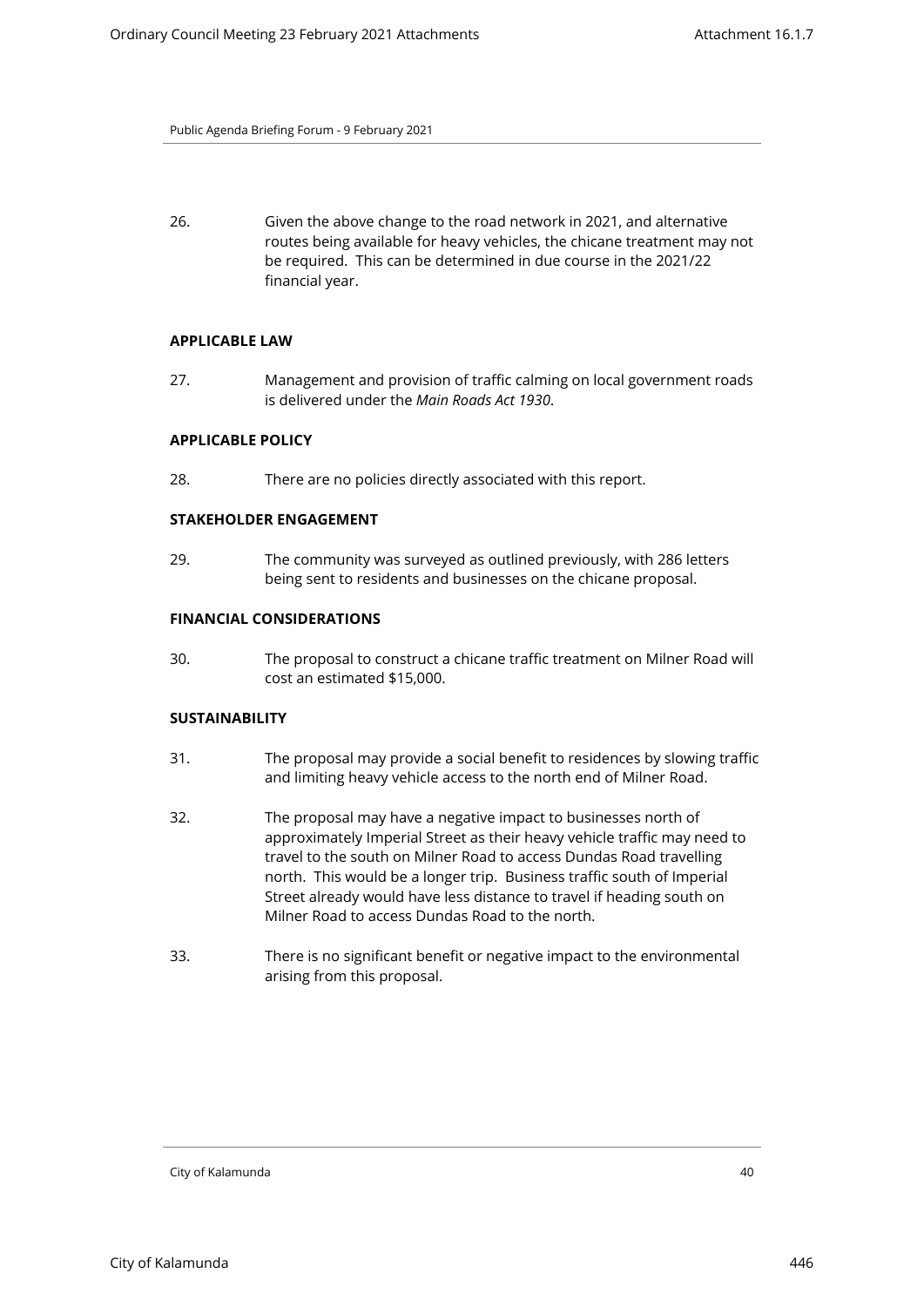## **RISK MANAGEMENT**

34. **Risk**: That the City receives criticism from the business community for implementing a traffic calming treatment that does not support heavy vehicles that have as of right access.

| Consequence                                                           | Likelihood | <b>Rating</b> |
|-----------------------------------------------------------------------|------------|---------------|
| Moderate                                                              | Possible   | Medium        |
| <b>Action/Strategy</b>                                                |            |               |
| Given the changing road network around the train station, alternative |            |               |
| routes will become available.                                         |            |               |

**Risk**: That the City does nothing and continues to receive criticism from a limited number of residents regarding heavy vehicle movements on Milner Rd.

| Consequence                                                                                                                     | Likelihood | <b>Rating</b> |
|---------------------------------------------------------------------------------------------------------------------------------|------------|---------------|
| Insignificant                                                                                                                   | Likely     | Low           |
| <b>Action/Strategy</b>                                                                                                          |            |               |
| The City details its consideration that the broader road network needs<br>resolution prior to any further works on Milner Road. |            |               |
|                                                                                                                                 |            |               |

#### **CONCLUSION**

- 35. This option has been proposed to attempt to reduce the impact of heavy vehicles on residences in the vicinity of the Maida Vale Road and Milner Road intersection. The City has limited ability to influence the choice of routes and is reliant on the wider road network to provide alternatives.
- 36. The proposal for a chicane treatment on Milner Road will provide a low cost solution with limited effectiveness (from a technical perspective). However, this may reduce the numbers of heavy vehicles and thus provide a better living environment for the residents.

#### **Voting Requirements: Simple Majority**

#### **RECOMMENDATION**

That Council DOES NOT CONSIDER funding and construction of a chicane on Milner Road near Stewart Road until such time more information is known on changed traffic circumstances in the area.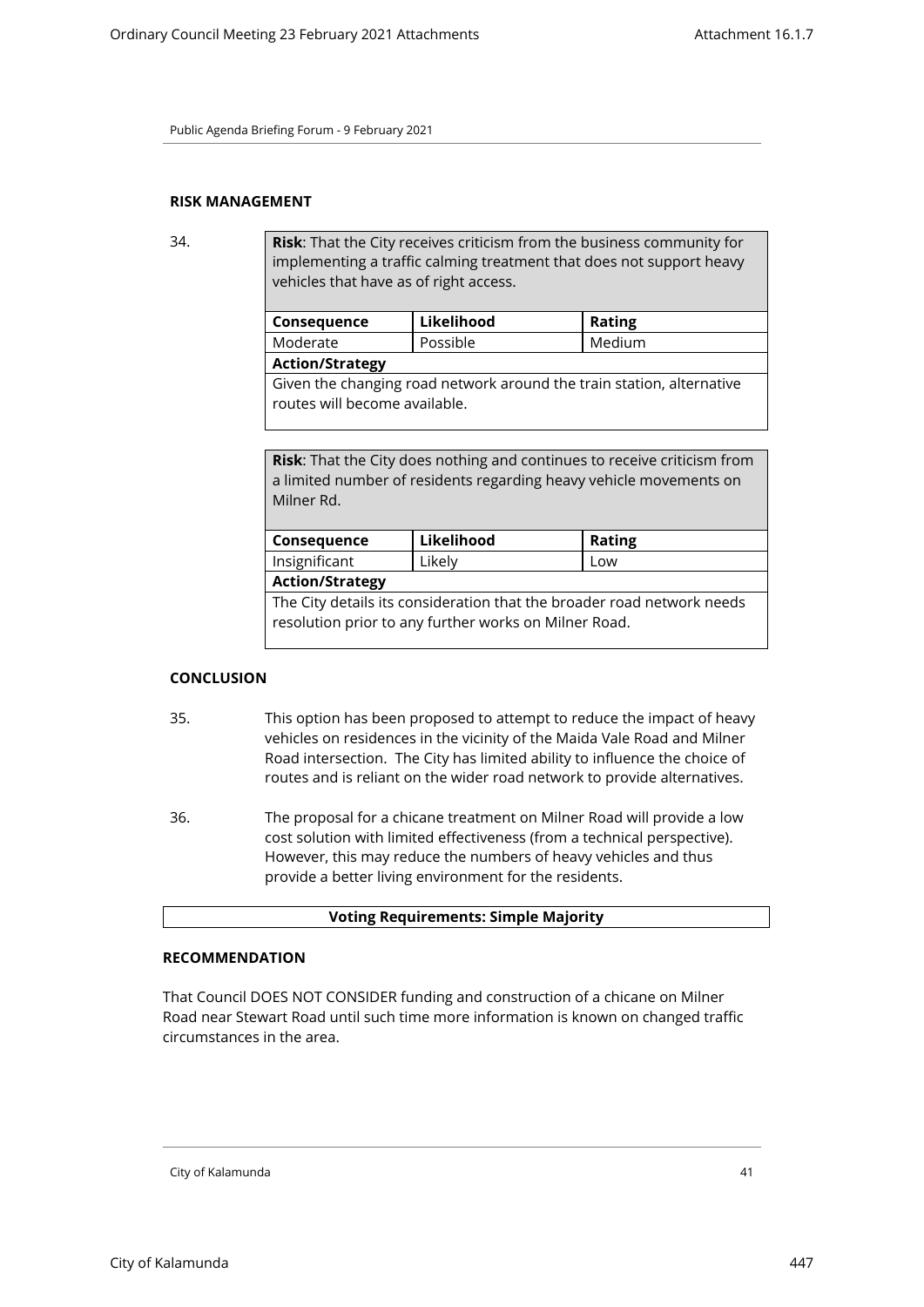## <span id="page-41-2"></span><span id="page-41-1"></span><span id="page-41-0"></span>**10.3. Corporate Services Reports**

## **10.4. Office of the CEO Reports**

# **10.4.1. Corporate Business Plan - Quarterly Update - October-December 2020**

#### *Declaration of financial / conflict of interests to be recorded prior to dealing with each item.*

There was no presentation in relation to this item.

| Previous             |                                                |
|----------------------|------------------------------------------------|
| Items                |                                                |
| Directorate          | Office of the CEO                              |
| <b>Business Unit</b> | People Services                                |
| File Reference       | 3.009509                                       |
| Applicant            | City of Kalamunda                              |
| Owner                | City of Kalamunda                              |
|                      |                                                |
| Attachments          | Quarterly Corporate Plan Report October-<br>1. |
|                      | December 2020 [10.4.1.1 - 59 pages]            |

## **TYPE OF REPORT**

|    | Advocacy    | When Council is advocating on behalf of the community to<br>another level of government/body/agency                                                                                                                                                                                                                                                                                                                                |
|----|-------------|------------------------------------------------------------------------------------------------------------------------------------------------------------------------------------------------------------------------------------------------------------------------------------------------------------------------------------------------------------------------------------------------------------------------------------|
|    | Executive   | When Council is undertaking its substantive role of direction<br>setting and oversight (eg accepting tenders, adopting plans<br>and budgets                                                                                                                                                                                                                                                                                        |
| Æ. | Information | For Council to note                                                                                                                                                                                                                                                                                                                                                                                                                |
|    | Legislative | Includes adopting Local Laws, Town Planning Schemes and<br>Policies. When Council determines a matter that directly<br>impacts a person's rights and interests where the principles of<br>natural justice apply. Examples include town planning<br>applications, building licences, other permits or licences<br>issued under other Legislation or matters that could be<br>subject to appeal to the State Administrative Tribunal |

## **STRATEGIC PLANNING ALIGNMENT**

*Kalamunda Advancing Strategic Community Plan to 2027*

#### **Priority 4: Kalamunda Leads**

**Objective 4.1** - To provide leadership through transparent governance.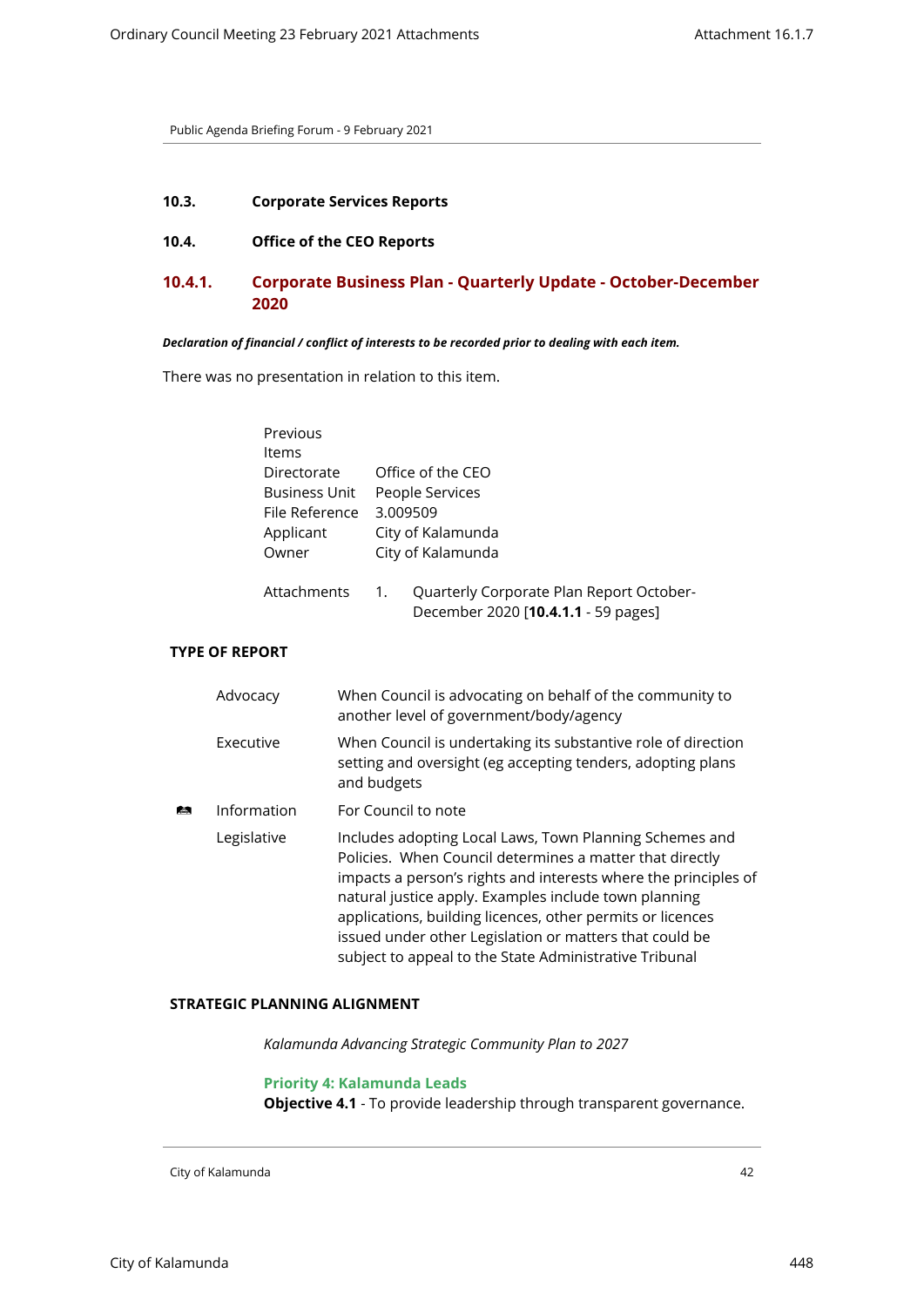## **Strategy 4.1.1** - Provide good governance.

#### **EXECUTIVE SUMMARY**

- 1. The purpose of this report is to provide Council with the progress on the City of Kalamunda's (City) achievement against "Kalamunda Achieving: Corporate Business Plan 2020-2024" for the period October to December 2020.
- 2. On average, actions from the Corporate Business Plan are 57.6% complete at the end of the second quarter, 31 December 2020.
- 3. It is recommended that Council notes the quarterly report for the Corporate Business Plan for the period October to December 2020.

## **BACKGROUND**

- 4. Kalamunda Achieving: Corporate Business Plan 2020-2024 (CBP) was endorsed by Council on 30 June 2020. The Plan is reviewed every year.
- 5. The CBP outlines the major projects, including capital works and operational recurrent services for the City. It then links those projects and services to the Asset Plans, Long Term Financial Plan and Workforce Plan.
- 6. The CBP is a component of the City of Kalamunda's integrated planning and reporting framework.
- 7. The Chief Executive Officer, Directors and Managers have individual performance objectives that are directly linked to their achievement of the CBP in 2020/21.

#### **DETAILS AND ANALYSIS**

- 8. The CBP is comprised of 4 priority areas, referred to as 'goals' in this report, being:
	- 1. Kalamunda Cares and Interacts
	- 2. Kalamunda Clean and Green
	- 3. Kalamunda Develops
	- 4. Kalamunda Leads
- 9. There are 119 individual actions set out within the CBP for the 2020/21 year. Progress reporting is provided as Attachment 1 to this report.
- 10. The report reflects the management progress report against the work schedule for each of the individual actions, as at 31 December 2020.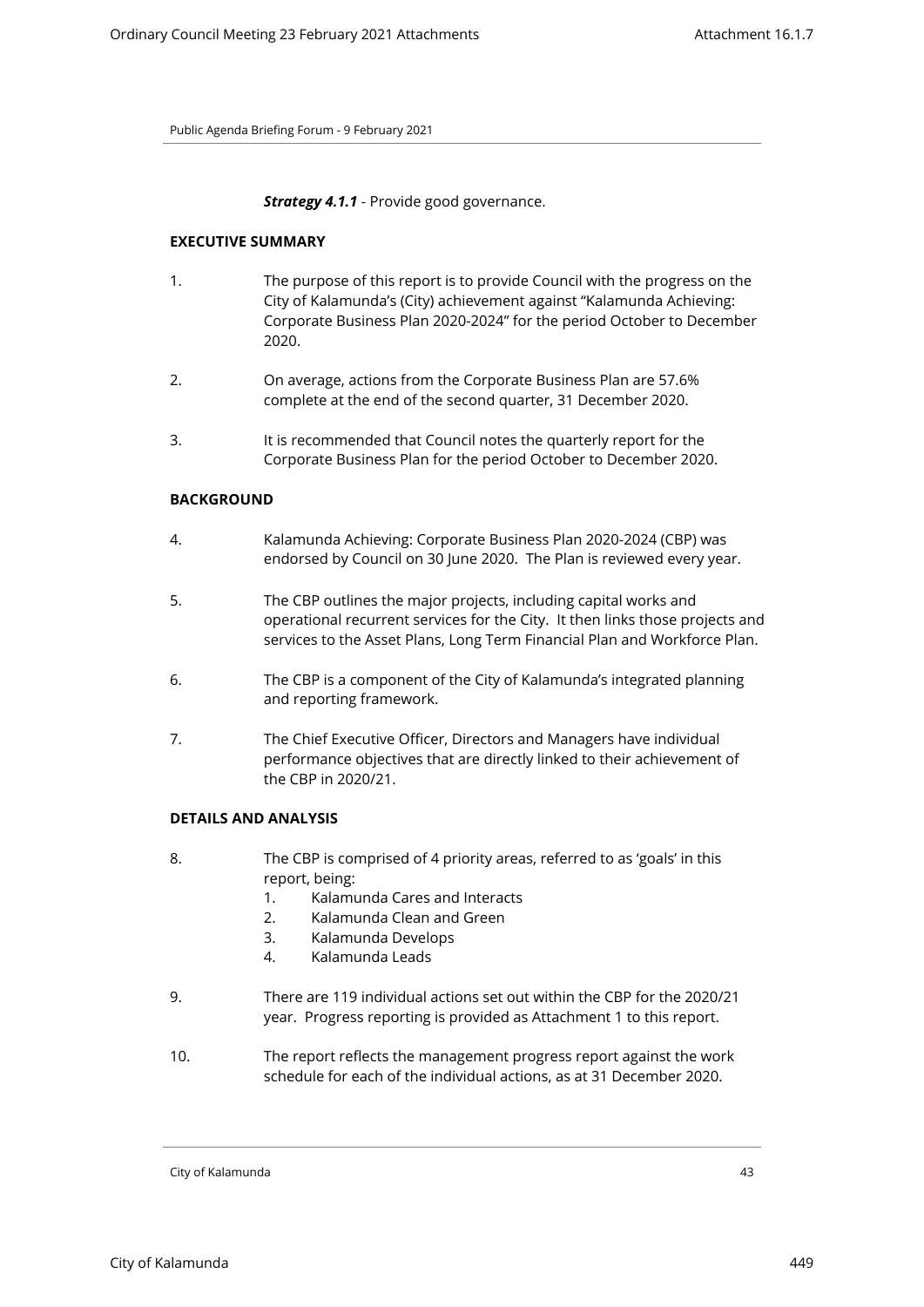- 11. On average, the actions contained in the CBP are 57.6% complete. For most actions, the target at the end of the second quarter is 50%.
- 12. Achievement of target is measured by comparing the target completion % to the actual completion %. For example, if the target is 25%, but the action is actually 50% complete, this represents an achievement of 200%. The average achievement of target across the actions is 114%.

## **APPLICABLE LAW**

13. Section 5.56 of the *Local Government Act 1995 (WA)*.

#### **APPLICABLE POLICY**

14. Nil.

## **STAKEHOLDER ENGAGEMENT**

- 15. This report reflects input from Directors and Managers throughout the City.
- 16. Various external stakeholders and community members have been involved in the achievement of the CBP.

## **FINANCIAL CONSIDERATIONS**

17. This plan is delivered within the City's approved Annual Budget and Long Term Financial Plan.

## **SUSTAINABILITY**

18. Nil.

## **RISK MANAGEMENT**

| 19. | Risk: The City lacks transparency in its achievement of the statutory<br>requirements of the Corporate Business Plan leading to reputational<br>impacts |            |               |
|-----|---------------------------------------------------------------------------------------------------------------------------------------------------------|------------|---------------|
|     | Consequence                                                                                                                                             | Likelihood | <b>Rating</b> |
|     | Moderate                                                                                                                                                | Unlikely   | Low           |
|     | <b>Action/Strategy</b>                                                                                                                                  |            |               |
|     | Quarterly reports are provided to Council of progress against the CBP<br>and are publicly available.                                                    |            |               |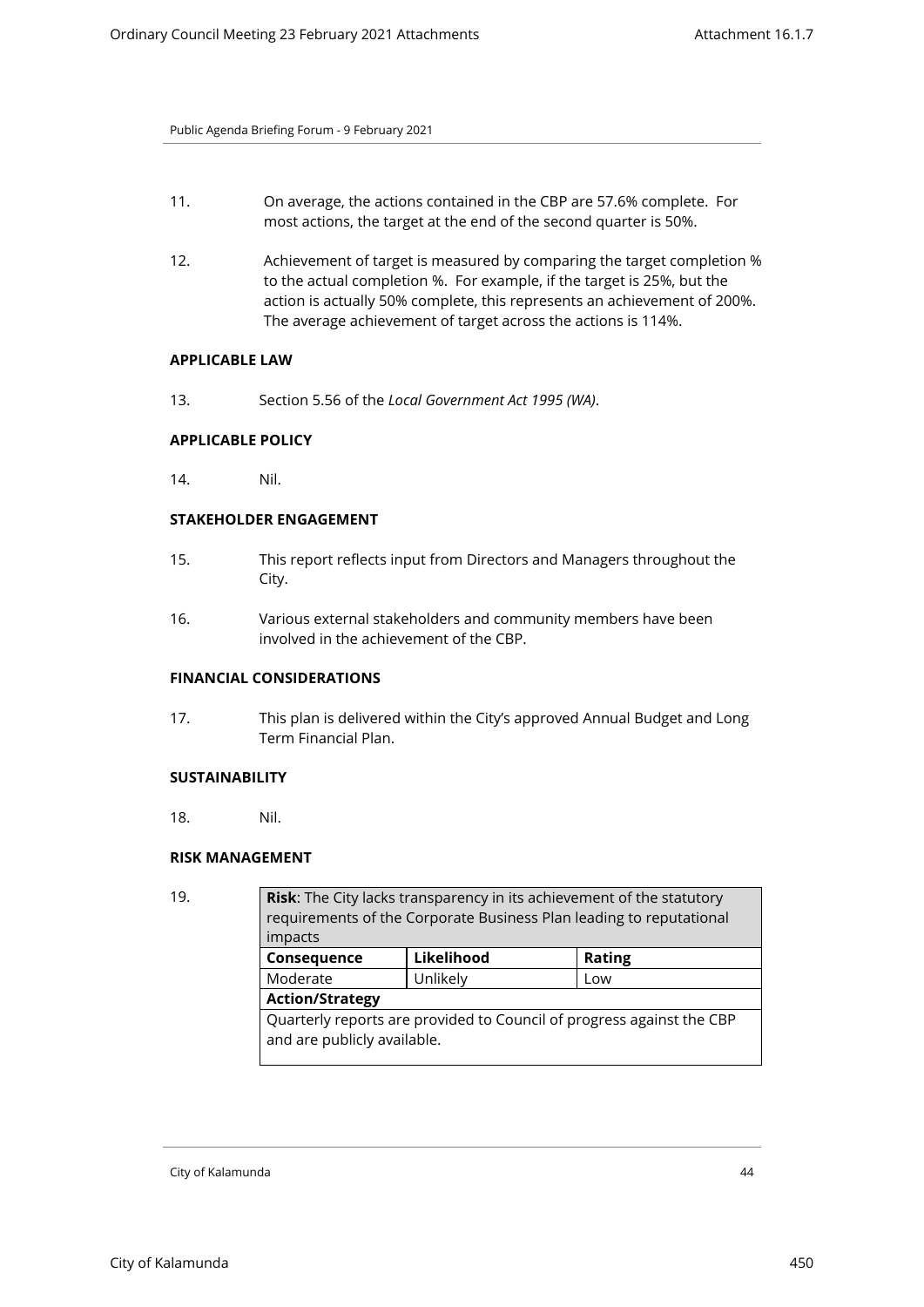## **CONCLUSION**

20. On average, actions from the Corporate Business Plan are 57.6% complete.

## **Voting Requirements: Simple Majority**

#### **RECOMMENDATION**

That Council NOTE the quarterly report for the Kalamunda Achieving: Corporate Business Plan 2020-2024 for the period October to December 2020.